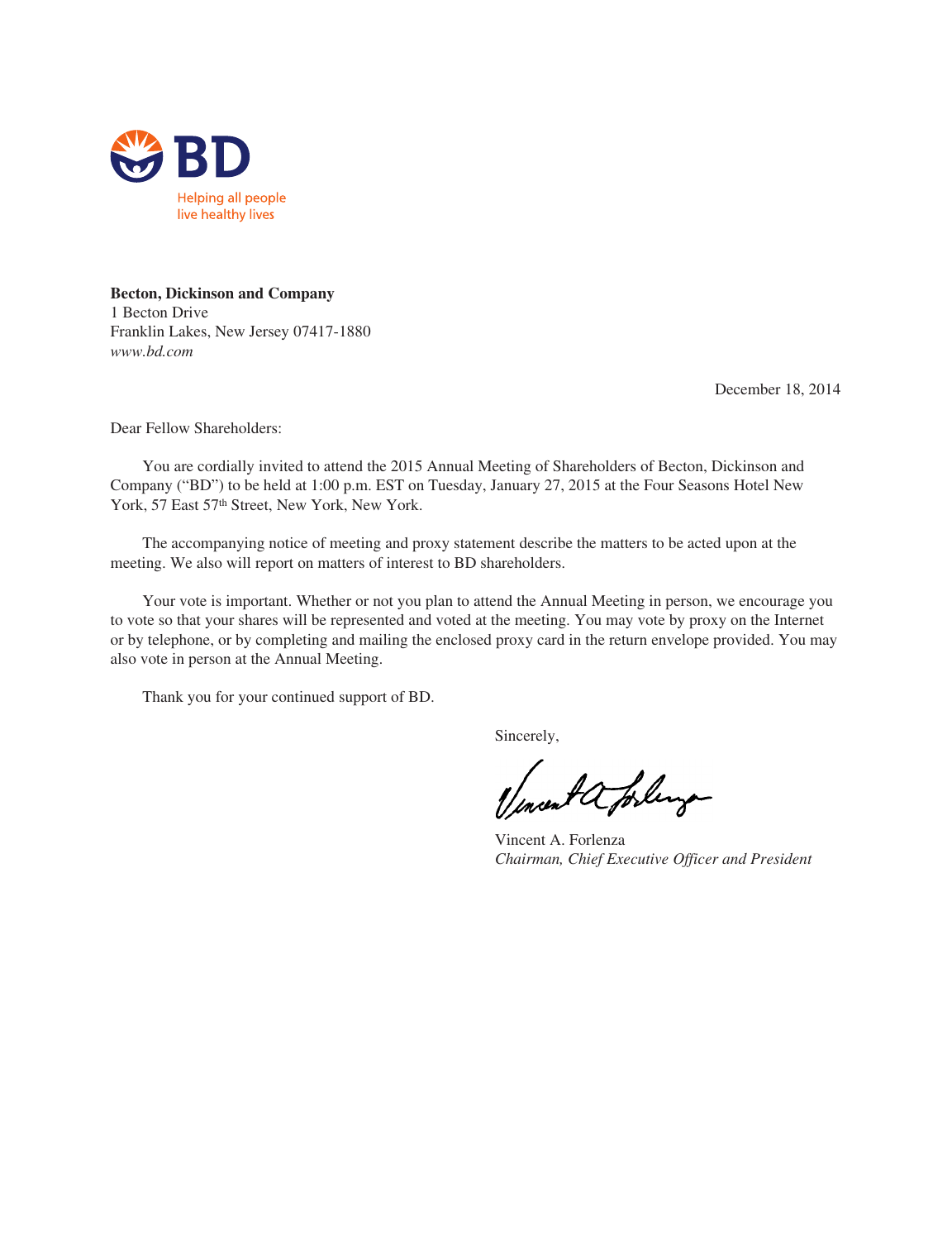## **NOTICE OF ANNUAL MEETING OF SHAREHOLDERS**

## **Becton, Dickinson and Company 1 Becton Drive Franklin Lakes, New Jersey 07417-1880**

December 18, 2014

The 2015 Annual Meeting of Shareholders of Becton, Dickinson and Company ("BD") will be held as follows:

| DATE: Tuesday, January 27, 2015                                                                 |
|-------------------------------------------------------------------------------------------------|
| TIME: $1:00$ p.m. EST                                                                           |
| <b>LOCATION:</b> Four Seasons Hotel New York                                                    |
| 57 East 57 <sup>th</sup> Street                                                                 |
| New York, New York                                                                              |
| PURPOSE: To consider and act upon the following proposals:                                      |
| 1. The election as directors of the fourteen nominees named in the attached proxy statement for |
| a one-year term;                                                                                |
| 2. The ratification of the selection of the independent registered public accounting firm;      |
| 3. An advisory vote to approve named executive officer compensation;                            |
| 4. A shareholder proposal; and                                                                  |

5. Such other business as may properly come before the meeting.

Shares represented by properly executed proxies will be voted in accordance with the instructions specified therein. Shares represented by properly executed proxies that do not provide specific voting instructions will be voted in accordance with the recommendations of BD's Board of Directors set forth in the accompanying proxy statement.

**Important Notice Regarding the Availability of Proxy Materials for the 2015 Annual Meeting of Shareholders to be held on January 27, 2015. BD's proxy statement and 2014 Annual Report, which includes BD's consolidated financial statements, are available at** *www.bd.com/investors/.*

Shareholders of record at the close of business on December 9, 2014 will be entitled to attend and vote at the meeting.

By order of the Board of Directors,

Gay De Zes

Gary DeFazio *Vice President and Corporate Secretary*

## **YOU CAN VOTE BY PROXY OR SUBMIT VOTING INSTRUCTIONS IN ONE OF THREE WAYS:**

- **1. VIA THE INTERNET: Visit the website noted on your proxy/voting instruction card.**
- **2. BY TELEPHONE: Use the telephone number noted on your proxy/voting instruction card.**
- **3. BY MAIL: Promptly return your signed and dated proxy/voting instruction card in the enclosed envelope.**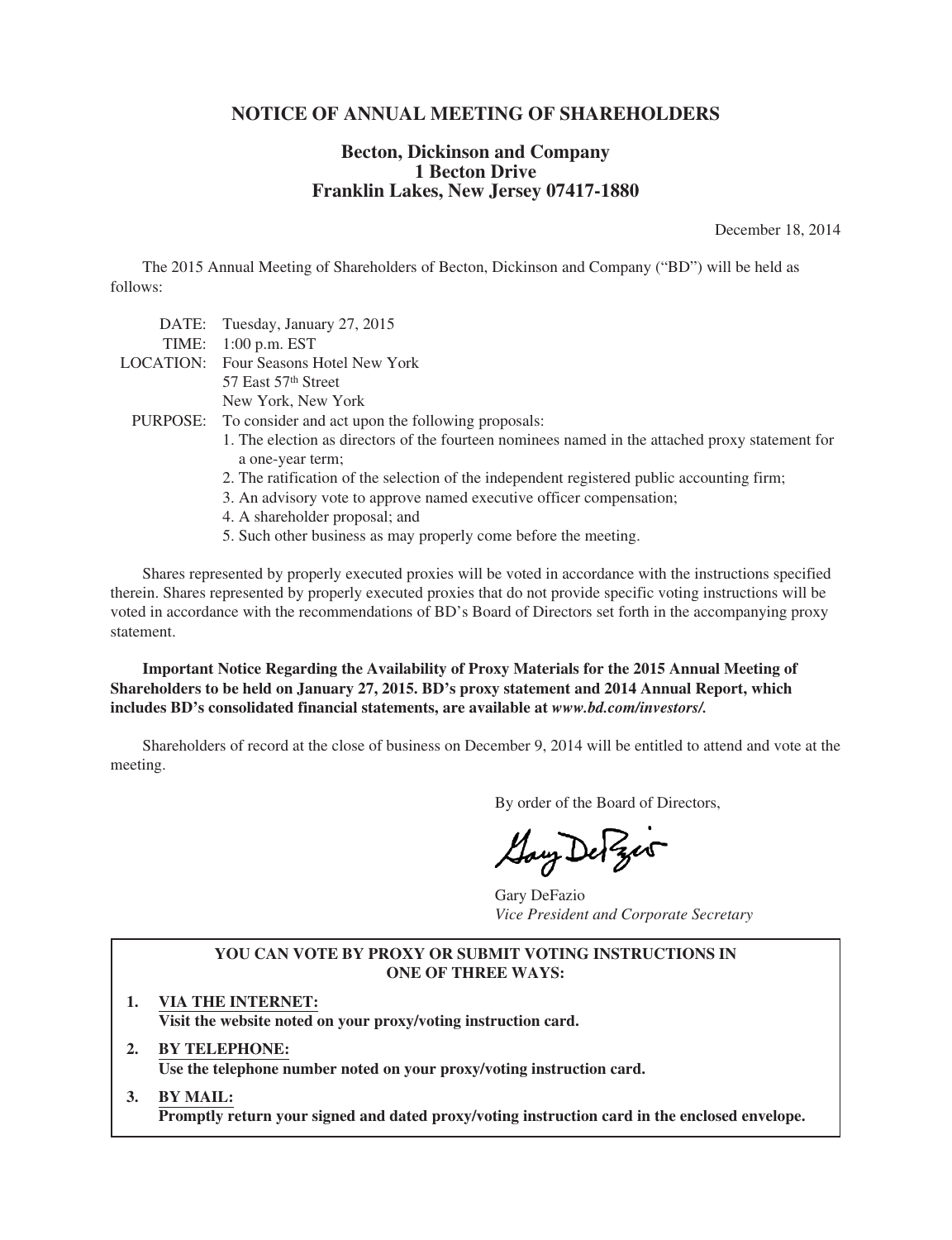## **Table of Contents**

|                                                                      | 1              |
|----------------------------------------------------------------------|----------------|
|                                                                      |                |
| Shareholders Entitled to Vote; Attendance at the 2015 Annual Meeting | 1              |
|                                                                      | -1             |
|                                                                      | $\mathfrak{D}$ |
| Revocation of Proxies or Change of Instructions                      | 3              |
|                                                                      | 3              |
|                                                                      | 3              |
| Securities Owned by Certain Beneficial Owners                        | 3              |
|                                                                      | $\overline{4}$ |
|                                                                      | 5              |
| Section 16(a) Beneficial Ownership Reporting Compliance              | 6              |
|                                                                      | 6              |
|                                                                      | 7              |
|                                                                      | 11             |
|                                                                      | 11             |
|                                                                      | 11             |
| Board, Committee and Annual Meeting Attendance                       | 14             |
|                                                                      | 15             |
|                                                                      | 18             |
|                                                                      | 19             |
|                                                                      | 19             |
|                                                                      |                |
|                                                                      | 19             |
|                                                                      | 20             |
|                                                                      | 21             |
|                                                                      | 21             |
| Director Independence; Policy Regarding Related Person Transactions  | 23             |
|                                                                      | 24             |
| REPORT OF THE COMPENSATION AND BENEFITS COMMITTEE                    | 25             |
|                                                                      | 27             |
| COMPENSATION OF NAMED EXECUTIVE OFFICERS                             | 40             |
|                                                                      | 40             |
| Information Regarding Plan Awards in Fiscal Year 2014                | 42             |
|                                                                      | 44             |
| Stock Option/SAR Exercises and Vesting of Stock Units                | 46             |
|                                                                      | 46             |
| Payments Upon Termination of Employment or Change in Control         | 50             |
| PROPOSAL 2. RATIFICATION OF SELECTION OF INDEPENDENT REGISTERED      |                |
|                                                                      | 54             |
|                                                                      | 55             |
| PROPOSAL 3. ADVISORY VOTE TO APPROVE NAMED EXECUTIVE OFFICER         |                |
|                                                                      | 56             |
| PROPOSAL 4. SHAREHOLDER PROPOSAL REGARDING AN ANNUAL REPORT ON       |                |
|                                                                      | 56             |
| SHAREHOLDER PROPOSALS OR DIRECTOR NOMINATIONS FOR 2016 ANNUAL        |                |
|                                                                      | 58             |
|                                                                      |                |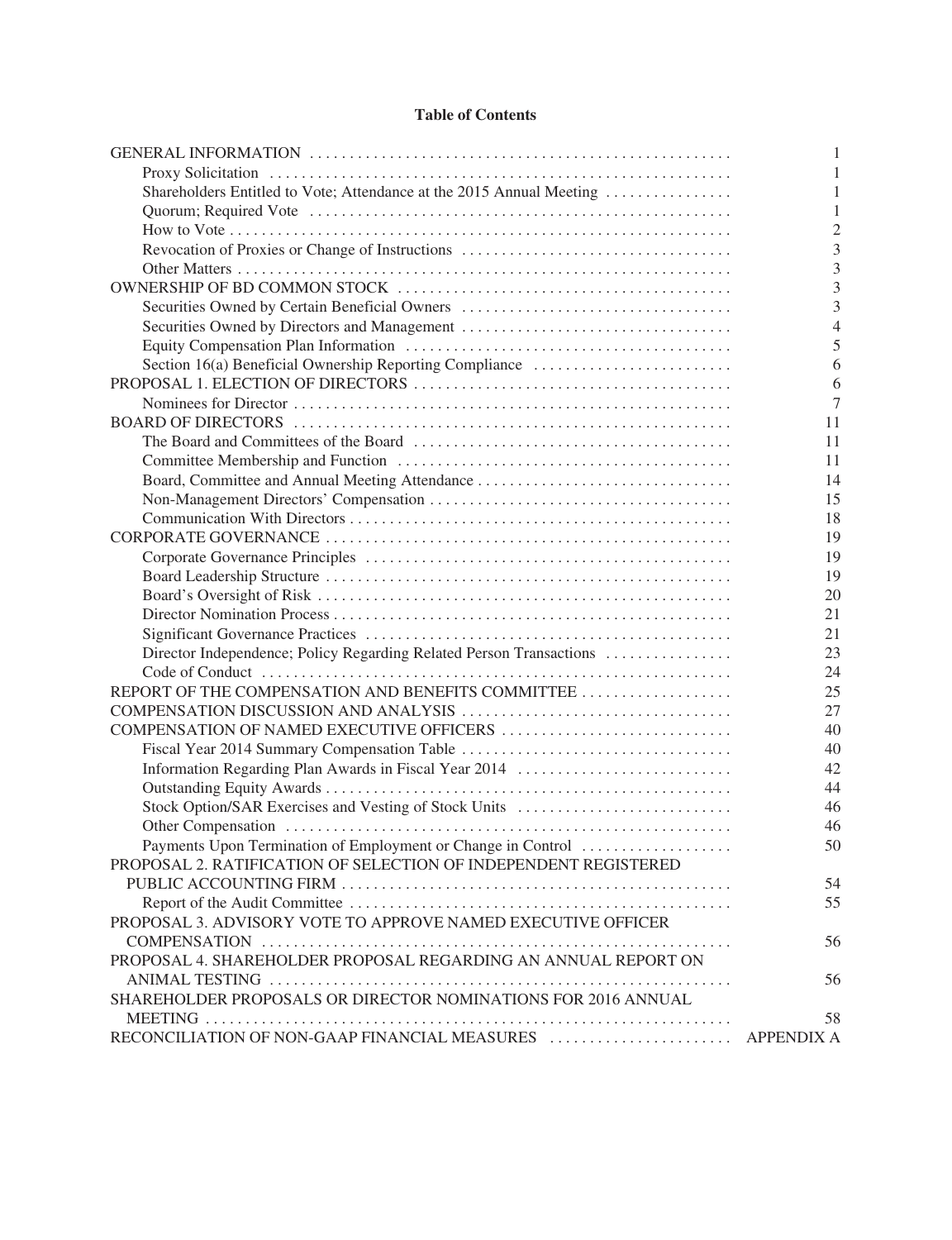#### **PROXY STATEMENT**

## **2015 ANNUAL MEETING OF SHAREHOLDERS Tuesday, January 27, 2015**

## **BECTON, DICKINSON AND COMPANY 1 Becton Drive Franklin Lakes, New Jersey 07417-1880**

#### **GENERAL INFORMATION**

## **Proxy Solicitation**

These proxy materials are being mailed or otherwise sent to shareholders of Becton, Dickinson and Company ("BD") on or about December 18, 2014 in connection with the solicitation of proxies by the BD Board of Directors for BD's 2015 Annual Meeting of Shareholders (the "2015 Annual Meeting") to be held at 1:00 p.m. EST on Tuesday, January 27, 2015 at the Four Seasons Hotel New York, 57 East 57th Street, New York, New York.

BD's directors and its officers and other BD associates also may solicit proxies by telephone or otherwise. Brokers and other nominees will be requested to solicit proxies or authorizations from beneficial owners and will be reimbursed for their reasonable expenses. BD has retained MacKenzie Partners, Inc. to assist in soliciting proxies for a fee not to exceed \$25,000 plus expenses. The cost of soliciting proxies will be borne by BD.

**Important Notice Regarding the Availability of Proxy Materials for the 2015 Annual Meeting of Shareholders to be held on January 27, 2015. This proxy statement and BD's 2014 Annual Report to Shareholders are also available at** *www.bd.com/investors/.*

#### **Shareholders Entitled to Vote; Attendance at the 2015 Annual Meeting**

Shareholders of record at the close of business on December 9, 2014 are entitled to notice of, and to vote at, the meeting. As of such date, there were 193,381,875 shares of BD common stock outstanding, each entitled to one vote.

If your shares are held in the name of a bank, broker or other nominee (also known as shares held in "street name") and you wish to attend the meeting, you must present proof of ownership as of the record date, such as a bank or brokerage account statement, to be admitted. BD may request appropriate identification for all persons seeking to attend the meeting as a condition of admission.

#### **Quorum; Required Vote**

The holders of a majority of the shares entitled to vote at the meeting must be present in person or represented by proxy to constitute a quorum. Directors are elected by a majority of the votes cast at the meeting (Proposal 1). If an incumbent director does not receive the requisite vote, he or she must tender his or her resignation, and the Board will decide whether to accept the resignation in accordance with the process described later in this proxy statement. Approval of Proposals 2, 3 and 4 requires the affirmative vote of a majority of the votes cast at the meeting.

Under New Jersey law, abstentions and shares that brokers do not have the authority to vote in the absence of timely instructions from the beneficial owners will not be counted as votes cast, and, accordingly, will have no effect on the outcome of the vote for any of the proposals. Proposal 2 is a "discretionary item", and New York Stock Exchange ("NYSE") member brokers that do not receive instructions on how to vote from beneficial owners may cast those votes in their discretion on Proposal 2.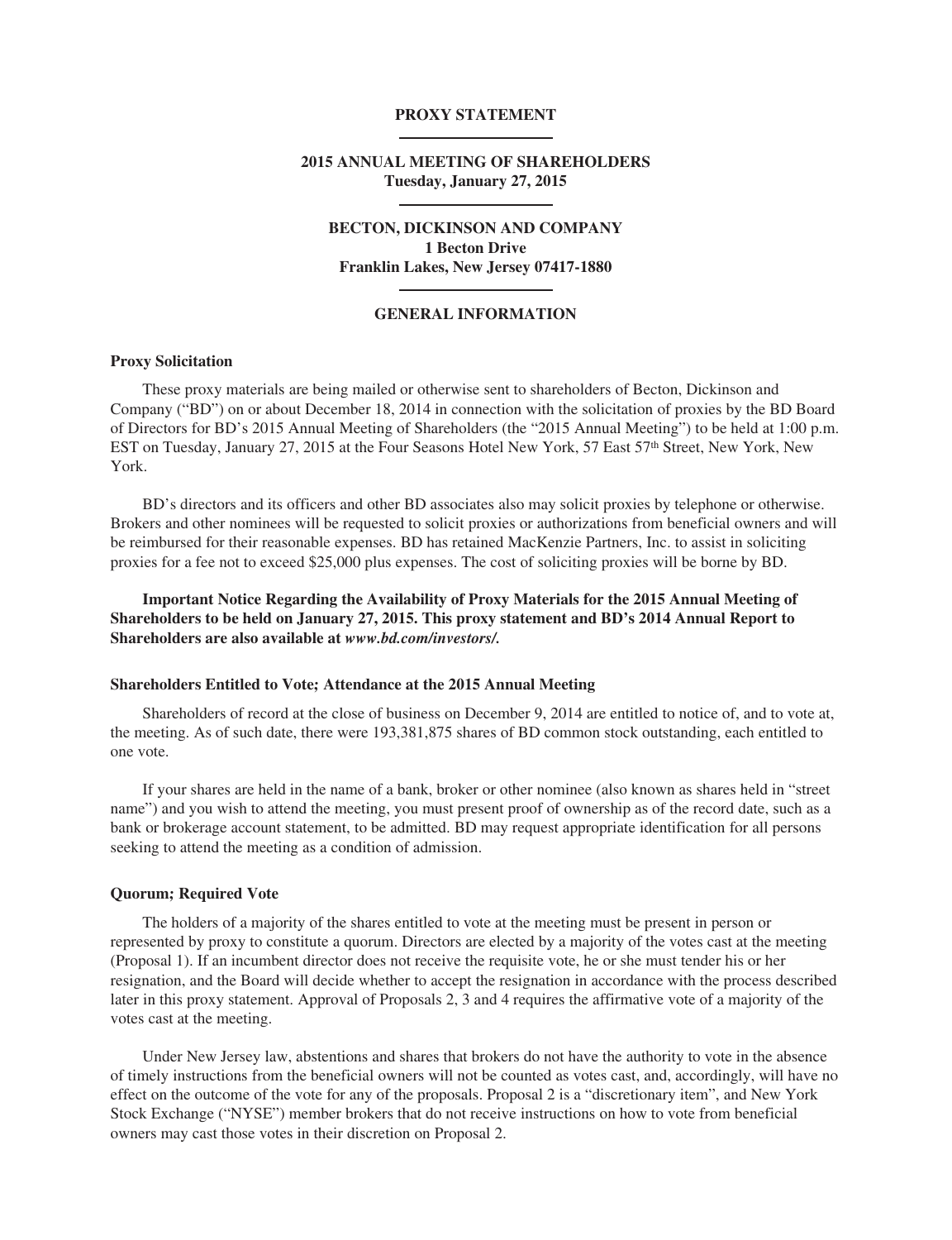#### **How to Vote**

Shareholders of record may cast their votes at the meeting. In addition, shareholders of record may cast their votes by proxy, and participants in the BD plans described below may submit their voting instructions, by:

- using the Internet and voting at the website listed on the enclosed proxy/voting instruction card (the "proxy card");
- using the telephone number listed on the proxy card; or
- signing, completing and returning the proxy card in the enclosed postage-paid envelope.

Votes cast through the Internet and telephone votes are authenticated by use of a personal identification number. This procedure allows shareholders to appoint a proxy, and the various plan participants to provide voting instructions, and to confirm that their actions have been properly recorded. Specific instructions to be followed are set forth on the proxy card. If you vote through the Internet or by telephone, you do not need to return your proxy card. **In order to be timely processed, voting instructions submitted by participants in BD's Global Share Investment Program (the "GSIP") must be received by 12:00 p.m. EST on January 21, 2015, and voting instructions submitted by participants in all other BD plans must be received by** 12:00 p.m. EST on January 23, 2015. All proxies submitted by record holders through the Internet or by **telephone must be received by 11:00 a.m. EST on January 27, 2015.**

If you are the beneficial owner of shares held in "street name", you have the right to direct your bank, broker or other nominee on how to vote your shares by using the voting instruction form provided to you by your nominee, or by following their instructions for voting through the Internet or by telephone. In the alternative, you may vote in person at the meeting if you obtain a valid proxy from your bank, broker or other nominee and present it at the meeting.

Shares represented by properly executed proxies will be voted in accordance with the instructions specified therein. Shares represented by properly executed proxies that do not specify voting instructions will be voted in accordance with the recommendations of the Board of Directors set forth in this proxy statement.

## *Savings Incentive Plan (the "SIP")*

Participants in the SIP, BD's 401(k) plan, are named fiduciaries. As named fiduciaries, they may instruct the SIP trustee how to vote the shares of BD common stock allocated to their SIP accounts. Shares for which no voting instructions have been received by the SIP trustee will be voted in the same proportion as those shares for which timely instructions are received.

#### *Participants in Other Plans*

Participants in BD's Deferred Compensation and Retirement Benefit Restoration Plan (the "Restoration Plan"), the 1996 Directors' Deferral Plan (the "Directors Deferral Plan"), and the GSIP (if so provided under the terms of the local country GSIP plan) may provide voting instructions for all shares of BD common stock allocated to their plan accounts. The trustees of these plans will vote the plan shares for which they do not receive instructions in the same proportion as the plan shares for which they do receive instructions.

Proxies representing shares of BD common stock held of record also will serve as proxies for shares held under the Direct Stock Purchase Plan sponsored and administered by Computershare Trust Company, N.A. and any shares of BD common stock allocated to participants' accounts under the plans mentioned above, if the registrations are the same. Separate mailings will be made for shares not held under the same registrations.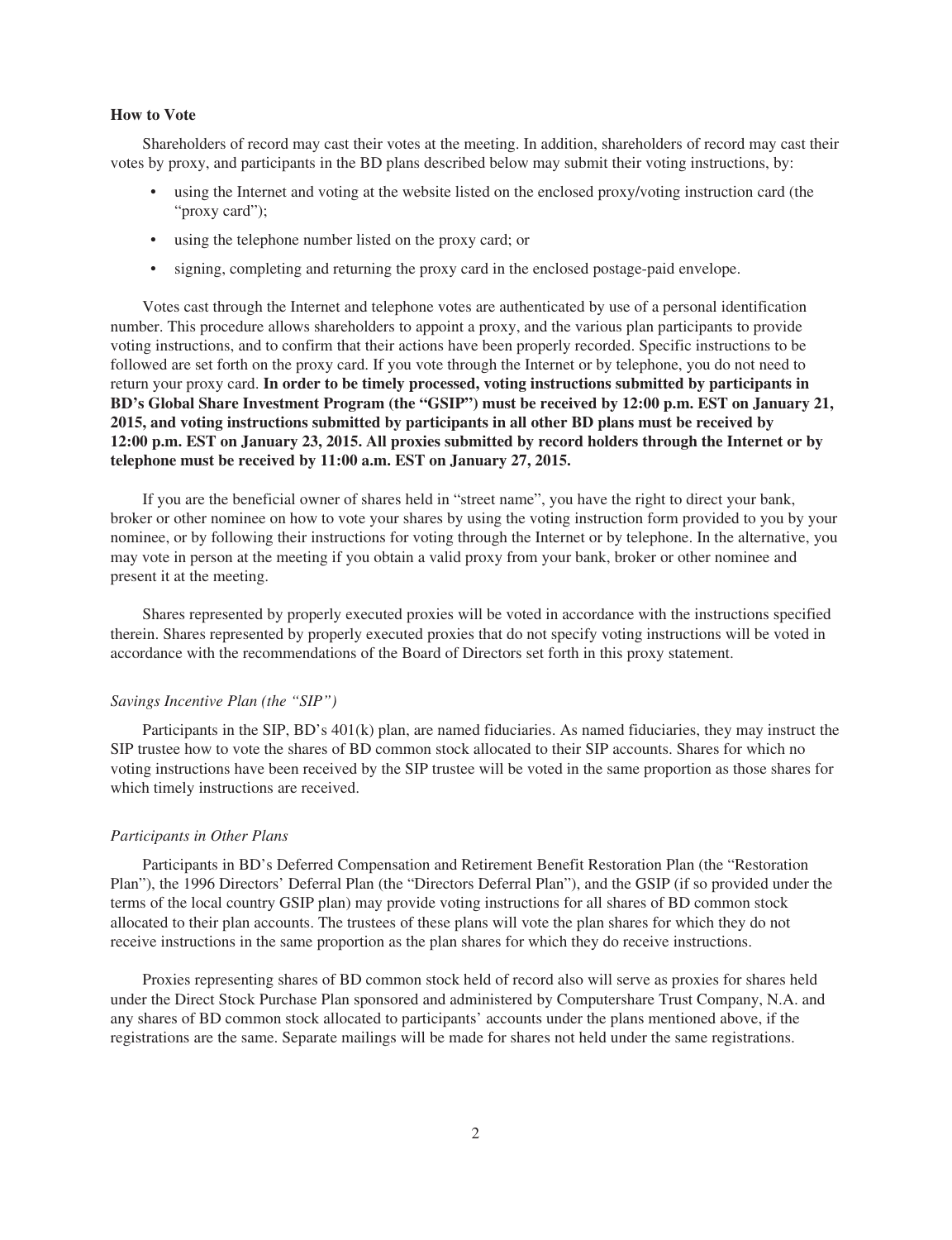### **Revocation of Proxies or Change of Instructions**

A proxy given by a shareholder of record may be revoked or changed at any time before it is voted by:

- sending written notice of revocation to the Corporate Secretary of BD at the address set forth above or delivering such notice at the meeting prior to the voting of the proxy,
- delivering a proxy (by one of the methods described above under the heading "How to Vote") bearing a later date, or
- voting in person at the meeting.

Participants in the plans described above may change their voting instructions by delivering new voting instructions by one of the methods described above under the heading "How to Vote."

If you are the beneficial owner of shares held in "street name", you may submit new voting instructions in the manner provided by your bank, broker or other nominee, or you may vote in person at the meeting in the manner described above under the heading "How to Vote."

#### **Other Matters**

The Board of Directors is not aware of any matters to be presented at the meeting other than those set forth in the accompanying notice. If any other matters properly come before the meeting, the persons named in the proxy card will vote on such matters in accordance with their best judgment.

## **OWNERSHIP OF BD COMMON STOCK**

#### **Securities Owned by Certain Beneficial Owners**

The following table sets forth as of December 9, 2014, information concerning those persons known to BD to be the beneficial owner of more than 5% of BD's outstanding common stock. This information is as reported by such persons in their filings with the Securities and Exchange Commission ("SEC").

| <b>Name and Address of Beneficial Owner</b> | <b>Amount</b> and<br>Nature of<br><b>Beneficial Ownership</b> | <b>Percent of Class</b> |
|---------------------------------------------|---------------------------------------------------------------|-------------------------|
| <b>State Street Corporation</b>             |                                                               |                         |
| <b>State Street Financial Center</b>        |                                                               |                         |
| <b>One Lincoln Street</b>                   |                                                               |                         |
|                                             | 12,730,887(1)                                                 | $6.6\%$                 |
| The Vanguard Group, Inc.                    |                                                               |                         |
| 100 Vanguard Boulevard                      |                                                               |                         |
|                                             | 10,629,770(2)                                                 | $5.5\%$                 |
| BlackRock, Inc.                             |                                                               |                         |
| 40 East 52nd Street                         |                                                               |                         |
|                                             | 10,358,389(3)                                                 | 5.4%                    |

<sup>(1)</sup> Based on a Schedule 13G filed with the SEC on February 3, 2014, State Street Corporation, as the parent holding company of several subsidiaries in their capacities as investment advisors or banks, reported aggregate beneficial ownership of 12,730,887 shares of BD's common stock as of December 31, 2013. State Street reported that it possessed shared voting power and shared dispositive power over all of these shares.

(2) Based on an Amendment to Schedule 13G filed with the SEC on February 11, 2014, The Vanguard Group, Inc. reported aggregate beneficial ownership of 10,629,770 shares of BD's common stock as of December 31, 2013. Vanguard reported that it possessed sole voting power for 317,240 shares, sole dispositive power over 10,332,926 shares and shared dispositive power over 296,844 shares, and that it did not possess shared voting power for any shares beneficially owned.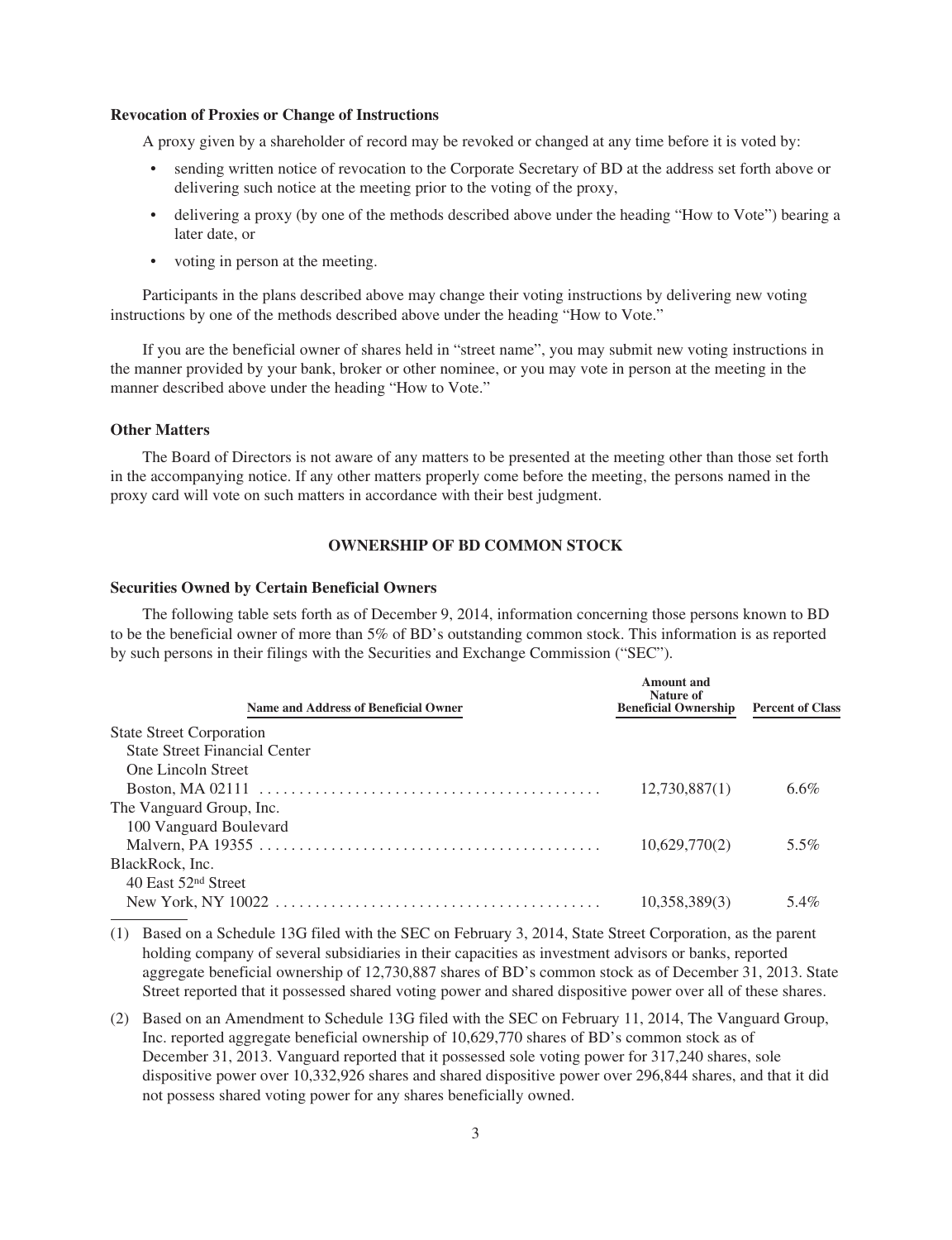(3) Based on an Amendment to Schedule 13G filed with the SEC on January 28, 2014, BlackRock, Inc. reported aggregate beneficial ownership of 10,358,389 shares of BD's common stock as of December 31, 2013. BlackRock reported that it possessed sole voting power for 8,572,726 shares and sole dispositive power over 10,358,389 shares, and that it did not possess shared voting or dispositive power over any shares beneficially owned.

#### **Securities Owned by Directors and Management**

The following table sets forth as of December 9, 2014 information concerning the beneficial ownership of BD common stock by (i) each director, (ii) the executive officers named in the Summary Compensation Table on page 40, and (iii) all nominees for director and executive officers as a group. In general, "beneficial ownership" includes those shares that a director or executive officer has the sole or shared power to vote or transfer, including shares that may be acquired under outstanding equity compensation awards or otherwise within 60 days.

Except as indicated in the footnotes to the table, each person has the sole power to vote and transfer the shares he or she beneficially owns. BD has a policy that prohibits directors and employees from pledging BD shares or engaging in transactions that are intended to hedge against the economic risk of owning BD shares. None of BD's directors or executive officers has pledged or hedged against any of the shares listed.

| <b>Name</b>                                                                                                    | Nature of<br><b>Beneficial Ownership(1)</b> | Percentage<br>of Class |  |
|----------------------------------------------------------------------------------------------------------------|---------------------------------------------|------------------------|--|
|                                                                                                                | 25,907                                      | $\ast$                 |  |
|                                                                                                                | 261,318                                     | $\ast$                 |  |
|                                                                                                                | 3.707                                       | ∗                      |  |
|                                                                                                                | 33,358                                      | *                      |  |
|                                                                                                                | 1,042,584                                   | ∗                      |  |
|                                                                                                                | 15.918                                      | $\ast$                 |  |
|                                                                                                                | 13,092                                      | ∗                      |  |
|                                                                                                                | 531,169                                     | ∗                      |  |
|                                                                                                                | 17,520                                      | *                      |  |
|                                                                                                                | 26,721                                      | ∗                      |  |
|                                                                                                                | 33,559                                      | $\ast$                 |  |
|                                                                                                                | 52,798                                      | ∗                      |  |
|                                                                                                                | 1.311                                       | *                      |  |
|                                                                                                                | 10.565                                      | ∗                      |  |
|                                                                                                                | 5.432                                       | $\ast$                 |  |
|                                                                                                                | 34,589                                      | $\ast$                 |  |
| Jeffrey S. Sherman $\dots \dots \dots \dots \dots \dots \dots \dots \dots \dots \dots \dots \dots \dots \dots$ | 260,714                                     | ∗                      |  |
|                                                                                                                | 34,745                                      | $\ast$                 |  |
|                                                                                                                | 6,867                                       | $\ast$                 |  |
| Directors and executive officers as a group $(27 \text{ persons}) \dots \dots \dots \dots$                     | 3,131,582                                   | $1.6\%$                |  |

#### **BD COMMON STOCK**

**Amount and**

Represents less than 1% of the outstanding BD common stock.

<sup>(1)</sup> Includes shares held directly, and, with respect to executive officers, indirect interests in BD common stock held under the SIP, GSIP and the Restoration Plan, and, with respect to the non-management directors, indirect interests in BD common stock held under the Directors' Deferral Plan. Additional information on certain of these plans appears on pages 5-6. Includes shares under outstanding stock appreciation rights and restricted stock units that executive officers may acquire within 60 days, as follows: Mr. Forlenza, 973,056 shares;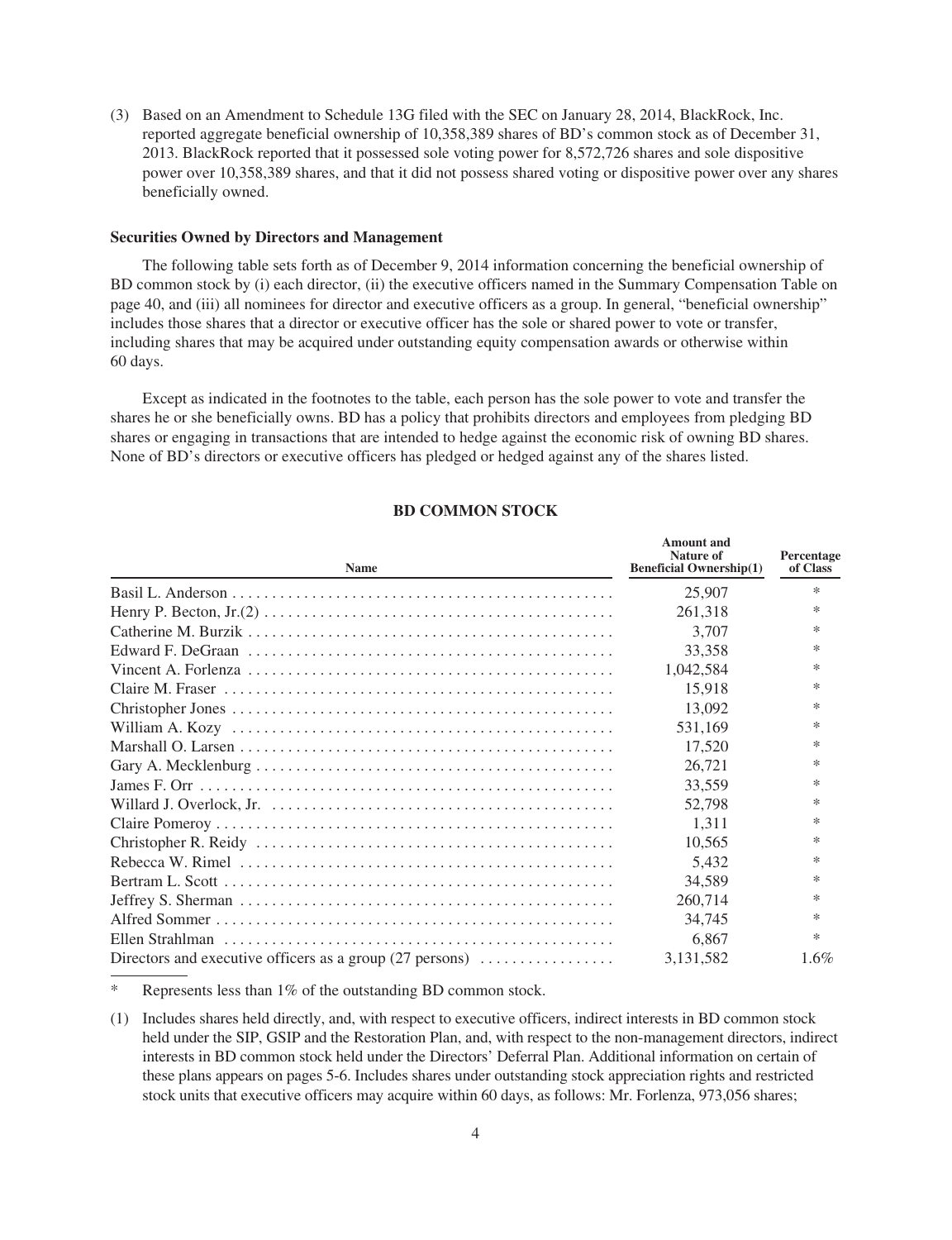Mr. Kozy, 468,458 shares; Mr. Reidy, 10,565 shares; Mr. Sherman, 245,665 shares; and Dr. Strahlman, 6,867 shares. Also includes, with respect to each non-management director, shares issuable under restricted stock units upon the director's termination of service on the Board as follows: Mr. Anderson, 19,536 shares; Mr. Becton, 20,980 shares; Ms. Burzik, 3,707 shares; Mr. DeGraan, 20,980 shares; Dr. Fraser, 15,918 shares; Mr. Jones, 9,148 shares; Mr. Larsen, 14,112 shares; Mr. Mecklenburg, 19,536 shares; Mr. Orr, 20,980 shares; Mr. Overlock, 20,980 shares; Dr. Pomeroy, 1,311 shares; Ms. Rimel, 4,886 shares; Mr. Scott, 20,980 shares; and Dr. Sommer, 20,980 shares.

(2) Includes 215,761 shares held by trusts of which Mr. Becton is a co-trustee with shared investment and voting power or held by a limited liability company owned by one of such trusts. Does not include 37,166 shares owned by Mr. Becton's spouse, or 108,552 shares held in trusts for the benefit of his children, and as to each of which he disclaims beneficial ownership.

#### **Equity Compensation Plan Information**

**(c)**

The following table provides certain information as of September 30, 2014 regarding BD's equity compensation plans.

| <b>Plan Category</b>                                                            | (a)<br><b>Number of securities</b><br>to be issued upon<br>exercise of<br>outstanding options,<br>warrants and rights | (b)<br>Weighted-average<br>exercise price of<br>outstanding<br>options, warrants<br>and rights $(1)$ | <b>Number of securities</b><br>remaining available for<br>future issuance under<br>equity compensation plans<br>(excluding securities)<br>reflected in $column(a))$ |
|---------------------------------------------------------------------------------|-----------------------------------------------------------------------------------------------------------------------|------------------------------------------------------------------------------------------------------|---------------------------------------------------------------------------------------------------------------------------------------------------------------------|
| Equity compensation plans approved by security                                  | 12,254,582(2)                                                                                                         | \$78.27                                                                                              | 8,423,125(3)                                                                                                                                                        |
| Equity compensation plans not approved by<br>security holders                   | 1,506,552(4)                                                                                                          | N/A                                                                                                  | 0(5)                                                                                                                                                                |
| $Total \dots \dots \dots \dots \dots \dots \dots \dots \dots \dots \dots \dots$ | 13,761,134                                                                                                            | \$78.27                                                                                              | 8,423,125                                                                                                                                                           |

(1) Shares issuable pursuant to outstanding awards of Performance Units and other restricted stock units under the 2004 Employee and Director Equity-Based Compensation Plan (the "2004 Plan") and BD's Stock Award Plan, as well as shares issuable under the Directors' Deferral Plan, the Restoration Plan and the GSIP, are not included in the calculation of weighted-average exercise price, as there is no exercise price for these shares.

- (2) Includes (i) 7,926,260 shares issuable under outstanding stock options and stock appreciation rights ("SARs"), (ii) 1,255,058 shares issuable under Performance Unit awards (assuming maximum payout) and 3,015,023 shares issuable under time-vested unit ("TVU") awards granted under the 2004 Plan, and (iii) 58,241 shares issuable under restricted stock unit awards granted under the Stock Award Plan. The weighted average remaining term of the outstanding options and SARs is 6.08 years.
- (3) Represents shares available for issuance under the 2004 Plan and includes 3,590,479 shares available for "full share" awards, assuming maximum payout of outstanding Performance Units.
- (4) Includes 108,683 shares issuable under the Directors' Deferral Plan, 360,009 shares issuable under the Restoration Plan, and 1,037,860 shares issuable under the GSIP.
- (5) Not shown are shares issuable under the Directors' Deferral Plan, the Restoration Plan or the GSIP. There are no limits on the number of shares issuable under these plans, and the number of shares that may become issuable will depend on future elections made by plan participants.

*1996 Directors' Deferral Plan.* The Directors' Deferral Plan allows non-management directors to defer receipt, in an unfunded cash account or a BD common stock account, of all or part of their annual retainer and other cash fees. In the event a director elects to have fees deferred in a BD common stock account, the director's account is credited with a number of shares based on the market price of the BD common stock on the due date of such payment. The cash fees deferred by the director are used to purchase the shares of BD common stock on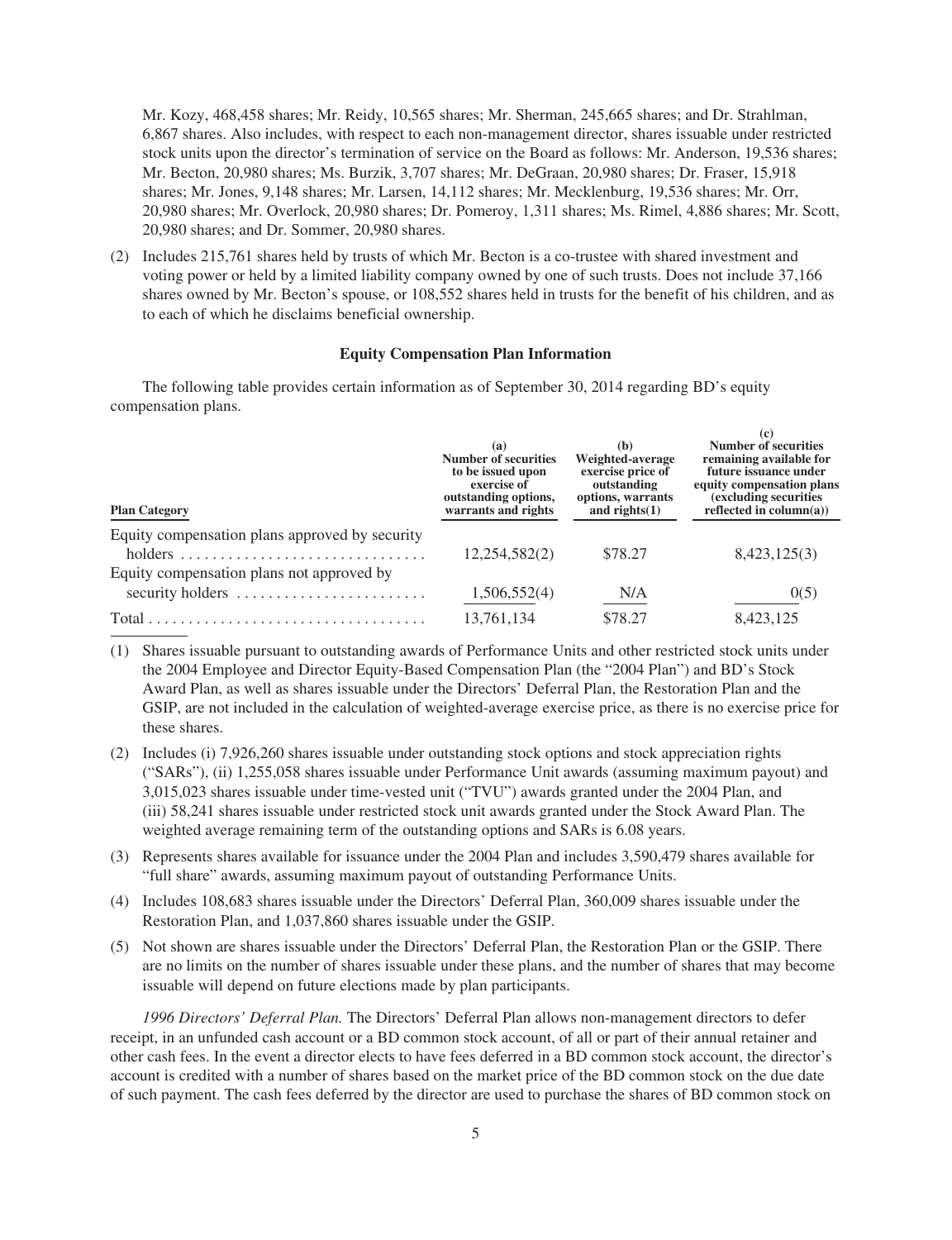the open market, which are then held in a trust. Directors may also defer receipt of the shares underlying their restricted stock unit awards, which are otherwise distributable when they leave the Board. The number of shares credited to the BD common stock accounts of participants is adjusted periodically to reflect the payment and reinvestment of dividends on the BD common stock. Participants may elect to have amounts held in a cash account converted into a BD common stock account. The Directors' Deferral Plan is not qualified, and participants have an unsecured contractual commitment of BD to pay the amounts due under the Directors' Deferral Plan. When such payments are due, the cash will be distributed from BD's general assets while common stock will be distributed from the trust.

*Deferred Compensation and Retirement Benefit Restoration Plan.* Information regarding the deferred features of the Restoration Plan can be found beginning on page 48 of this proxy statement. The shares held in the plan as of September 30, 2014 include 59,147 shares acquired by participants through cash deferrals and 300,862 shares deferred under participants' equity compensation awards. In the event a participant elects to have cash compensation deferred in a BD common stock account, the participant's account is credited with a number of shares based on the prevailing market price of the BD common stock. The cash deferred by the participant is used to purchase the shares of BD common stock on the open market, which are then held in a trust. The number of shares credited to the BD common stock accounts of participants is adjusted periodically to reflect the payment and reinvestment of dividends on the BD common stock.

*Global Share Investment Program.* BD maintains the GSIP for its non-U.S. associates in certain jurisdictions outside of the United States. The purpose of the GSIP is to provide non-U.S. associates with a means of saving on a regular and long-term basis and acquiring a beneficial interest in BD common stock. Participants may contribute a portion of their base pay, through payroll deductions, to the GSIP for their account. BD provides matching funds of up to 3% of a participant's base pay through contributions to the participant's plan account. Contributions to the GSIP are used to purchase shares of BD common stock on the open market, which are then held in a trust.

A participant may withdraw the vested portion of the participant's account, although such withdrawals must be in the form of a cash payment if the participant is employed by BD at the time of withdrawal. Following termination of service, withdrawals will be paid in either cash or shares, at the election of the participant.

#### **Section 16(a) Beneficial Ownership Reporting Compliance**

Section 16(a) of the Securities Exchange Act of 1934 requires BD's directors and executive officers to file initial reports of their ownership of BD's equity securities and reports of changes in such ownership with the SEC and the NYSE. Directors and executive officers are required by SEC regulations to furnish BD with copies of all Section 16(a) forms they file with respect to BD securities. Based solely on a review of copies of such forms and written representations from BD's directors and executive officers, BD believes that, for the period from October 1, 2013 through September 30, 2014, all of its directors and executive officers were in compliance with the reporting requirements of Section 16(a).

#### **Proposal 1. ELECTION OF DIRECTORS**

Members of our Board are elected to serve a term of one year and until their successors have been elected and qualified. All of the nominees for director have consented to being named in this proxy statement and to serve if elected. Each of the nominees is a current member of BD's Board. Dr. Alfred Sommer, who has reached the mandatory retirement age under BD's Corporate Governance Principles, will retire as a member of the Board effective at the 2015 Annual Meeting. BD does not know of any reason why any nominee would be unable to serve as director. If any nominee is unable to serve, the shares represented by valid proxies will be voted for the election of such other person as the Board may nominate, or the size of the Board may be reduced.

BD directors have a variety of backgrounds, which reflects the Board's continuing efforts to achieve a diversity of viewpoint, experience, knowledge, ethnicity and gender. As more fully discussed below, director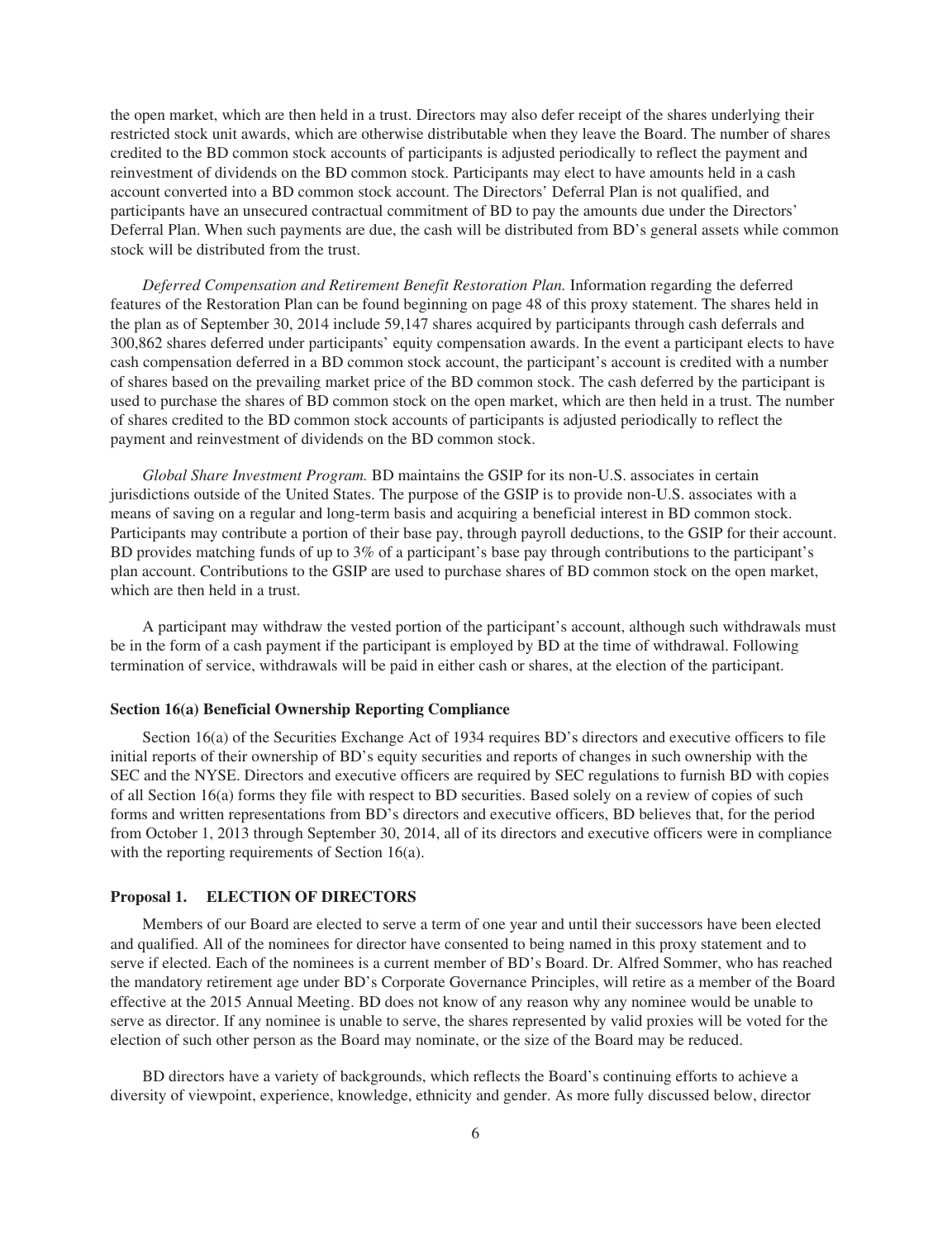nominees are considered on the basis of a range of criteria, including their business knowledge and background, prominence and reputation in their fields, global business perspective and commitment to strong corporate citizenship. They must also have experience and ability that is relevant to the Board's oversight role with respect to BD's business and affairs. Each nominee's biography includes the particular experience and qualifications that led the Board to conclude that the nominee should serve on the Board.

### **NOMINEES FOR DIRECTOR**



*Basil L. Anderson*, 69, has been a director since 2004. From 2001 until his retirement in 2006, he served as Vice Chairman of Staples, Inc., a supplier of office products. Prior thereto, he was Executive Vice President – Finance and Chief Financial Officer of Campbell Soup Company. Mr. Anderson also is a director of Hasbro, Inc., Moody's Corporation and Staples, Inc. He was formerly a director of CRA International, Inc.

Mr. Anderson has an extensive business and financial background as both an operating executive and as a chief financial officer of a major multinational public company. His experience includes strategic, business and financial planning and operations, international operations, and service as a director for public companies in different industries.



*Henry P. Becton, Jr.*, 71, has been a director since 1987. Since 2007, he has served as Vice Chairman of the WGBH Educational Foundation, a producer and broadcaster of public television, radio and Internet programs, and other educational media materials. He served as President of WGBH Educational Foundation from 1984 to 2007. Mr. Becton also serves as a director of Public Radio International, and a director/ trustee of various Deutsche mutual funds. He formerly served as Lead Director of the Belo Corporation from 2008 to 2013 and a director of the PBS Foundation.

Mr. Becton possesses a broad range of operational, financial and corporate governance experience developed through his professional and board-related activities in a variety of contexts. This broad background is coupled with Mr. Becton's extensive knowledge of BD, which provides him with a unique perspective on BD.



*Catherine M. Burzik*, 64, served as President and Chief Executive Officer of Kinetic Concepts, Inc., a medical device company specializing in the fields of woundcare and regenerative medicine, from 2006 until January 2012 following the sale of the company. Ms. Burzik currently serves as Chairman of the Board of Directors of the American College of Wound Healing and Tissue Repair, Vice Chair of the San Antonio Branch of the Dallas Federal Reserve Board and as Operating Partner of Targeted Technology Fund II, LP. Previously, Ms. Burzik was President of Applied Biosystems; President of Ortho-Clinical Diagnostics, Inc., a Johnson & Johnson company; and held senior executive roles at Eastman Kodak Company. Ms. Burzik was formerly a director of Allscripts Healthcare Solutions, Inc.

Ms. Burzik is a seasoned executive in the healthcare industry, having led major medical device, diagnostic, diagnostic imaging and life sciences businesses. She contributes strong strategic and leadership expertise, and extensive knowledge of the global healthcare field.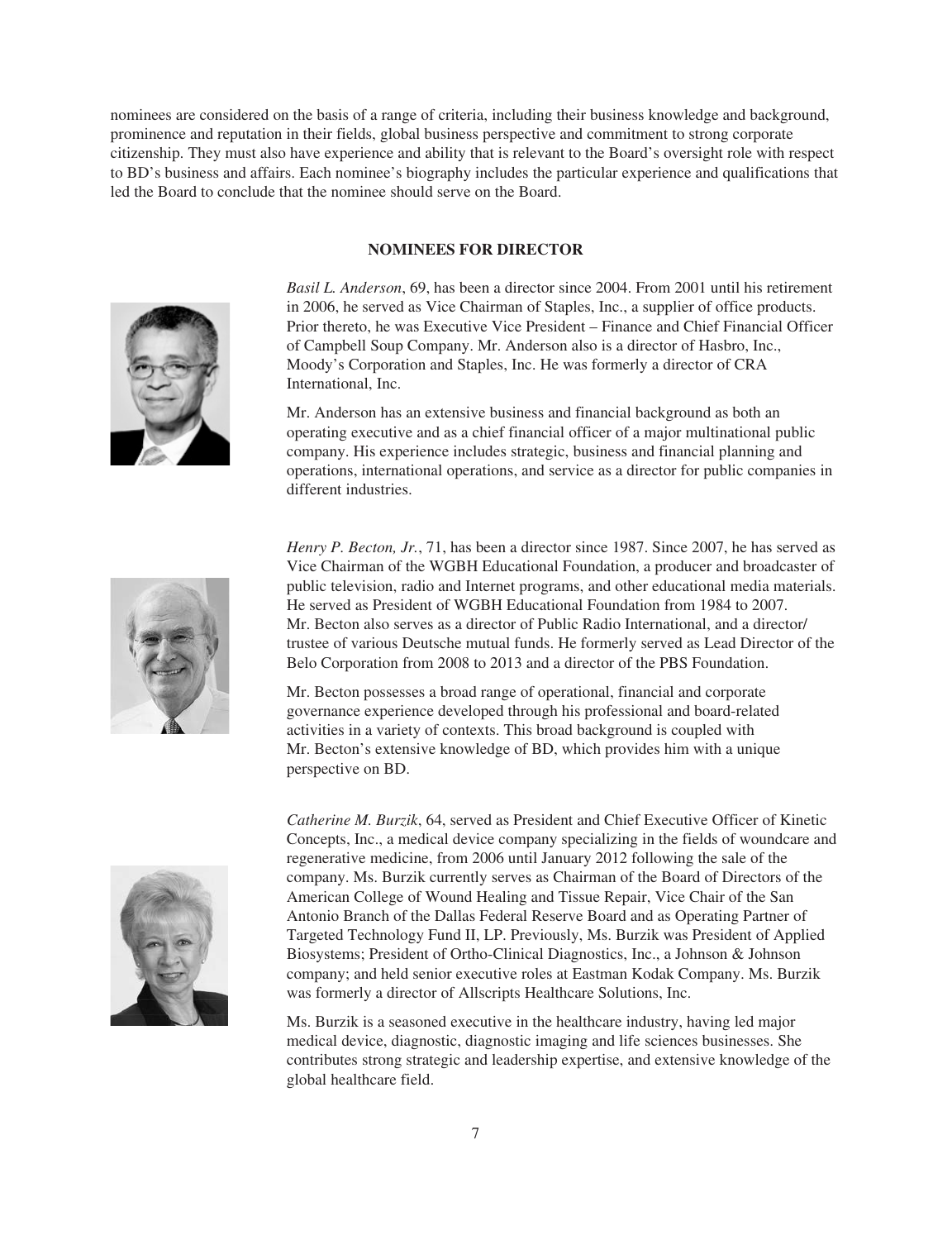

*Edward F. DeGraan*, 71, has been a director since 2003. In 2006, he retired as Vice Chairman – Gillette of the Procter & Gamble Company, a manufacturer of consumer products. Prior thereto, he was Vice Chairman of The Gillette Company, and served as its President and Chief Operating Officer from 2000 until 2003. He also served as Acting Chief Executive Officer of Gillette from October 2000 to February 2001. Mr. DeGraan also is a director of Amica Mutual Insurance Company and a Senior Advisor of Centerview Partners, L.P.

Mr. DeGraan brings extensive operational, manufacturing and executive experience in a consumer industry with a strong manufacturing base. He possesses a broad background in strategic, business and financial planning and operations, deepened by his global perspective developed through his long tenure with a multinational company.

*Vincent A. Forlenza*, 61, has been a director since October 2011, and became BD's Chairman in July 2012. He was elected BD's Chief Executive Officer in October 2011 and has served as its President since January 2009. He also served as BD's Chief Operating Officer from July 2010 to October 2011, and prior thereto, served as Executive Vice President. Mr. Forlenza also is Chairman-Elect of the Advanced Medical Technology Association (AdvaMed), an international medical technology trade organization. He is a member of the Board of Trustees of The Valley Hospital and The Valley Health System, a member of the Board of Directors of the Quest Autism Foundation, and a member of the Board of Trustees of Lehigh University and of the Advisory Board for the P.C. Rossin College of Engineering and Applied Sciences at Lehigh.

Mr. Forlenza has been with BD for over 34 years in a number of different capacities, including strategic planning, business development, R&D leadership and general management in each of BD's segments and in overseas roles. Mr. Forlenza brings to the Board extensive business and industry experience, and provides the Board with a unique perspective on BD's strategy and operations, particularly in the area of new product development.



*Claire M. Fraser*, *Ph.D*, 59, has been a director since 2006. Since 2007, she has been Director of the Institute for Genome Sciences and a Professor of Medicine at the University of Maryland School of Medicine in Baltimore, Maryland. From 1998 to 2007, she served as President and Director of The Institute for Genomic Research, a not-for-profit center dedicated to deciphering and analyzing genomes. Dr. Fraser also serves on the Board of the American Association for the Advancement of Science.

Dr. Fraser is a prominent scientist with a strong background in infectious diseases and molecular diagnostics, including the development of novel diagnostics and vaccines. She also brings considerable managerial experience in her field.

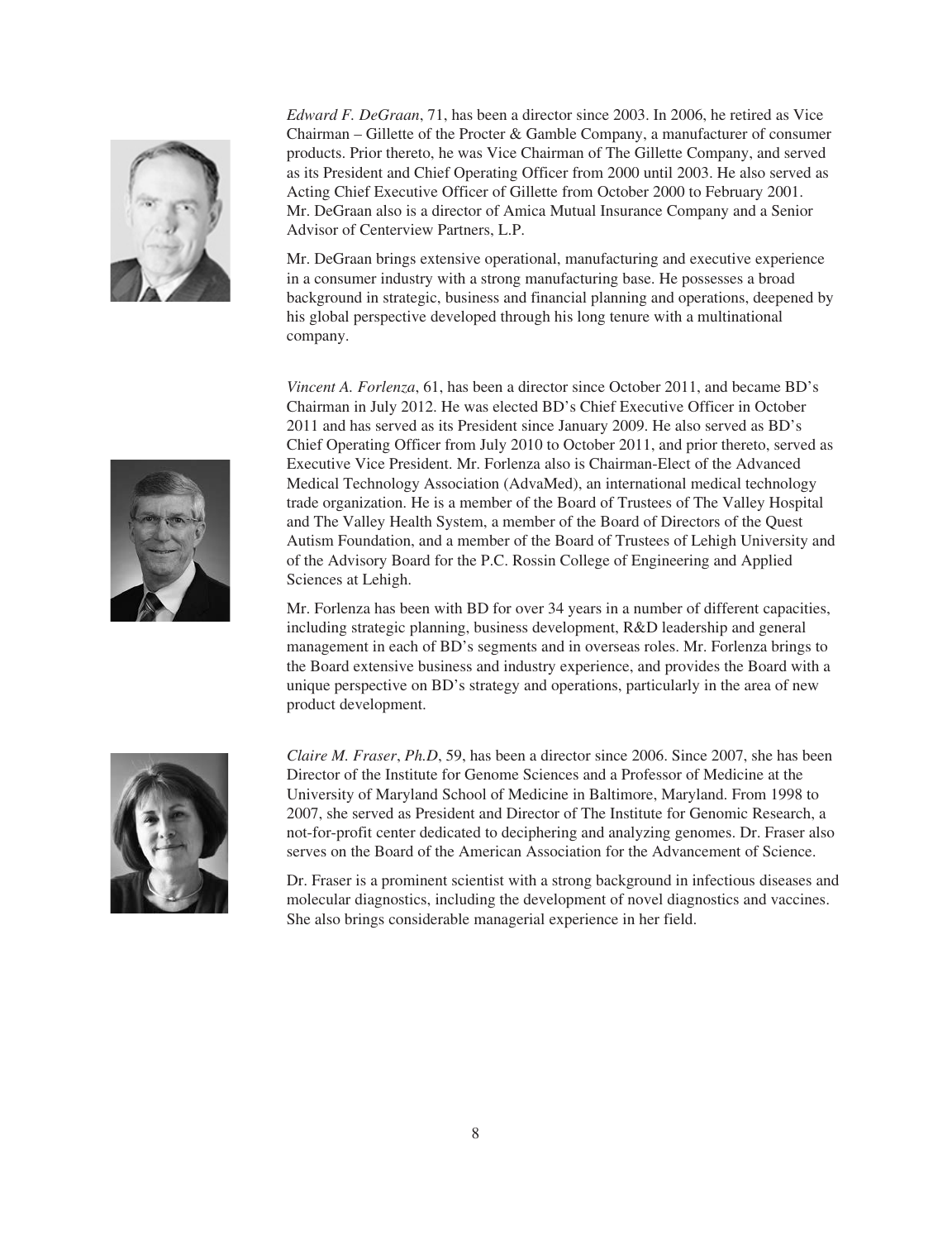

*Christopher Jones*, 59, has been a director since 2010. Mr. Jones retired in 2001 as Chief Executive Officer of JWT Worldwide (previously known as J. Walter Thompson), an international marketing firm. Since 2002, Mr. Jones has been Operating Partner and director at Motion Equity Partners (formerly Cognetas LLP), a pan-European private equity firm. He has been the non-executive Chairman of Results International Group since 2002. He also is Chairman of the Board of The Pavilion Clinic, a member of the Health Advisory Board of The Johns Hopkins University Bloomberg School of Public Health and a member of the Board of Directors of the Albert and Mary Lasker Foundation.

Mr. Jones contributes an important international perspective based on his distinguished career as a marketing leader and head of a global marketing firm. He offers substantial marketing, strategic and managerial expertise derived from his broad range of activities in the field.



*Marshall O. Larsen*, 66, has been a director since 2007. Mr. Larsen retired in 2012 as Chairman, President and Chief Executive Officer of Goodrich Corporation, a supplier of systems and services to the aerospace and defense industry. Mr. Larsen also is a director of Lowe's Companies, Inc., United Technologies Corporation and the Federal Reserve Bank of Richmond.

As a veteran chief executive officer of a public company, Mr. Larsen offers the valuable perspective of an individual with highly-developed executive leadership and financial and strategic management skills in a global manufacturing company. These qualities reflect considerable domestic and international business and financial experience.



*Gary A. Mecklenburg*, 68, has been a director since 2004. In 2006, he retired as President and Chief Executive Officer of Northwestern Memorial HealthCare, the parent corporation of Northwestern Memorial Hospital, a position he had held since 1986. He also served as President of Northwestern Memorial Hospital from 1985 to 2002. He is currently an Executive Partner of Waud Capital Partners, L.L.C., a private equity investment firm. Mr. Mecklenburg is also a director of LHP Hospital Partners, Inc., and was formerly a director of Acadia Healthcare Company, Inc.

Mr. Mecklenburg's long tenure in hospital administration affords him a broad perspective on the many facets of the delivery of healthcare and a deep knowledge of healthcare financing and administration. As the former leader of a major teaching hospital, Mr. Mecklenburg possesses strong executive management, financial, strategic and operational knowledge as applied in a healthcare setting.



*James F. Orr*, 69, has been a director since 2000. In 2007, he retired as Chairman of the Board of Convergys Corporation, a provider of customer management, employee care and outsourced billing services, a position he had held since 2000. He also served as Convergys' Chief Executive Officer from 1998 until his retirement in 2007. Mr. Orr also is a director of Ohio National Financial Services, Inc.

Mr. Orr contributes the important insights of a former chief executive officer of a public company. His background reflects extensive managerial, strategic, operational and financial experience from the perspective of a service industry. He also possesses a depth of understanding of corporate governance and enterprise risk management.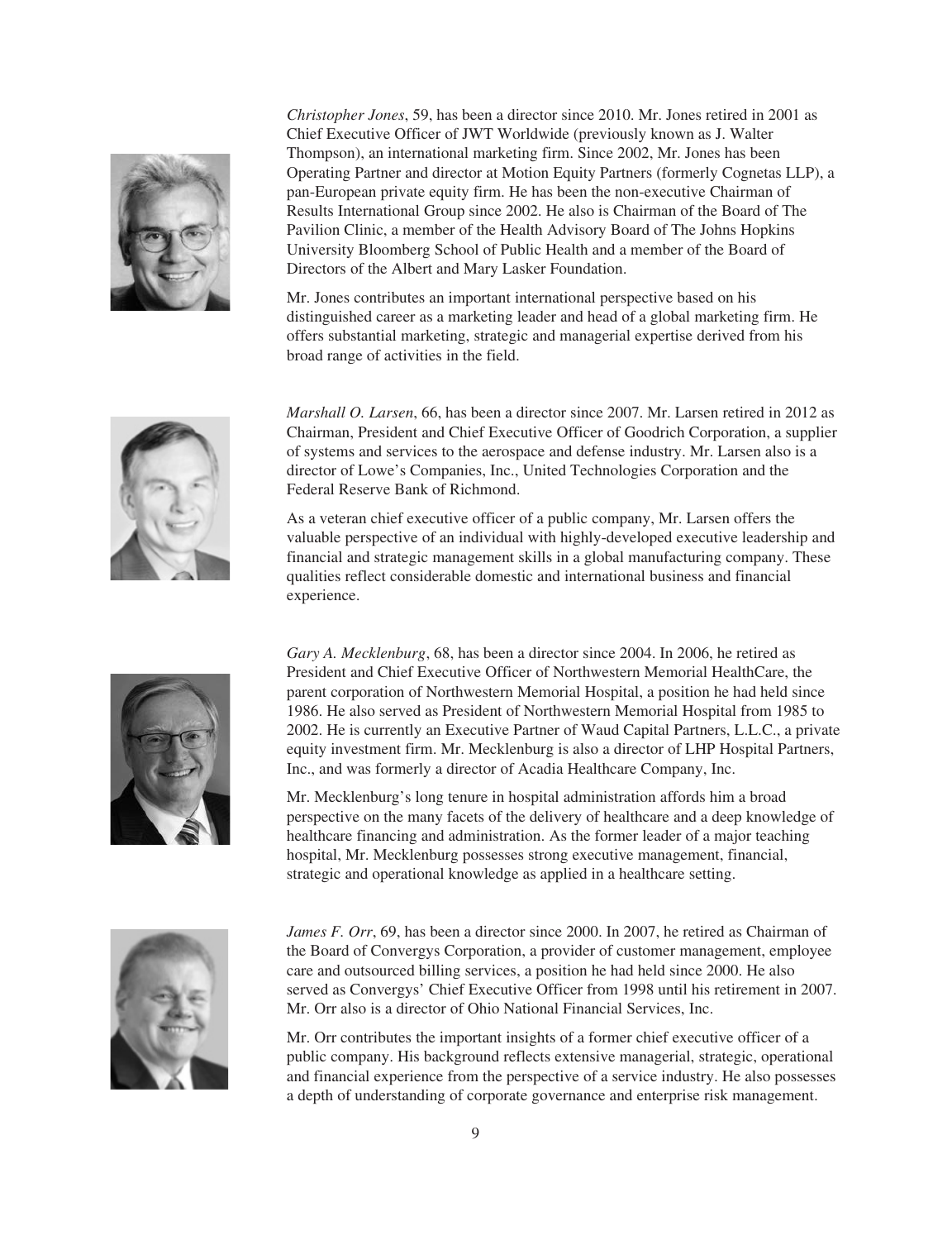

*Willard J. Overlock, Jr*., 68, has been a director since 1999. He retired in 1996 as a partner in Goldman, Sachs & Co., where he served as a member of its Management Committee, and retains the title of Senior Director to The Goldman Sachs Group, Inc. Mr. Overlock is a member of the Board of Directors of Cue Ball Group and of Evercore Partners, Inc. He also is a trustee of Rockefeller University and Chairman of the Board of Directors of the Albert and Mary Lasker Foundation.

Mr. Overlock has broad financial and investment banking experience based on his senior leadership roles in these areas. He contributes financial and transactional expertise and acumen in mergers and acquisitions and complex financial transactions.

*Claire Pomeroy*, 59, has been a director since March 2014. Since 2013, she has served as the President of the Albert and Mary Lasker Foundation, a private foundation that seeks to improve health by accelerating support for medical research through recognition of research excellence, public education and advocacy. Prior thereto, Dr. Pomeroy served as Dean of the University of California ("UC"), Davis School of Medicine, and CEO of the UC Davis Health System. Dr. Pomeroy is also a member of the Board of Directors of Expanesthetics, Inc., the Sierra Health Foundation and PRIDE Industries. She is a member of the Board of Trustees of the Morehouse School of Medicine and the Board of Directors of the Foundation for Biomedical Research.

Dr. Pomeroy is an expert in infectious diseases, with broad experience in the area of healthcare delivery, health system administration, health education, medical research and public health. She brings to the Board important perspectives in the areas of patient care services, global health and health policy.

*Rebecca W. Rimel*, 63, has been a director since 2012. Since 1994, she has served as President and Chief Executive Officer of The Pew Charitable Trusts, a public charity that works to improve public policy and inform the public. Ms. Rimel previously served as Assistant Professor in the Department of Neurosurgery at the University of Virginia Hospital and also as Head Nurse of its medical center emergency department. Ms. Rimel also is a director of BioTelemetry, Inc. and a director/trustee of various Deutsche mutual funds.

Ms. Rimel brings executive leadership and extensive experience in public policy and advocacy, particularly in the area of healthcare. She also offers the perspective of someone with a strong background in the healthcare field.



*Bertram L. Scott*, 63, has been a director since 2002. Mr. Scott is the President and Chief Executive Officer of Affinity Health Plan. He will be retiring from Affinity Health Plan on December 31, 2014. He previously served as President, U.S. Commercial of CIGNA Corporation from June 2010 to December 2011. Prior thereto, Mr. Scott served as Executive Vice President of TIAA-CREF from 2000 to 2010 and as President and Chief Executive Officer of TIAA-CREF Life Insurance Company from 2000 to 2007. Mr. Scott also is a director of AXA Financial, Inc.

Mr. Scott possesses strong strategic, operational and financial experience from the variety of executive roles in which he has served during his career. He brings experience in corporate governance and business expertise in the insurance and healthcare fields.

**THE BOARD OF DIRECTORS RECOMMENDS A VOTE FOR EACH OF THE NOMINEES FOR DIRECTOR.**

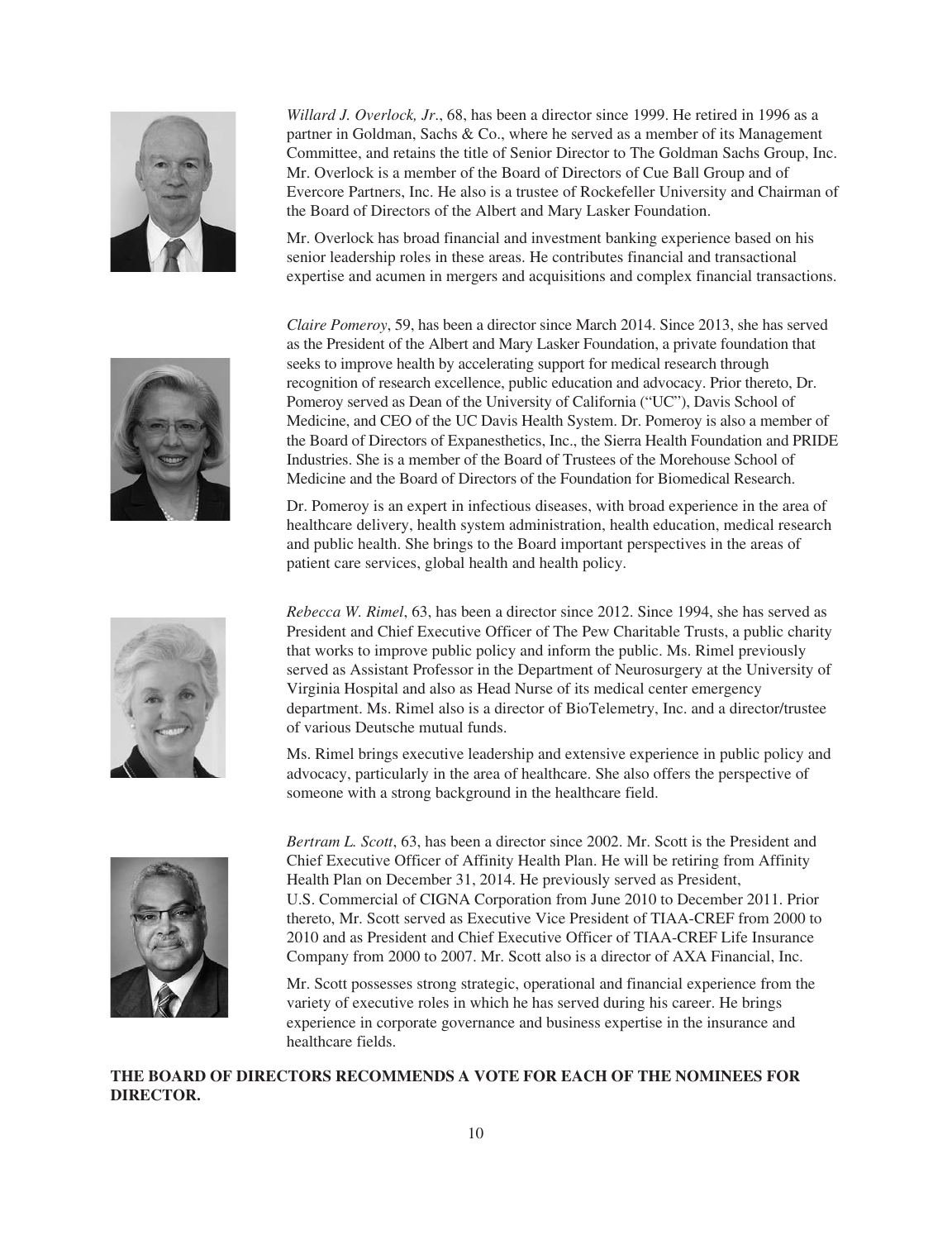## **BOARD OF DIRECTORS**

#### **The Board and Committees of the Board**

BD is governed by a Board of Directors that currently consists of 15 members, 14 of whom have been determined by the Board to be independent. The Board has established four operating committees (the "Committees"): the Audit Committee; the Compensation and Benefits Committee (the "Compensation Committee"); the Corporate Governance and Nominating Committee (the "Governance Committee"); and the Science, Marketing, Innovation and Technology Committee. These Committees meet regularly. The Board has also established an Executive Committee that meets only as needed.

The Board has adopted written charters for each of the Committees that are posted on BD's website at *www.bd.com/investors/corporate\_governance/*. Printed copies of these charters, BD's 2014 Annual Report on Form 10-K, and BD's reports and statements filed with or furnished to the SEC may be obtained, without charge, by contacting the Corporate Secretary, Becton, Dickinson and Company, 1 Becton Drive, Franklin Lakes, New Jersey 07417-1880, telephone 201-847-6800.

#### **Committee Membership and Function**

Set forth below is a summary description of each of the Committees.

### **AUDIT COMMITTEE**

### *Function*

- Retains and reviews the qualifications, independence and performance of BD's registered public accounting firm (the "independent auditors").
- Reviews BD's public financial disclosures and financial statements, and its accounting principles, policies and practices; the scope and results of the annual audit by the independent auditors; BD's internal audit process; and the effectiveness of BD's internal control over financial reporting.
- Reviews BD's guidelines and policies relating to enterprise risk assessment and risk management, and management's plan for risk mitigation or remediation.
- Oversees BD's ethics and enterprise compliance programs.
- Reviews financial strategies regarding currency, interest rates and use of derivatives, and reviews BD's insurance program.
- Functions as a qualified legal compliance committee, if necessary.
- *Members* Basil L. Anderson—Chair Catherine M. Burzik Christopher Jones Marshall O. Larsen Willard J. Overlock, Jr. Rebecca W. Rimel Bertram L. Scott

Following the 2015 Annual Meeting, this Committee will be chaired by Bertram L. Scott.

The Board has determined that the members of the Audit Committee meet the independence and financial literacy requirements of the NYSE for audit committee members. The Board also has determined that each of Messrs. Anderson, Larsen, and Scott and Ms. Burzik qualifies as an "audit committee financial expert" under the rules of the SEC.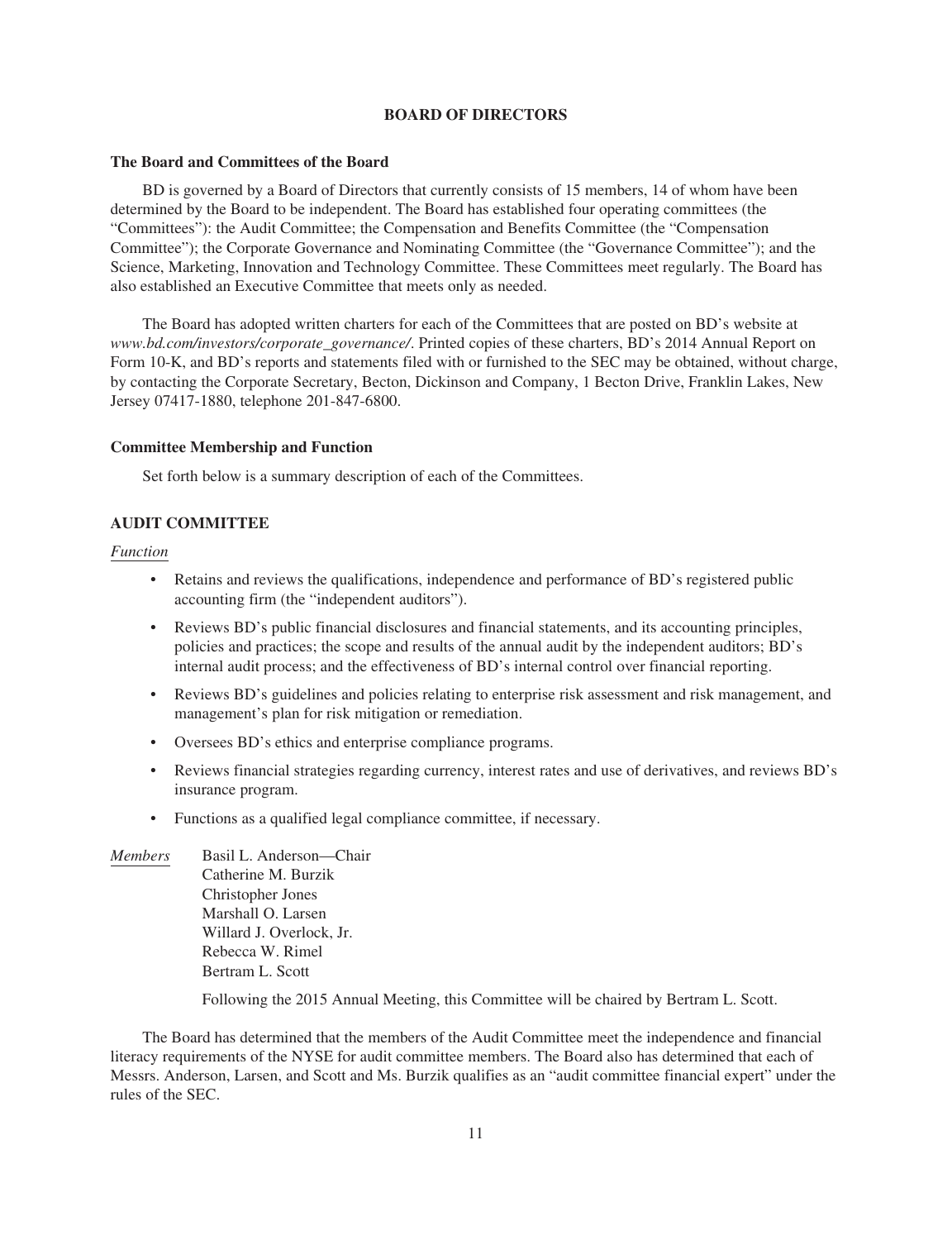### **COMPENSATION AND BENEFITS COMMITTEE**

#### *Function*

- Reviews BD's compensation and benefits policies, recommends the compensation of BD's Chief Executive Officer ("CEO") to the independent members of the Board for their approval, and approves the compensation of BD's other executive officers.
- Approves all employment, severance and change in control agreements of BD with executive officers.
- Serves as the granting and administrative committee for BD's equity compensation plans.
- Oversees certain other BD benefit plans.
- *Members* Edward F. DeGraan—Chair Basil L. Anderson Marshall O. Larsen Gary A. Mecklenburg James F. Orr Bertram L. Scott

Following the 2015 Annual Meeting, this Committee will be chaired by Marshall O. Larsen.

The Board has determined that each member of the Compensation Committee meets the independence requirements of the NYSE for compensation committee members.

### *Procedure for Determining Executive Compensation*

The Compensation Committee oversees the compensation program for the executive officers listed in the Summary Compensation Table on page 40 and for BD's other executive officers. The Compensation Committee recommends compensation actions regarding the CEO to the other independent directors and has the authority to take compensation actions with respect to BD's other executive officers. The Compensation Committee may not delegate these responsibilities to another Committee, an individual director or members of management.

#### *Role of Management*

The Compensation Committee's meetings are typically attended by BD's CEO, Senior Vice President— Human Resources and others who support the Compensation Committee in fulfilling its responsibilities. The Compensation Committee considers management's views relating to compensation matters, including the performance metrics and targets for BD's performance-based compensation. Management also provides information (which is reviewed by our Internal Audit department) to assist the Compensation Committee in determining the extent to which performance targets have been achieved. This includes any recommended adjustments to BD's operating results when assessing BD's performance. The CEO and Senior Vice President— Human Resources also work with the Compensation Committee chair in establishing meeting agendas.

The Compensation Committee meets in executive session with no members of management present for part of each of its regular meetings. The Compensation Committee also meets in executive session when considering compensation decisions regarding our executive officers.

#### *Role of the Independent Consultant*

The Compensation Committee is also assisted in fulfilling its responsibilities by its independent consultant, Pay Governance LLC ("Pay Governance"). Pay Governance is engaged by, and reports directly to, the Compensation Committee. The Compensation Committee is not aware of any conflict of interest on the part of Pay Governance or any factor that would otherwise impair the independence of Pay Governance relating to the services performed by Pay Governance for the Compensation Committee. During fiscal year 2014, Pay Governance was not engaged to perform any services for BD or BD's management. The Compensation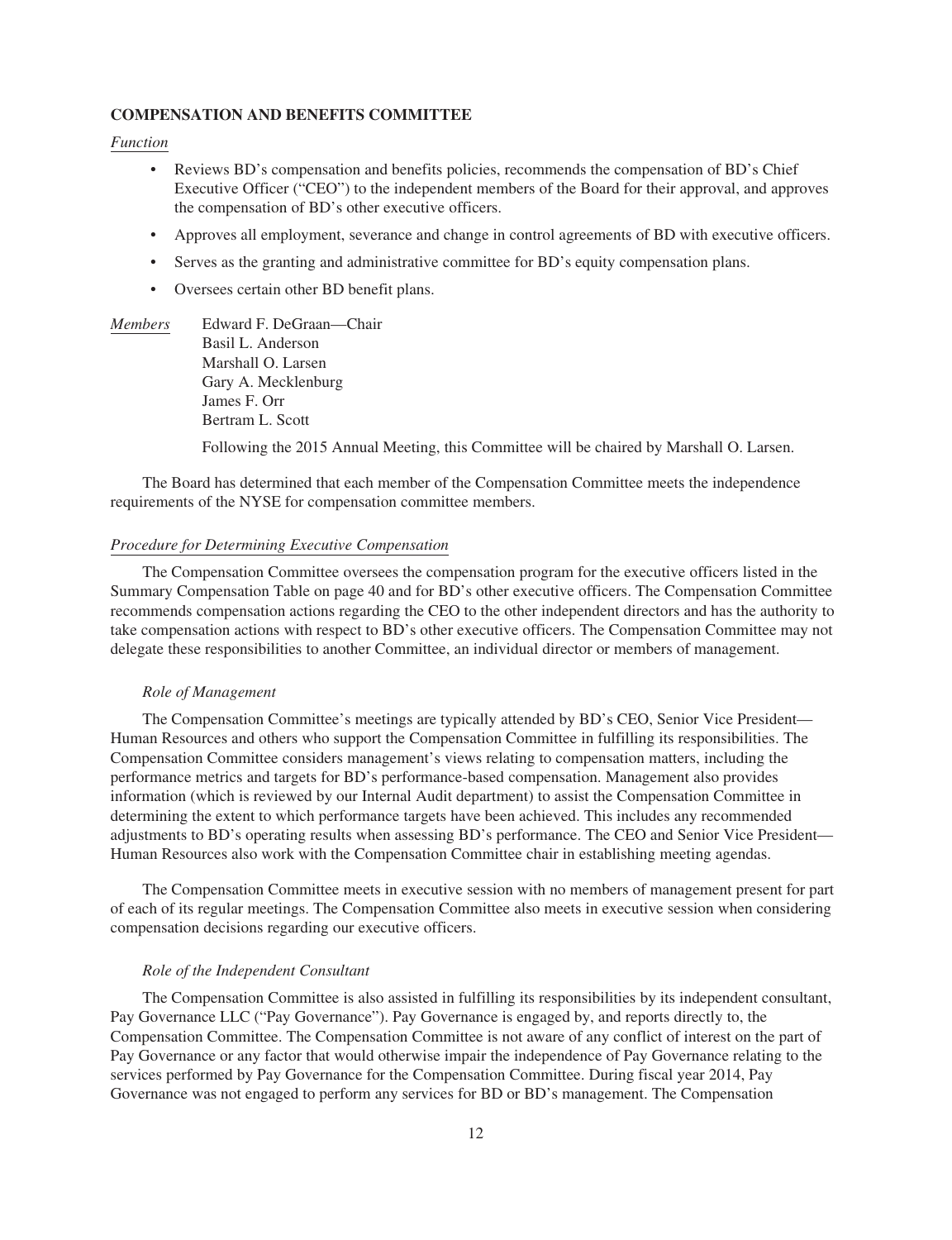Committee has adopted a policy prohibiting Pay Governance from providing any services to BD or BD's management without the Compensation Committee's prior approval, and has expressed its intention that such approval will be given only in exceptional cases. No other consultant was used by the Compensation Committee with respect to the fiscal year 2014 compensation of BD's executive officers.

Pay Governance reviews all materials prepared for the Compensation Committee by management, prepares additional materials as may be requested by the Compensation Committee, and attends Compensation Committee meetings. In its advisory role, Pay Governance assists the Compensation Committee in the design and implementation of BD's compensation program. This includes assisting the Compensation Committee in selecting the key elements to include in the program, the targeted payments for each element, and the establishment of performance targets.

Pay Governance also provides market comparison data, which is one of the factors considered by the Compensation Committee in making compensation decisions, and makes recommendations to the Compensation Committee regarding the compensation of BD's CEO. Pay Governance also conducts an annual review of the compensation practices of select peer companies. Based on this review, Pay Governance advises the Compensation Committee with respect to the competitiveness of BD's compensation program in comparison to industry practices, and identifies any trends in executive compensation.

### *Setting Compensation*

At the end of each fiscal year, the independent directors conduct a review of the CEO's performance. At the following Board meeting, the independent directors meet in executive session to set the compensation of the CEO after considering the results of its review, market comparison data and the recommendations of the Compensation Committee. The CEO does not play a role in determining or recommending his own compensation.

The Compensation Committee is responsible for determining the compensation of BD's other executive officers. The CEO, in consultation with the Senior Vice President—Human Resources, reviews the performance of the other executive officers with the Compensation Committee and makes compensation recommendations for its consideration. The Compensation Committee determines the compensation for these executives, in consultation with Pay Governance, after considering the CEO's recommendations and market comparison data regarding compensation levels among peer companies. All decisions regarding the compensation of BD's other executive officers are made in executive session.

The Board has delegated responsibility for formulating recommendations regarding non-management director compensation to the Governance Committee, which is discussed below.

#### **SCIENCE, MARKETING, INNOVATION AND TECHNOLOGY COMMITTEE**

#### *Function*

- Oversees BD's research and development activities.
- Oversees BD's strategic marketing activities as they relate to BD's innovation agenda.
- Oversees BD's policies, practices and procedures relating to regulatory compliance and product quality and safety.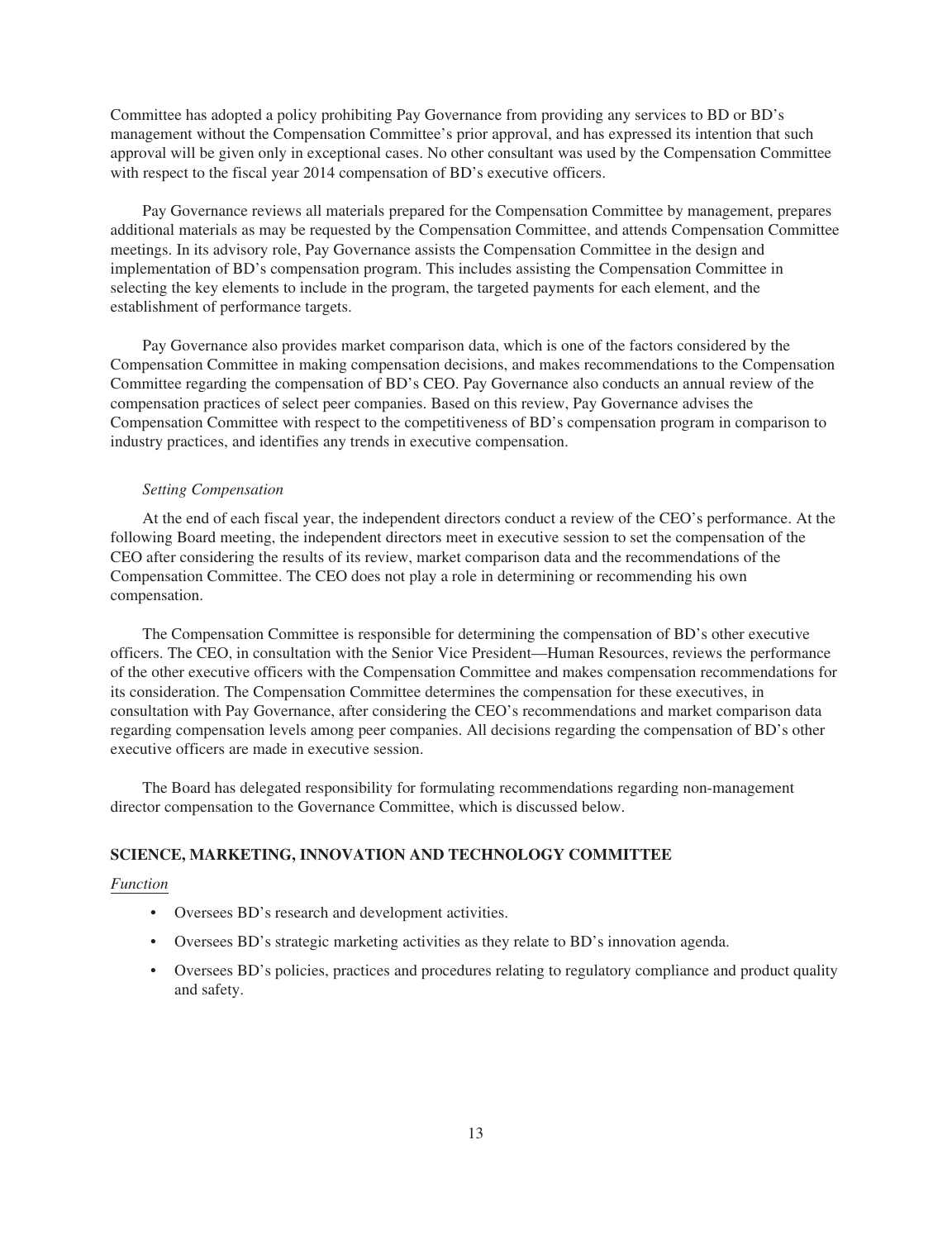*Members* Claire M. Fraser—Chair Henry P. Becton, Jr. Catherine M. Burzik Christopher Jones Willard J. Overlock, Jr. Claire Pomeroy Rebecca W. Rimel Alfred Sommer

## **CORPORATE GOVERNANCE AND NOMINATING COMMITTEE**

#### *Function*

- Identifies and recommends candidates for election to the Board.
- Reviews the composition, structure and function of the Board and its Committees, as well as the performance and compensation of non-management directors.
- Monitors BD's corporate governance and Board practices, and oversees the Board's self-evaluation process.
- Oversees BD's policies, practices and procedures impacting BD's image, reputation and corporate responsibility, including, without limitation, communications with BD's key stakeholders, community relations, and public policy and government relations activities.
- *Members* Alfred Sommer—Chair Henry P. Becton, Jr. Edward F. DeGraan Claire M. Fraser Gary A. Mecklenburg James F. Orr Claire Pomeroy

Following the 2015 Annual Meeting, this Committee will be chaired by Gary A. Mecklenburg.

The Board has determined that each member of the Governance Committee meets the independence requirements of the NYSE. As stated above, the Governance Committee reviews the compensation program for the non-management directors and makes recommendations to the Board regarding their compensation, and may not delegate these responsibilities to another Committee, an individual director or members of management. The Governance Committee has retained Pay Governance as an independent consultant for this purpose. Pay Governance's responsibilities include providing market comparison data on non-management director compensation at peer companies, tracking trends in non-management director compensation practices, and advising the Governance Committee regarding the components and levels of non-management director compensation. The Governance Committee is not aware of any conflict of interest on the part of Pay Governance arising from these services or any other factor that would impair Pay Governance's independence. Executive officers do not play any role in either determining or recommending non-management director compensation.

### **Board, Committee and Annual Meeting Attendance**

The Board and its Committees held the following number of meetings during fiscal year 2014: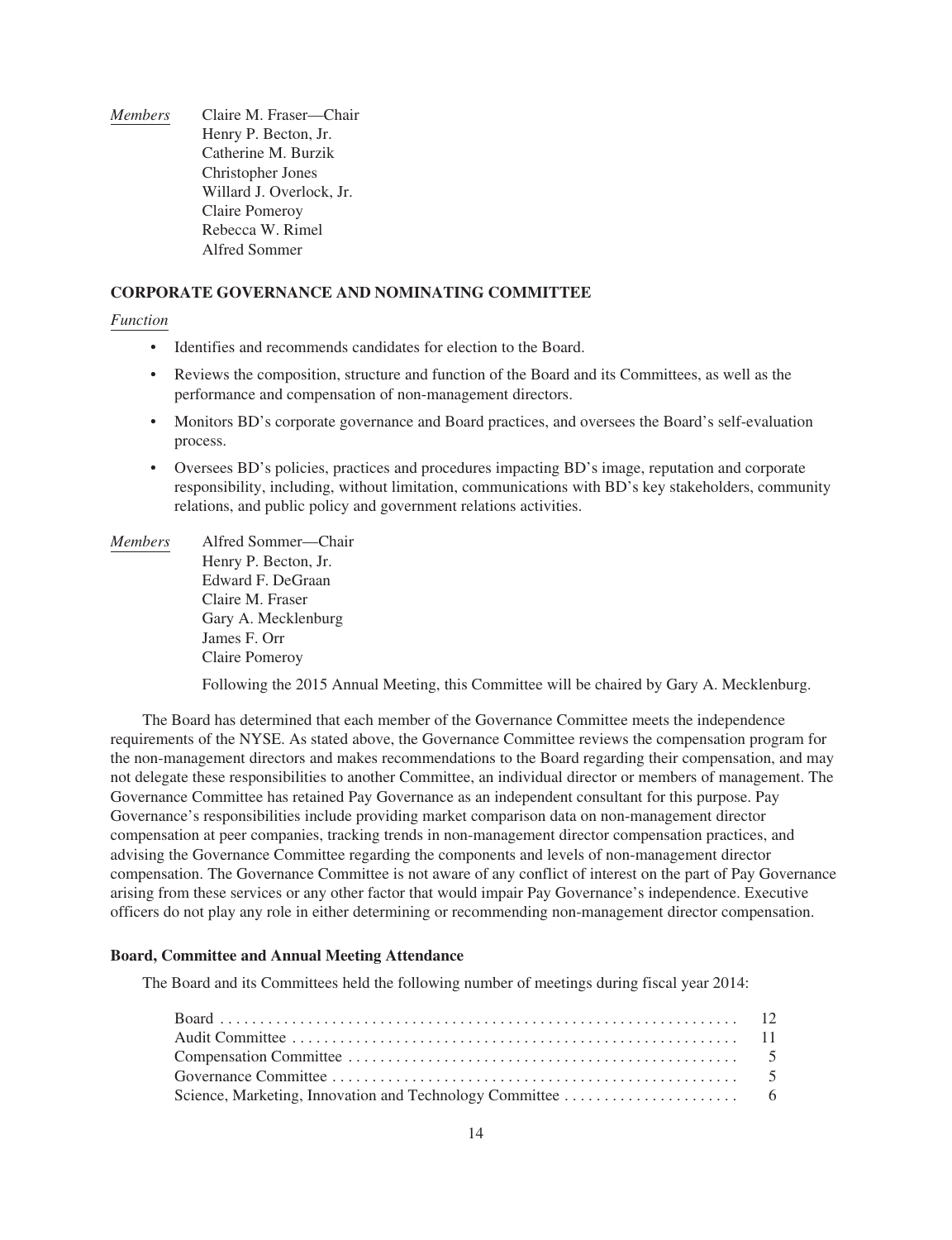The Executive Committee did not meet during fiscal year 2014. BD's non-management directors met in executive session at each of the Board meetings held during fiscal year 2014.

During fiscal year 2014, all but one director attended at least 75% of the total number of meetings of the Board of Directors and Committees on which he or she served. Dr. Claire Pomeroy attended 71% of the meetings of the Board of Directors and Committees on which she served. Dr. Pomeroy was excused from several meetings due to illness, which caused her attendance to fall below 75%.

The Board has adopted a policy pursuant to which directors are expected to attend the Annual Meeting of Shareholders in the absence of a scheduling conflict or other valid reason. All but one of the directors then serving attended BD's 2014 Annual Meeting of Shareholders.

#### **Non-Management Directors' Compensation**

The Board believes that providing competitive compensation is necessary to attract and retain qualified nonmanagement directors. The key elements of BD's non-management director compensation are a cash retainer, equity compensation, Committee chair fees and Lead Director fees. Of the base compensation paid to the nonmanagement directors (which does not include Committee chair and Lead Director fees), approximately twothirds currently is equity-based compensation. See "Corporate Governance—Significant Governance Practices— Equity Ownership by Directors" on page 22. Mr. Forlenza does not receive compensation related to his service as a director.

## *Cash Retainer*

Each non-management director currently receives an annual cash retainer of \$85,000 for services as a director. Directors do not receive meeting attendance fees.

#### *Equity-Based Compensation*

Each non-management director elected at an Annual Meeting of Shareholders is granted restricted stock units then valued at \$175,000 (using the same methodology used to value awards made to executive officers). Directors newly elected to the Board receive a restricted stock unit grant that is prorated from the effective date of their election to the next Annual Meeting of Shareholders. For previous awards, the shares of BD common stock underlying the restricted stock units are not issuable until a director's separation from the Board. Beginning with awards granted in connection with the 2015 Annual Meeting, the restricted stock units will vest and be distributable one year from grant.

#### *Committee Chair/Lead Director Fees*

An annual fee of \$10,000 is paid to each Committee chair, except that the fee for the Audit Committee chair is \$15,000 in recognition of the Audit Committee's responsibilities. An annual fee of \$25,000 is paid to the Lead Director. No fee is paid to the chair of the Executive Committee.

#### *Other Arrangements*

BD reimburses non-management directors for travel and other business expenses incurred in the performance of their services for BD. Directors may travel on BD aircraft in connection with such activities, and, on limited occasions, spouses of directors have joined them on such flights. Per SEC rules, no compensation is attributed to the directors for these flights in the table below, since the aggregate incremental costs of spousal travel were minimal. Directors are also reimbursed for attending director education courses. BD occasionally invites spouses of directors to Board-related business events, for which they are reimbursed their travel expenses.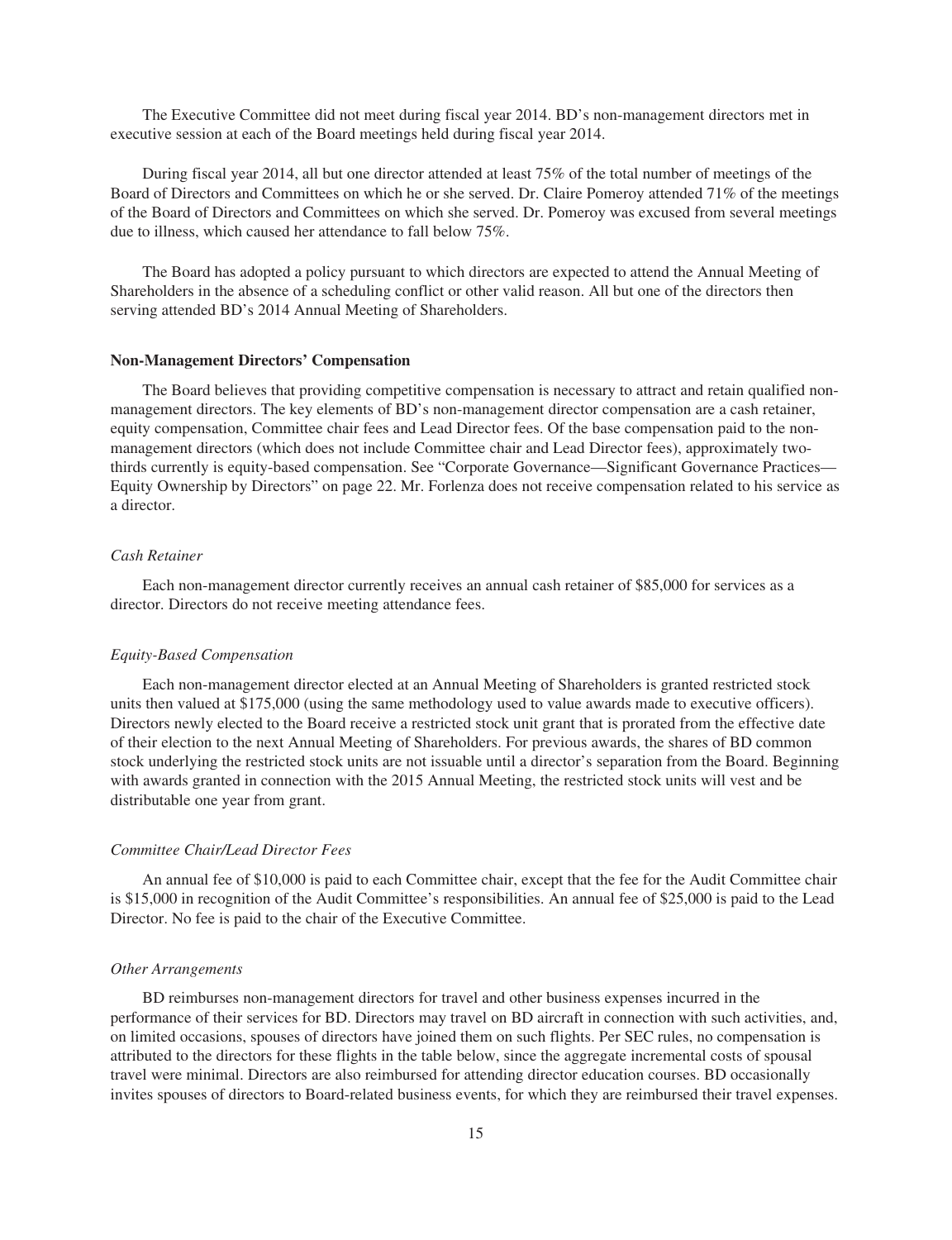Directors are eligible, on the same basis as BD associates, to participate in BD's Matching Gift Program, pursuant to which BD matches contributions made to qualifying nonprofit organizations. The aggregate annual limit per participant is \$5,000.

The following table sets forth the compensation received by BD's non-management directors during fiscal year 2014.

| Name                                               | <b>Fees Earned</b><br>or Paid<br>in $Cash(\$)(1)$ | <b>Stock</b><br>Awards $(\text{$}5)(2)$ | Change in<br><b>Pension Value</b><br>and<br><b>Nonqualified</b><br><b>Deferred</b><br>Compensation<br>Earnings $(\frac{6}{3})$ | <b>All Other</b><br>Comparison(4) | Total(\$) |
|----------------------------------------------------|---------------------------------------------------|-----------------------------------------|--------------------------------------------------------------------------------------------------------------------------------|-----------------------------------|-----------|
| Basil L. Anderson $\dots \dots \dots \dots$        | 98,667                                            | 172,811                                 |                                                                                                                                | 5,000                             | \$276,478 |
| Henry P. Becton, Jr. $\dots \dots \dots \dots$     | 118,585                                           | 172.811                                 | 490                                                                                                                            |                                   | 291,886   |
| Catherine M. Burzik                                | 83,667                                            | 172,811                                 |                                                                                                                                |                                   | 256,478   |
| Edward F. DeGraan                                  | 93,667                                            | 172,811                                 |                                                                                                                                | 1,000                             | 267,478   |
| Claire M. Fraser                                   | 83,750                                            | 172,811                                 |                                                                                                                                |                                   | 256,561   |
| Christopher Jones                                  | 83,667                                            | 172,811                                 |                                                                                                                                |                                   | 256,478   |
| Marshall O. Larsen                                 | 83,667                                            | 172,811                                 | 519                                                                                                                            |                                   | 256,997   |
| Gary A. Mecklenburg                                | 83,667                                            | 172,811                                 |                                                                                                                                | 5,000                             | 261,478   |
| James F. Orr $\dots\dots\dots\dots\dots\dots\dots$ | 83,667                                            | 172,811                                 |                                                                                                                                |                                   | 256,478   |
| Willard J. Overlock, Jr. $\dots \dots \dots$       | 83,667                                            | 172,811                                 |                                                                                                                                | 5,000                             | 261,478   |
| Claire Pomeroy                                     | 44,490                                            | 147,514(5)                              |                                                                                                                                |                                   | 192,004   |
| Rebecca W. Rimel $\dots\dots\dots\dots\dots$       | 83,667                                            | 172,811                                 |                                                                                                                                |                                   | 256,478   |
| Bertram L. Scott $\ldots \ldots \ldots \ldots$     | 83,667                                            | 172,811                                 | 417                                                                                                                            |                                   | 256,478   |
| Alfred Sommer                                      | 93,667                                            | 172.811                                 |                                                                                                                                |                                   | 266,478   |

## **Fiscal Year 2014 Non-Management Directors' Compensation**

(1) Reflects a cash retainer fee at rate of \$81,000 per annum for part of the fiscal year, a cash retainer at the rate of \$85,000 per annum for the remainder of the fiscal year, annual Committee chair fees paid to Messrs. Anderson, Becton, DeGraan and Drs. Fraser and Sommer, and the Lead Director fee paid to Mr. Becton.

(2) The amounts shown in the "Stock Awards" column reflect the grant date fair value under FASB ASC Topic 718 of restricted stock units awarded to non-management directors during the fiscal year. The amounts shown for the annual grant are slightly lower than the \$175,000 target award value, since a 30-day average of BD's stock price is used to value the units granted rather than the grant date stock price. For a discussion of the assumptions made by us in arriving at the grant date fair value of these awards, see Note 7 to the consolidated financial statements that are included in our Annual Report on Form 10-K for the fiscal year ended September 30, 2014.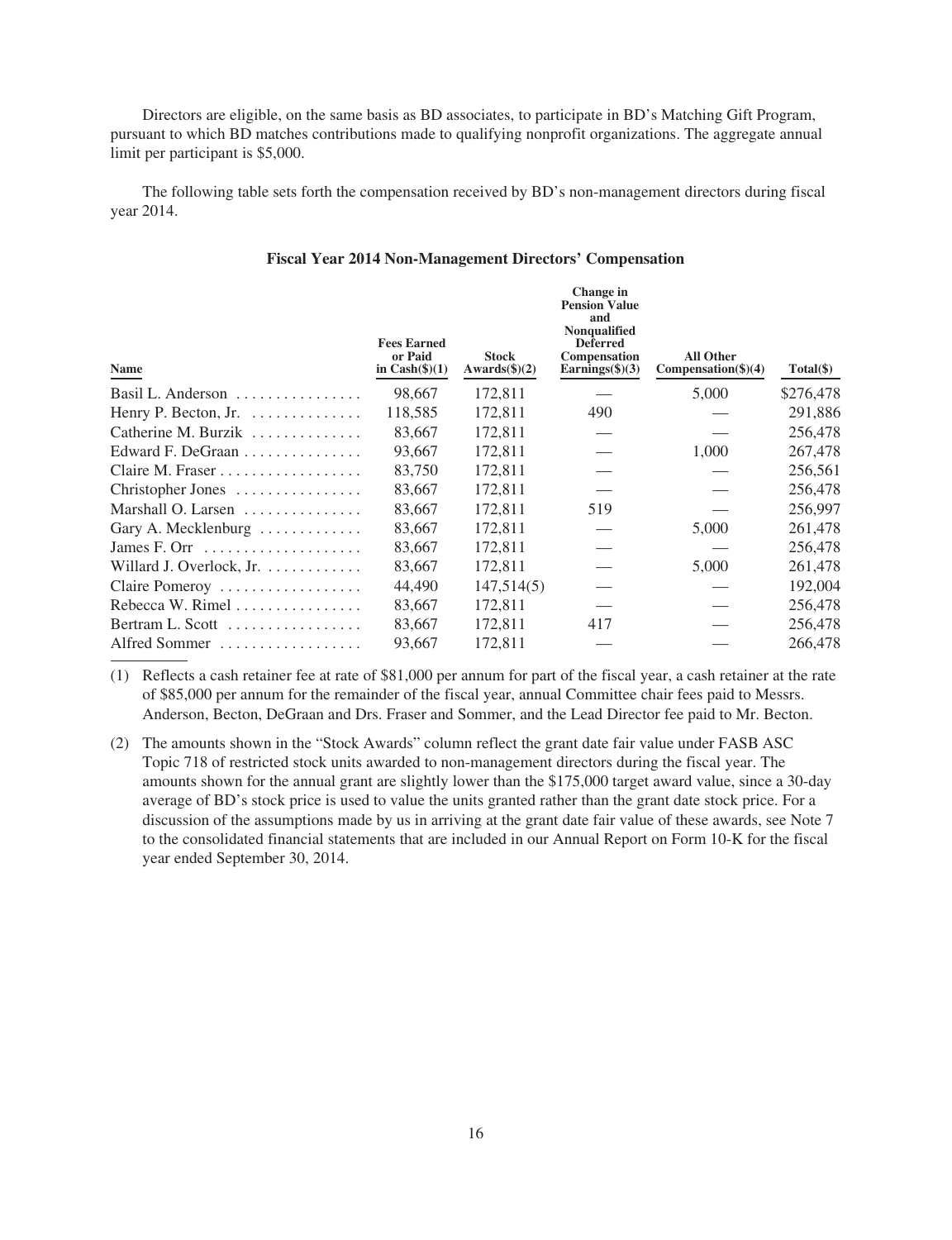Listed below are the aggregate outstanding restricted stock unit awards and option awards held by each nonmanagement director at the end of fiscal year 2014. Stock options have not been issued to non-management directors since 2005.

| <b>Name</b> | <b>Stock Awards</b><br>Outstanding at<br>September 30,<br>2014(f) | <b>Option Awards</b><br><b>Outstanding at</b><br>September 30,<br>2014(f) |
|-------------|-------------------------------------------------------------------|---------------------------------------------------------------------------|
|             | 19,536                                                            |                                                                           |
|             | 20,980                                                            | 2.160                                                                     |
|             | 3.707                                                             |                                                                           |
|             | 20,980                                                            |                                                                           |
|             | 15.918                                                            |                                                                           |
|             | 9.148                                                             |                                                                           |
|             | 14.112                                                            |                                                                           |
|             | 19.536                                                            | 2.160                                                                     |
|             | 20,980                                                            |                                                                           |
|             | 20,980                                                            |                                                                           |
|             | 1.311                                                             |                                                                           |
|             | 4.886                                                             |                                                                           |
|             | 20,980                                                            |                                                                           |
|             | 20,980                                                            |                                                                           |

(3) Represents interest on deferred directors' fees in excess of 120% of the applicable federal long-term rate.

(4) Amounts shown represent matching gifts under BD's Matching Gift Program.

(5) Includes prorated grant Dr. Pomeroy received upon joining the Board in March 2014.

#### *Changes to Non-Management Directors' Compensation*

During fiscal year 2014, the Board undertook a review of director compensation, with the assistance of Pay Governance. This review included an analysis of the director compensation practices of certain peer companies, including the forms of equity compensation used, the mix of cash and equity compensation, and total compensation. The peer group used in this analysis was the same as the peer group used for BD's executive compensation analysis and included the following companies: Agilent Technologies, Inc.; Allergan, Inc.; C.R. Bard, Inc.; Baxter International Inc.; Boston Scientific Corporation; Covidien plc; Hospira, Inc.; Medtronic, Inc.; PerkinElmer, Inc.; St. Jude Medical, Inc.; Stryker Corporation; Thermo Fisher Scientific Inc.; and Zimmer Holdings, Inc.

As a result of its review, the Board approved the following changes to the compensation of BD's nonmanagement directors, effective at the conclusion of the 2015 Annual Meeting, so as to better align its compensation with the non-management director compensation being paid by these peer group companies:

- The annual cash retainer will be increased by \$7,000 to \$92,000.
- The value of the annual grant of restricted stock units will be increased by \$14,000 to \$189,000.

As stated earlier, the annual grant of restricted stock units will vest and become distributable one year from grant. This change aligns BD's practice regarding director equity compensation with the prevailing practices among the companies listed above.

#### *Directors' Deferral Plan*

Directors may defer receipt of all or part of their annual cash retainer and other cash fees pursuant to the provisions of the Directors' Deferral Plan. Directors may also defer receipt of shares issuable to them under their restricted stock unit awards. A general description of the Directors' Deferral Plan appears on page 5.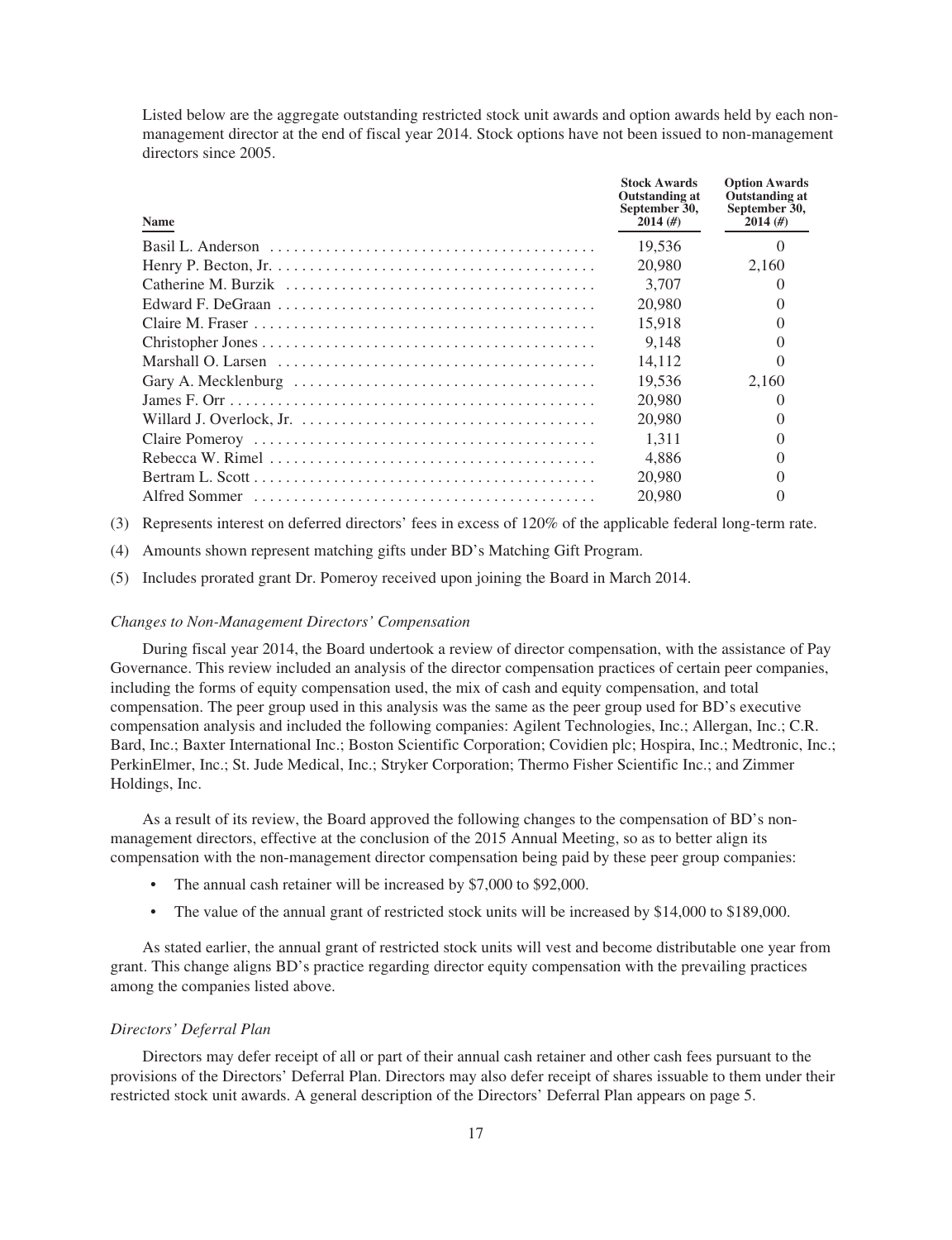### **Communication with Directors**

Shareholders or other interested parties wishing to communicate with the Board, the non-management directors or any individual director (including complaints or concerns regarding accounting, internal accounting controls or audit matters) may do so by contacting the Lead Director either:

- by mail, addressed to BD Lead Director, P.O. Box 264, Franklin Lakes, New Jersey 07417-0264;
- by calling the BD Ethics Help Line, an independent toll-free service, at 1-800-821-5452 (callers from outside North America should use "AT&T Direct" to reach AT&T in the U.S. and then dial the above toll-free number); or
- by email to *ethics\_office@bd.com*.

All communications will be kept confidential and promptly forwarded to the Lead Director, who shall, in turn, forward them promptly to the appropriate director(s). Such items that are unrelated to a director's duties and responsibilities as a Board member may be excluded by our corporate security department, including, without limitation, solicitations and advertisements, junk mail, product-related communications, job referral materials and resumes, surveys, and material that is determined to be illegal or otherwise inappropriate.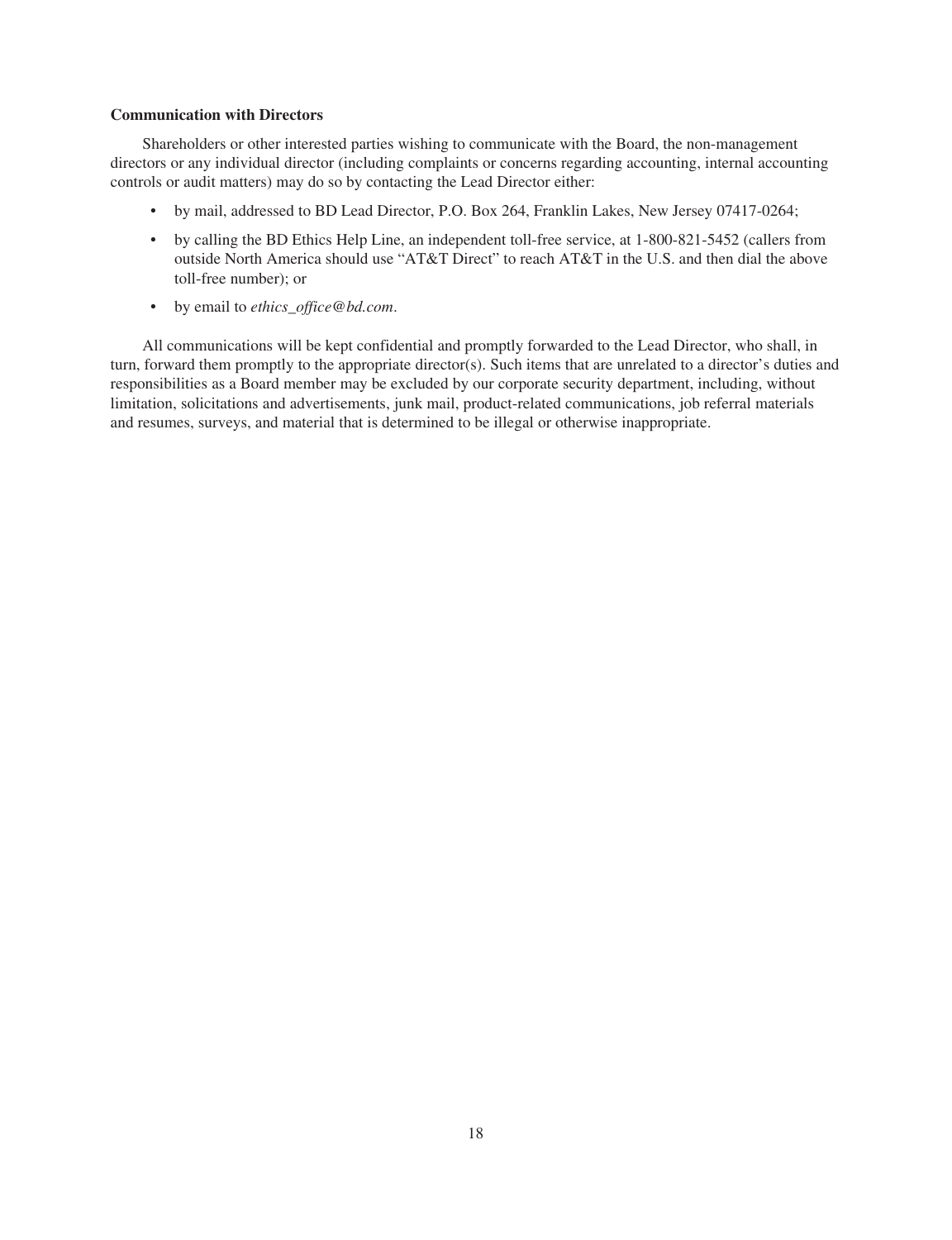## **CORPORATE GOVERNANCE**

#### **Corporate Governance Principles**

BD's commitment to good corporate governance is embodied in our Corporate Governance Principles (the "Principles"). The Principles set forth the Board's views and practices regarding a number of governance topics, and the Governance Committee assesses the Principles on an ongoing basis in light of current practices. The Principles are available on BD's website at *www.bd.com/investors/corporate\_governance/*. Printed copies of the Principles may be obtained, without charge, by contacting the Corporate Secretary, Becton, Dickinson and Company, 1 Becton Drive, Franklin Lakes, New Jersey 07417-1880, phone 201-847-6800.

#### **Board Leadership Structure**

The Board's goal is to achieve the best board leadership structure for effective oversight and management of BD's affairs. The Board believes that there is no single, generally accepted approach to providing board leadership, and that each possible leadership structure must be considered in the context of the individuals involved and the specific circumstances facing a company. Accordingly, what the Board believes is the right board leadership structure may vary as circumstances warrant.

At the present time, the Board believes that the most effective leadership structure for BD is for our CEO to also serve as Chairman. This combined role allows one person to speak for and lead the company and the Board, creates clear lines of authority and accountability, and provides the necessary leadership to execute BD's strategy. Mr. Forlenza's over 34 years of experience at BD and knowledge of its complex businesses, along with his extensive industry expertise, also make him uniquely qualified to lead the Board on the most important issues facing the company.

At the same time, the role of Lead Director allows the non-management directors to provide effective, independent Board leadership and oversight of management. The Principles provide for the appointment of a Lead Director from among the independent directors whenever the Chairman is not independent. Under the Principles, the Lead Director:

- presides over all meetings of the Board at which the Chairman is not present, including executive sessions of the independent directors, and at such other times as the Board deems appropriate,
- has the authority to call meetings of the independent directors,
- approves Board meeting agendas,
- approves Board meeting schedules to ensure that there is sufficient time for discussion of all agenda items,
- together with the Chair of the Compensation Committee, coordinates the evaluation of the performance of the CEO by the non-management directors,
- serves as a liaison between the non-management members of the Board and the Chairman, and as a contact person to facilitate communications by BD's employees, shareholders and others with the nonmanagement members of the Board,
- approves information provided to the Board, and
- if requested by major shareholders, ensures that he or she is available for consultation and direct communication.

The Board believes that having an independent Lead Director provides independent oversight of management, including risk oversight, while avoiding the risk of confusion regarding the Board's oversight responsibilities and the day-to-day management of the business. As such, this structure provides independent Board leadership and engagement, while deriving the benefit of having the CEO also serve as Chairman.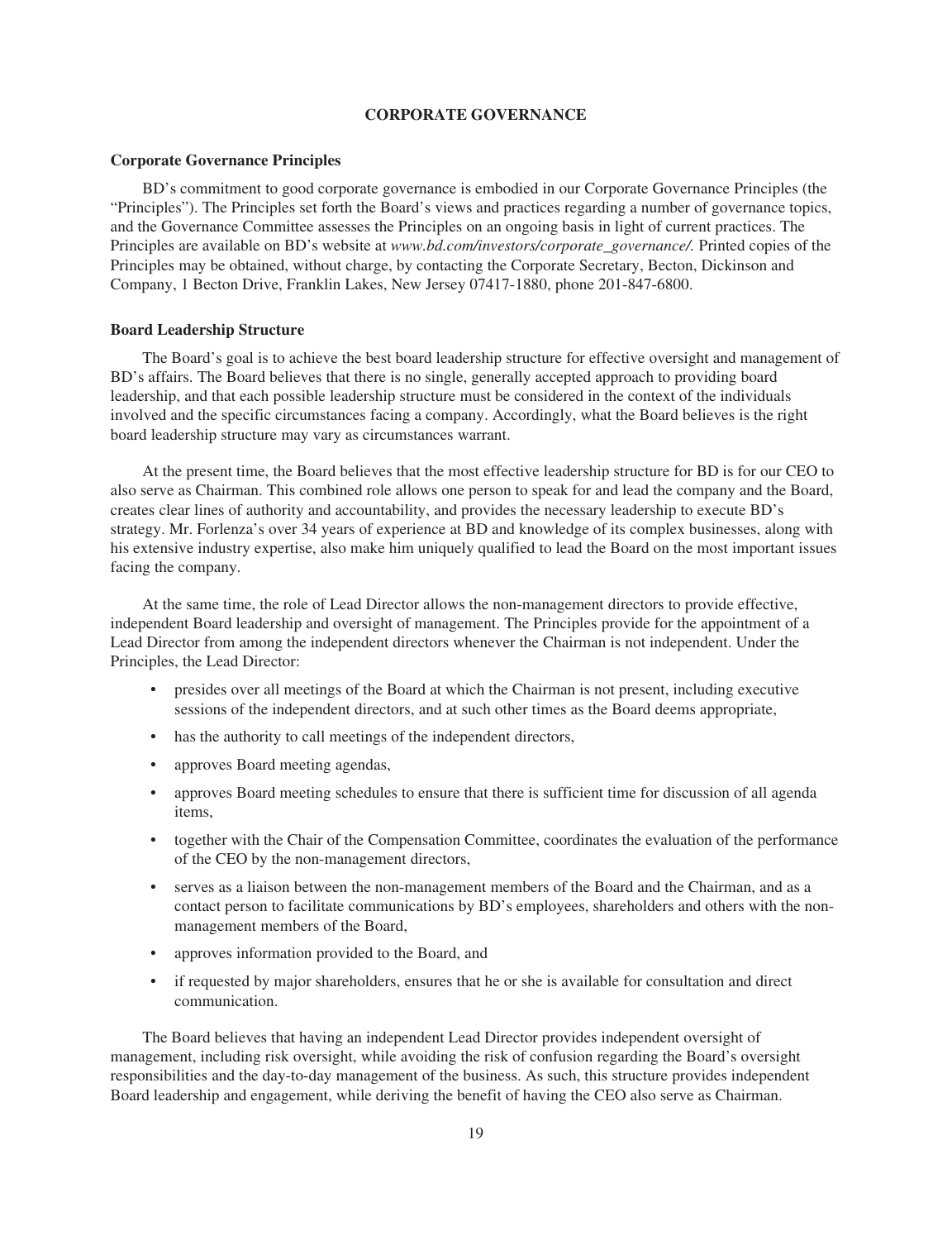Henry P. Becton, Jr. currently serves as Lead Director. Following the 2015 Annual Meeting, Marshall O. Larsen will serve as Lead Director.

#### **Board's Oversight of Risk**

BD's management engages in a process referred to as enterprise risk management ("ERM") to identify, assess, manage and mitigate a broad range of risks across BD's businesses, regions and functions and to ensure alignment of our risk assessment and mitigation efforts with BD's corporate strategy. The Audit Committee, through the authority delegated to it by the Board of Directors, is primarily responsible for overseeing BD's ERM activities to determine whether the process is functioning effectively and is consistent with BD's business strategy. At least twice a year, senior management reviews the results of its ERM activities with the Audit Committee, including the process used within the organization to identify risks, management's assessment of the significant categories of risk faced by BD (including any changes in such assessment since the last review), and management's plans to mitigate the potential exposures. On at least an annual basis, the significant risks identified through BD's ERM activities and the related mitigation plans are reviewed with the full Board. Particular risks are then often reviewed in-depth with the Audit Committee or the full Board at subsequent meetings.

In addition, the full Board reviews the risks associated with BD's strategic plan and discusses the appropriate levels of risk in light of BD's objectives. This is done through an annual strategy review process, periodically throughout the year as part of its ongoing review of corporate strategy, and otherwise as necessary. The full Board also regularly oversees other areas of potential risk, including BD's capital structure, acquisitions and divestitures, and succession planning for BD's CEO and other members of senior management.

The various Committees of the Board are also responsible for monitoring and reporting on risks associated with their respective areas of oversight. The Audit Committee oversees BD's accounting and financial reporting processes and the integrity of BD's financial statements, BD's processes to ensure compliance with laws, and its hedging activities and insurance coverages. The Compensation Committee oversees risks associated with BD's compensation practices and programs, and the Governance Committee oversees risks relating to BD's corporate governance practices, including director independence, related person transactions and conflicts of interest. In connection with its oversight responsibilities, each Committee often meets with members of management who are primarily responsible for the management of risk in their respective areas, including BD's Chief Financial Officer, Senior Vice President–Human Resources, General Counsel, Senior Vice President–Regulatory Affairs, Chief Ethics and Compliance Officer and other members of senior management.

#### *Risk Assessment of Compensation Programs*

With respect to our compensation policies and practices, BD's management has reviewed our policies and practices to determine whether they create risks that are reasonably likely to have a material adverse effect on BD. In connection with this risk assessment, management reviewed the design of BD's compensation and benefits programs (in particular, our performance-based compensation programs) and related policies, potential risks that could be created by the programs, and features of our programs and corporate governance generally that help to mitigate risk. Among the factors considered were the mix of cash and equity compensation, and of fixed and variable compensation, paid to our associates; the balance between short- and long-term objectives in our incentive compensation; the performance targets, mix of performance metrics, vesting periods, threshold performance requirements and funding formulas related to our incentive compensation; the degree to which programs are formulaic or provide discretion to determine payout amounts; caps on payouts; our clawback and share ownership policies; and our general governance structure. Based on this review, we believe that our compensation policies and practices do not create risks that are reasonably likely to have a material adverse effect on BD.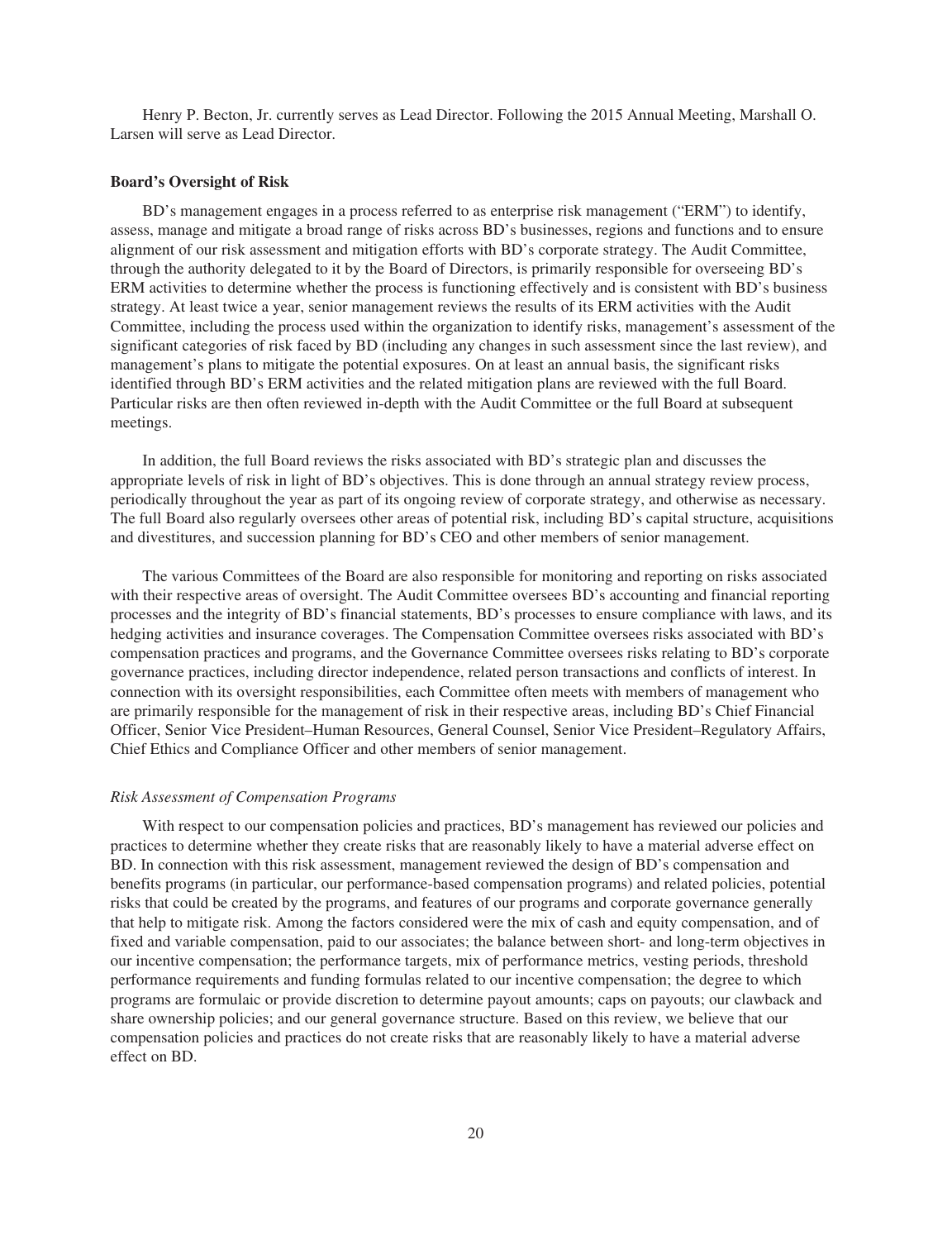#### **Director Nomination Process**

The Governance Committee reviews potential director candidates and recommends nominees for director to the full Board for approval. In making its recommendations, the Governance Committee assesses the overall composition of the Board, including diversity, age, skills, background, and experience and prominence in areas of importance to BD. The Board seeks to achieve among its directors a diversity of viewpoint, experience, knowledge, ethnicity and gender that fits the needs of the Board at that particular time.

When considering individual director candidates, the Governance Committee will seek individuals with backgrounds and qualities that, when combined with those of BD's other directors, provide a blend of skills and experience that will further enhance the Board's effectiveness. From time-to-time, the Governance Committee has retained an executive search firm to assist it in its efforts to identify and evaluate potential director candidates.

The Governance Committee believes that any nominee for director must meet the following minimum qualifications:

- Candidates should be persons of high integrity who possess independence, forthrightness, inquisitiveness, good judgment and strong analytical skills.
- Candidates should demonstrate a commitment to devote the time required for Board duties, including, but not limited to, attendance at meetings.
- Candidates should be team-oriented and committed to the interests of all shareholders as opposed to those of any particular constituency.

The Governance Committee assesses the characteristics and performance of incumbent director nominees against the above criteria as well, and, to the extent applicable, considers the impact of any change in the principal occupations of such directors during the last year. Upon completion of the individual director evaluation process, the Governance Committee reports its conclusions and recommendations for nominations to the full Board.

It is the Governance Committee's policy to consider referrals of prospective nominees for the Board from other Board members and management, as well as shareholders and other external sources, such as retained executive search firms. The Governance Committee utilizes the same criteria for evaluating candidates irrespective of their source.

To recommend a candidate for consideration, a shareholder should submit a written statement of the qualifications of the proposed nominee, including full name and address, to the Corporate Secretary, Becton Dickinson and Company, 1 Becton Drive, Franklin Lakes, New Jersey 07417-1880.

#### **Significant Governance Practices**

Described below are some of the significant corporate governance practices that have been instituted by the BD Board.

#### *Annual Election of Directors*

BD's directors are elected annually. The Board believes that annual elections of directors reflect a corporate governance best practice, as it provides shareholders the opportunity to express their views on the performance of the entire Board each year.

#### *Voting for Directors*

Under our By-Laws, in uncontested elections (where the number of nominees does not exceed the number of directors to be elected), nominees for director must receive the affirmative vote of a majority of the votes cast in order to be elected to the Board of Directors. Any incumbent director who fails to receive the requisite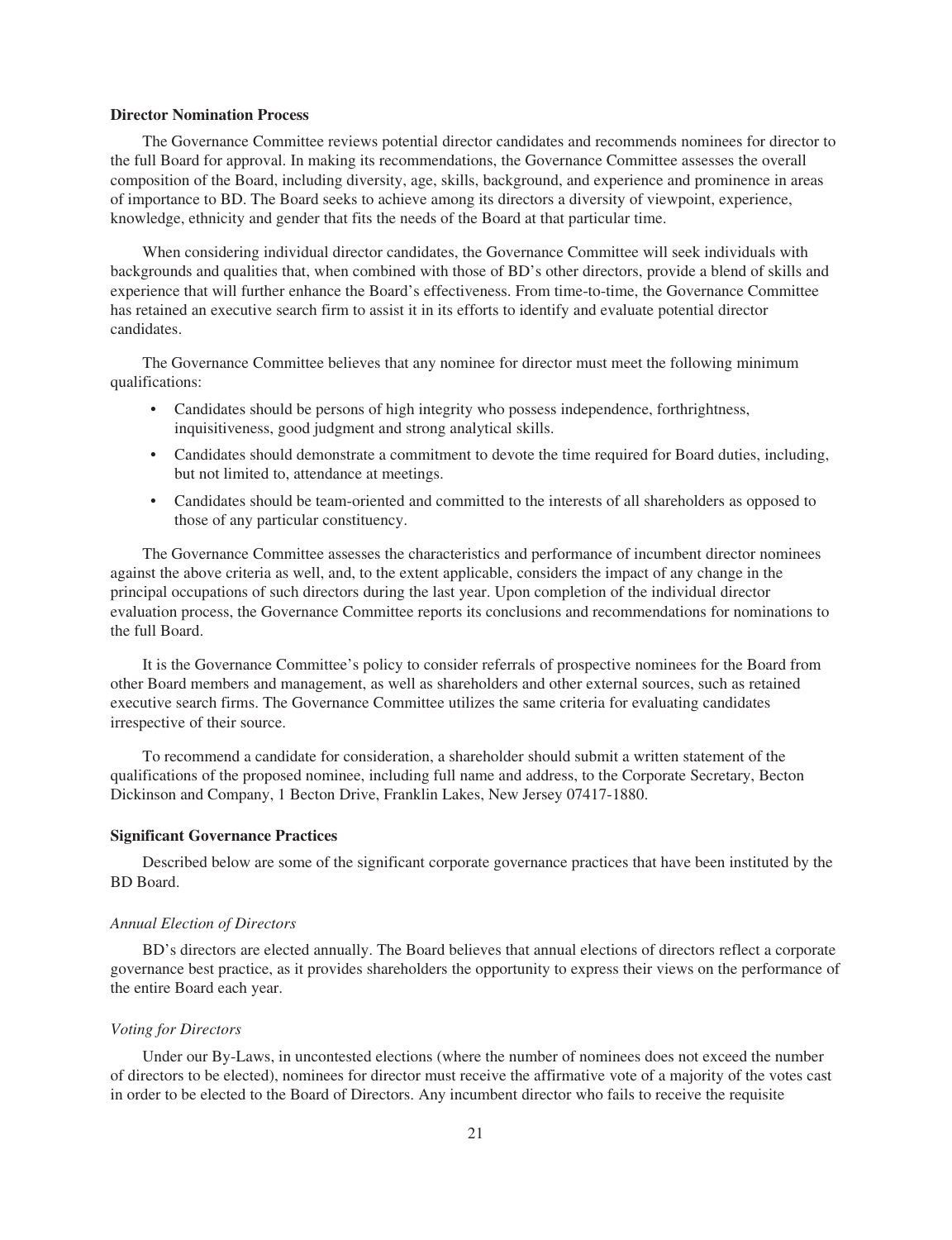affirmative vote is required to offer to submit his or her resignation to the Board following the shareholder vote. The Governance Committee will consider and recommend to the Board whether to accept the resignation offer. The Board will act on such recommendation and publicly disclose its decision within 90 days following the shareholder vote. This structure allows the Board the opportunity to identify and assess the reasons for the vote, including whether the vote is attributable to dissatisfaction with a director's overall performance or is the result of shareholder views on a particular issue, and enables it to avoid undesirable and disruptive governance consequences.

#### *Board Self-Evaluation*

Each year the Board conducts a self-evaluation of its performance and effectiveness. As part of this process, each director completes an evaluation form on specific aspects of the Board's role, organization and meetings. The collective comments are then presented by the chair of the Governance Committee to the full Board. As part of the evaluation, the Board assesses the progress in the areas targeted for improvement a year earlier, and develops actions to be taken to enhance the Board's effectiveness over the next year. The Board's evaluation covers many areas (a complete list is available on BD's website at *www.bd.com/investors/ corporate\_governance)*. Additionally, each Committee conducts an annual self-evaluation of its performance through a similar process.

#### *Equity Ownership by Directors*

The Board believes that directors should hold meaningful equity ownership positions in BD. To that end, a significant portion of non-management director compensation is in the form of restricted stock units. The Board believes that these equity interests help to better align the interests of the non-management directors with shareholders. Under the Board's share ownership guidelines, each non-management director is required to own shares of common stock (which includes restricted stock units) valued at five times the annual cash retainer and must comply with the guidelines within three years of joining the Board. All of our non-management directors either have achieved the required share ownership or are within the three-year grace period.

#### *Annual Report of Charitable Contributions*

In furtherance of BD's commitment to good governance and disclosure practices, the Principles require that BD's charitable contributions or pledges in an aggregate amount of \$50,000 or more (not including contributions under BD's Matching Gift Program) to entities with which BD's directors and executive officers, or their families, are affiliated must be approved by the Governance Committee. In addition, BD posts on its website, at *www.bd.com/investors/corporate\_governance/*, an Annual Report of Charitable Contributions (the "Contributions Report") listing all contributions and pledges made by BD to organizations affiliated with any director or executive officer during the preceding fiscal year in an amount of \$10,000 or more. The Contributions Report includes a discussion of BD's contributions philosophy and the alignment of BD's philanthropic activities with its philosophy.

#### *Enterprise Compliance*

Under the oversight of the Audit Committee, BD's enterprise compliance function seeks to ensure that BD has policies and procedures designed to prevent and detect violations of the many laws, regulations and policies affecting its business, and that BD continuously encourages lawful and ethical conduct. Launched in 2005, BD's enterprise compliance function supplements the various compliance and ethics functions that are also in place at BD, and seeks to ensure better coordination and effectiveness through program design, prevention, and promotion of an organizational culture of compliance. A Compliance Committee comprised of members of senior management oversees the activities of the Chief Ethics and Compliance Officer. Another key element of this program is training. Courses offered include a global on-line compliance training program focused on BD's Code of Conduct, as well as other courses covering various compliance topics such as antitrust, anti-bribery, conflicts of interest, financial integrity, industry marketing codes and information security.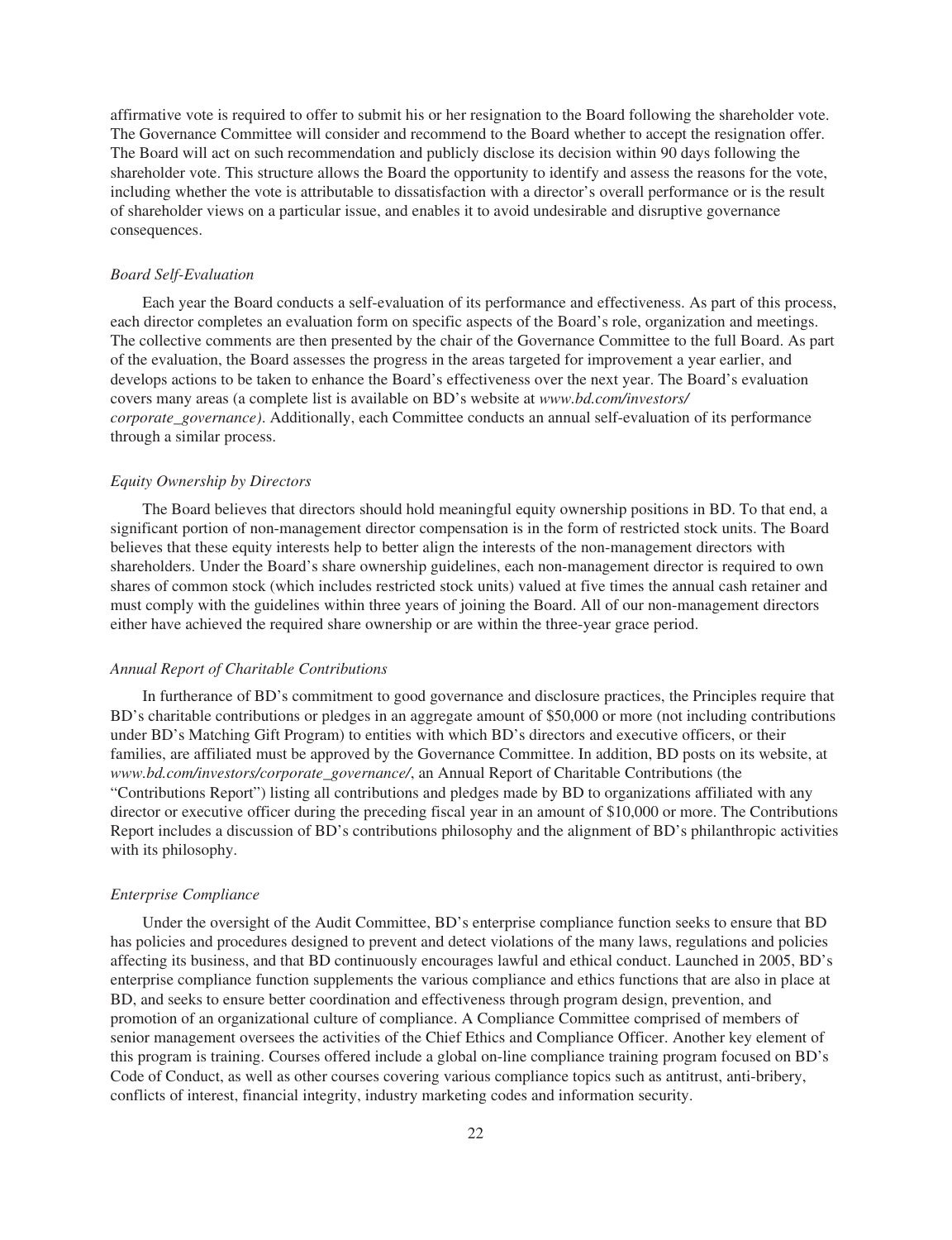#### *Political Contributions*

We prohibit the use of BD corporate funds and assets to support any candidate, political party, ballot measure or referendum campaign, unless approved by the CEO and General Counsel. Contributions outside the United States must also be approved by the relevant country leaders. If an exception is approved, it may only be granted without regard to the personal political affiliations or views of any individual BD associates at any level across the organization.

BD is a member of numerous trade associations that provide a venue for the medical technology sector to work together to advocate its position on issues that impact our industry. In the U.S., the major associations of which BD is a member include AdvaMed and AdvaMedDx, the Healthcare Institute of New Jersey and the California Healthcare Institute. In Europe, BD is a member of MedTech Europe and other national medical device associations. We have informed our major trade associations that they are not permitted to use any BD fees to support any candidate, political party, ballot measure or referendum campaign, unless approved by BD's CEO and General Counsel.

#### **Director Independence; Policy Regarding Related Person Transactions**

*Director Independence*. Under the NYSE rules and our Principles, a director is deemed not to be independent if the director has a direct or indirect material relationship with BD (other than his or her relationship as a director). The Governance Committee annually reviews the independence of all directors and nominees for director and reports its findings to the full Board. To assist in this review, the Board has adopted director independence guidelines ("Independence Guidelines") that are contained in the Principles. The Independence Guidelines set forth certain categories of relationships (and related dollar thresholds) between BD and directors and their immediate family members, or entities with which they are affiliated, that the Board, in its judgment, has deemed to be either material or immaterial for purposes of assessing a director's independence. In the event that a director has any relationship with BD that is not addressed in the Independence Guidelines, the independent members of the Board review the facts and circumstances to determine whether such relationship is material. The Principles are available on BD's website at *www.bd.com/investors/corporate-governance/*. The Independence Guidelines are contained in Principle No. 7.

The Board has determined that the following directors are independent under the NYSE rules and our Independence Guidelines: Basil L. Anderson, Henry P. Becton, Jr., Catherine M. Burzik, Edward F. DeGraan, Claire M. Fraser, Christopher Jones, Marshall O. Larsen, Gary A. Mecklenburg, James F. Orr, Willard J. Overlock, Jr., Claire Pomeroy, Rebecca W. Rimel, Bertram L. Scott and Alfred Sommer. Vincent A. Forlenza is an employee of BD and, therefore, is not independent under the NYSE rules and the Principles.

In determining that each of these directors is independent, the Board reviewed BD's transactions or other dealings with organizations with which a director may be affiliated. Such affiliations included service by the director as an employee or member of a governing or advisory board. In conducting its review, the Board determined that, in each instance, the nature of the relationship, the degree of the director's involvement with the organization and the amount involved would not impair the director's independence under the Independence Guidelines. Accordingly, the Board determined that none of these relationships was material or impaired the director's independence or judgment.

The types of transactions with director-affiliated organizations considered by the Board consisted of payments related to the purchase or sale of products and/or services (in the cases of Anderson, Burzik, Fraser, Jones, Larsen, Overlock, Pomeroy Scott, and Sommer), the licensing of intellectual property rights (in the cases of Fraser, Jones and Sommer) and charitable contributions (in the cases of Messrs. Jones and Sommer).

*Related Persons Transactions*. The Board has also established a written policy (the "Policy") requiring Board approval or ratification of transactions involving more than \$120,000 per year in which a director, executive officer or shareholder owning more than 5% of BD's stock (excluding certain passive investors) or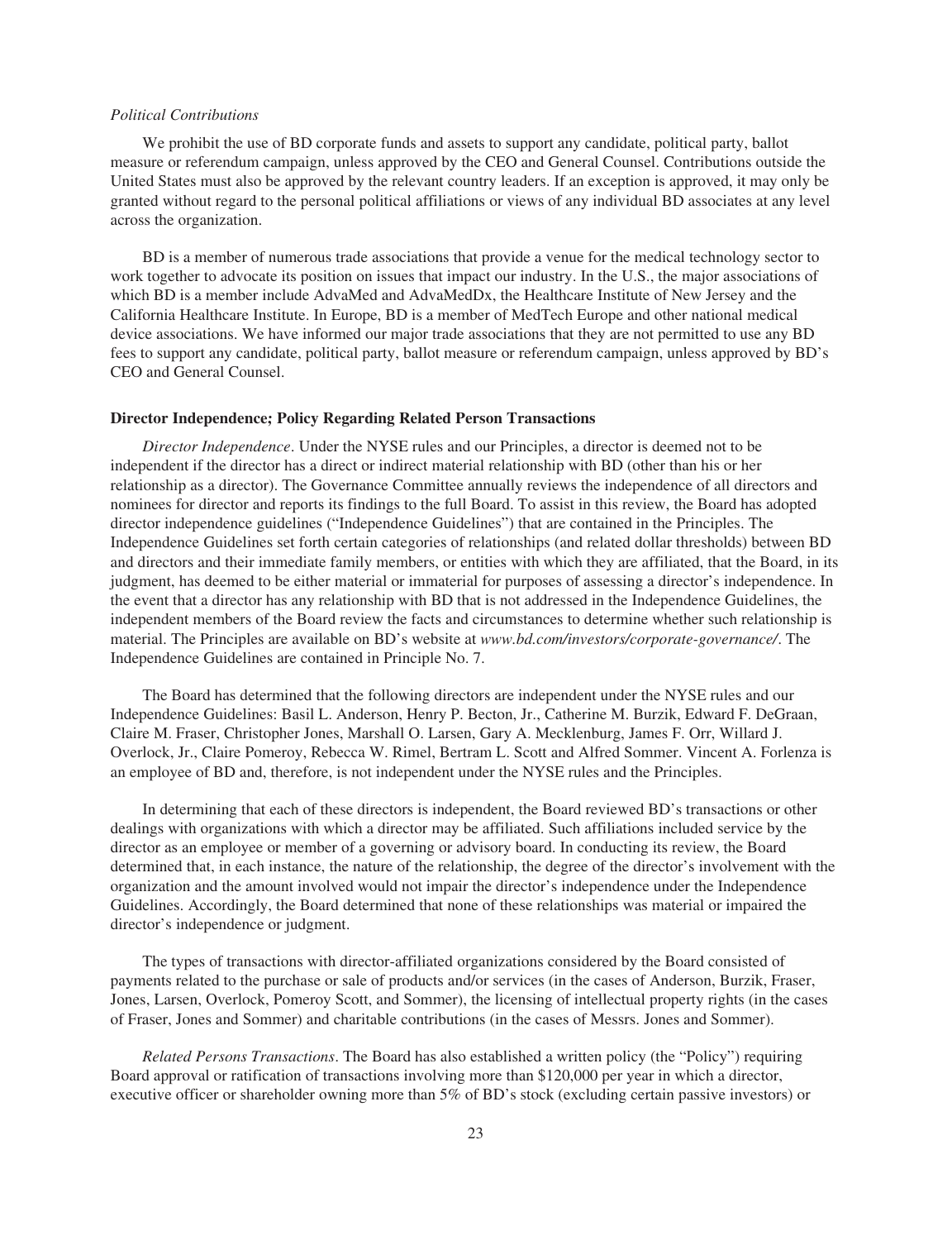their immediate family members has, or will have, a material interest. The Policy is available on BD's website at *www.bd.com/investors/corporate\_governance/*. The Policy excludes certain specified transactions, including certain charitable contributions and transactions available to BD associates generally. The Governance Committee is responsible for the review and approval or ratification of transactions subject to the Policy. The Governance Committee will approve or ratify only those transactions that it determines in its business judgment are fair and reasonable to BD and in (or not inconsistent with) the best interests of BD and its shareholders, and that do not impact the director's independence.

During fiscal year 2014, BD paid affiliates of State Street Corporation ("State Street"), a holder of more than 5% of BD common stock, \$1,200,000 for serving as trustee of BD's 401(k) plan and investment management of various 401(k) funds. These transactions were not required to be approved under the Policy, since State Street is considered a passive investor in BD.

#### **Code of Conduct**

BD maintains a Code of Conduct that is applicable to all directors, officers and associates of BD, including its CEO, Chief Financial Officer, principal accounting officer and other senior financial officers. It sets forth BD's policies and expectations on a number of topics, including conflicts of interest, confidentiality, compliance with laws (including insider trading laws), preservation and use of BD's assets, and business ethics. The Code of Conduct also sets forth procedures for the communicating and handling of any potential conflict of interest (or the appearance of any conflict of interest) involving directors or executive officers, and for the confidential communication and handling of issues regarding accounting, internal control and auditing matters.

BD also maintains an Ethics Help Line telephone number (the "Help Line") for BD associates as a means of raising concerns or seeking advice. The Help Line is serviced by an independent contractor and is available to all associates worldwide. Associates using the Help Line may choose to remain anonymous and all inquiries are kept confidential to the extent practicable in connection with the investigation of an inquiry. All Help Line inquiries are forwarded to BD's Chief Ethics and Compliance Officer for investigation. The Audit Committee is informed of any matters reported to the Chief Ethics and Compliance Officer, whether through the Help Line or otherwise, involving accounting, internal control or auditing matters, or any fraud involving management or persons who have a significant role in BD's internal controls.

The Chief Ethics and Compliance Officer leads the BD Ethics Office, which administers BD's ethics program. In addition to the Help Line, the ethics program provides for broad communication of BD's Core Values, associate education regarding the Code of Conduct and its requirements, and ethics training sessions.

Any waivers from any provisions of the Code of Conduct for executive officers and directors will be promptly disclosed to shareholders. In addition, certain amendments to the Code of Conduct, as well as any waivers from certain provisions of the Code of Conduct given to BD's CEO, Chief Financial Officer or principal accounting officer, will be posted at the website address set forth below.

The Code of Conduct is available on BD's website at *www.bd.com/investors/corporate\_governance/*. Printed copies of the Code of Conduct may be obtained, without charge, by contacting the Corporate Secretary, Becton, Dickinson and Company, 1 Becton Drive, Franklin Lakes, New Jersey 07417-1880, phone 201-847- 6800.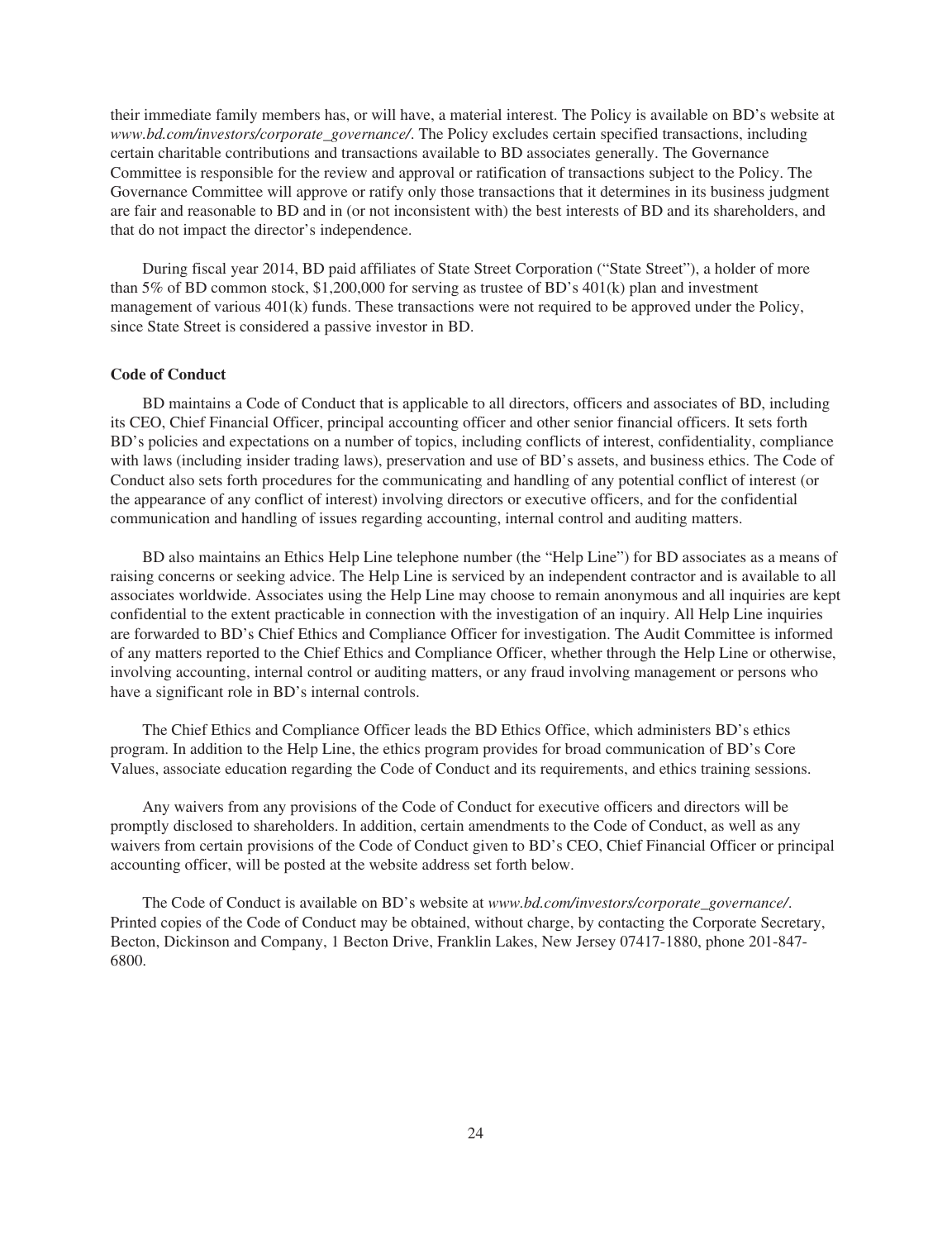## **REPORT OF THE COMPENSATION AND BENEFITS COMMITTEE**

The primary objective of the BD compensation program is to fully support the strategic business goal of delivering superior long-term shareholder returns through sustained revenue growth, earnings per share growth, return on capital and other metrics. As such, we intend to ensure a high degree of alignment between pay and the long-term value and financial soundness of BD. The Compensation Committee has established the following compensation principles to meet this objective:

## **• Aligning the interests of executives and shareholders**

• Through equity compensation and equity ownership guidelines for executives, we seek to align the interests of executives with those of BD's shareholders. This represents the largest portion of our compensation structure in terms of target value.

#### **• Linking rewards to performance**

• We maintain a pay-for-performance philosophy based on actual performance as against clear, measurable company performance targets, particularly those metrics that support the creation of longterm shareholder value.

## **• Delivering superior business and financial results**

• Performance targets are set to reward executives for achieving short- and long-term results in line with our objective of enhancing long-term shareholder value. In setting short-term goals and in rewarding performance, we will take care to ensure that we do not create incentives to take inappropriate risks.

## **• Offering a competitive compensation structure**

• We have established and intend to maintain a competitive structure that supports the recruitment and retention of high-performance executives essential to driving the business results required to execute our strategy and create long-term value for shareholders. This structure is determined, in part, by evaluating peer group data which is provided and analyzed by the Compensation Committee's independent consultant, Pay Governance LLC ("Pay Governance").

## **• Maintaining a transparent compensation structure**

• The Compensation Committee strives to provide absolute transparency to executives, employees and shareholders of all aspects of BD's compensation and benefits structure. This includes disclosure of performance targets, payout formulas, details of other earned benefits and the Compensation Committee's use of discretion in determining award payouts.

## **• Maintaining Compensation Committee independence**

• The Compensation Committee is made up exclusively of independent directors and utilizes an independent compensation consultant, Pay Governance, which, by Compensation Committee policy, is prohibited from performing any services for BD or its management without the Compensation Committee's prior approval.

## **• Retaining prerogative to adjust programs**

• The Compensation Committee retains the prerogative to change or modify BD's compensation and benefit programs to reflect prevailing economic, market or company financial conditions.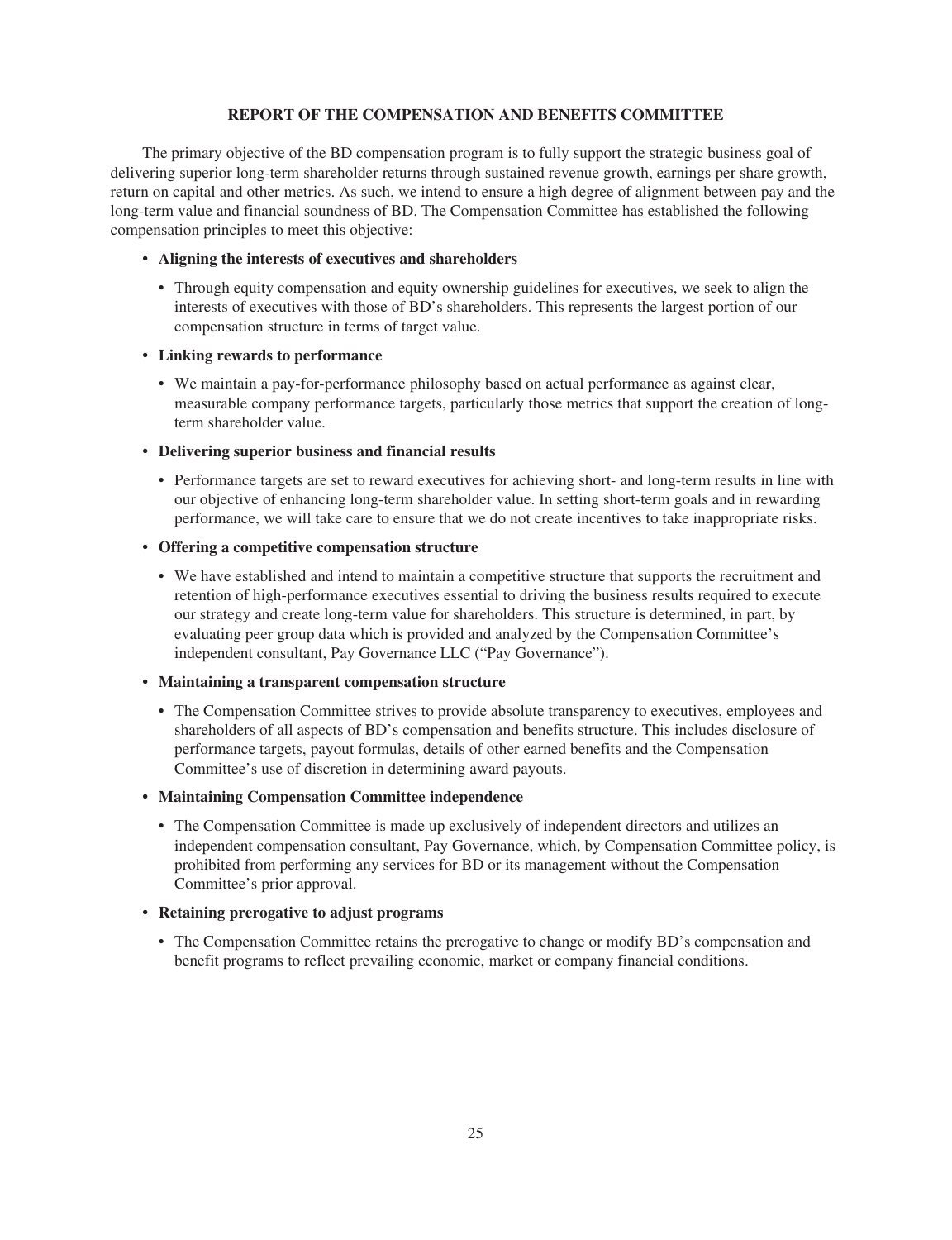The Compensation Committee has reviewed and discussed the Compensation Discussion and Analysis with management and, based on such review and discussions, has recommended to the Board of Directors that the Compensation Discussion and Analysis be included in BD's Annual Report on Form 10-K for the year ended September 30, 2014 and in this proxy statement.

## **COMPENSATION AND BENEFITS COMMITTEE**

**Edward F. DeGraan—Chair Basil L. Anderson Marshall O. Larsen Gary A. Mecklenburg James F. Orr Bertram L. Scott**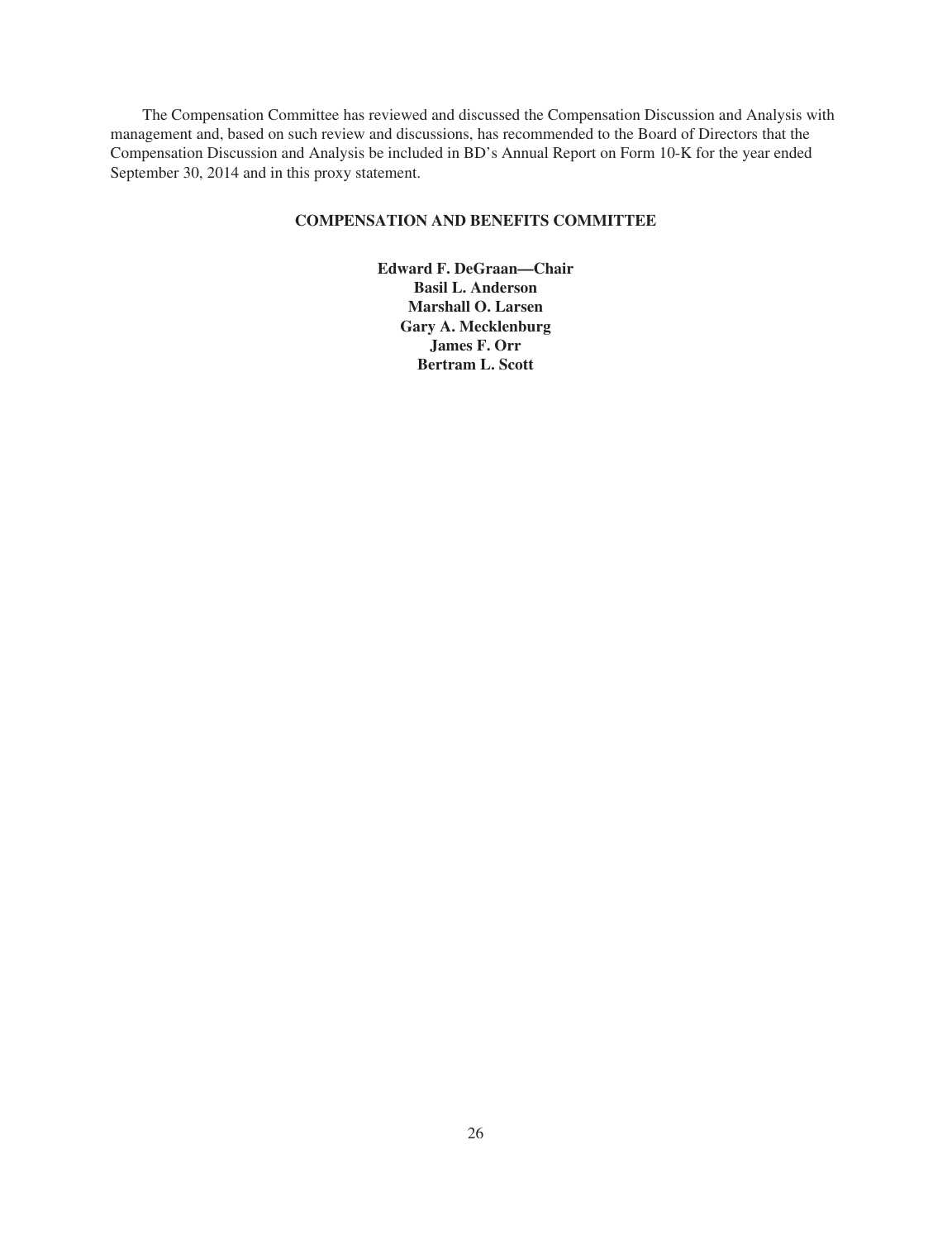### **COMPENSATION DISCUSSION AND ANALYSIS**

This section discusses our executive compensation program and the compensation actions taken with respect to the persons named in the Summary Compensation Table (who we refer to as the "named executive officers") on page 40. All references in this section to years are references to our fiscal year, which ends on September 30, unless otherwise noted.

In this section, in discussing Performance Unit payouts and awards under our Performance Incentive Plan (the "PIP"), we refer to certain non-GAAP financial measures. **Appendix A to this proxy statement contains reconciliations of these measures to the comparable GAAP financial measures.**

*This section includes a discussion of performance targets in the limited context of our executive compensation program. These targets are not statements of management's expectations of our future results or* other guidance. Investors should not use or evaluate these targets in any other context or for any other purpose.

### **Executive Summary**

#### **Overview of our compensation program**

Our goal is to provide an executive compensation program that best serves the long-term interests of our shareholders. We believe that attracting and retaining superior talent is a key to delivering long-term shareholder returns, and that a competitive compensation program is critical to that end. Therefore, we strive to provide a competitive compensation package to our executives that ties a significant portion of pay to performance and uses components that align the interests of our executives with those of BD's shareholders.

The following is a summary of important aspects of our executive compensation program discussed later in this section.

- *Balanced mix of pay components and incentives.* Our compensation program targets a balanced mix of cash and equity compensation, and of annual and long-term incentives. The key elements of our program are salary, annual cash incentives under the PIP and long-term equity compensation consisting of stocksettled Performance Units, SARs and TVUs.
- *Significant performance-based compensation*. We emphasize pay-for-performance to align executive compensation with our business strategy and the creation of long-term shareholder value.
	- Approximately 75% of the total target compensation of our CEO in 2014 was performance-based.
	- While we emphasize "at risk" pay tied to performance, we believe that our program does not encourage excessive risk taking by management.
- *Share retention and pledging/hedging policies.* Our executives are subject to robust share retention guidelines and are prohibited from pledging BD shares or hedging against the economic risk of such ownership.
- *Limited perquisites*. We offer our named executive officers very limited perquisites, and none of them have employment agreements.
- *Compensation recovery policy.* We have a compensation recovery policy that gives the Board discretion to recover incentive compensation paid to senior management in the event of a restatement of our financial statements due to misconduct.
- *Change in control agreements***.** We have "double-trigger" change in control agreements with our executives to provide continuity of management in the event of an actual or potential change in control of BD. We have adopted a policy of eliminating excise tax gross-ups from future change in control agreements.
- *Use of independent consultant.* The Compensation Committee has engaged an independent, third-party consultant to assist it in designing our compensation program and making compensation decisions. The independent consultant did not provide any services to BD or BD management in 2014.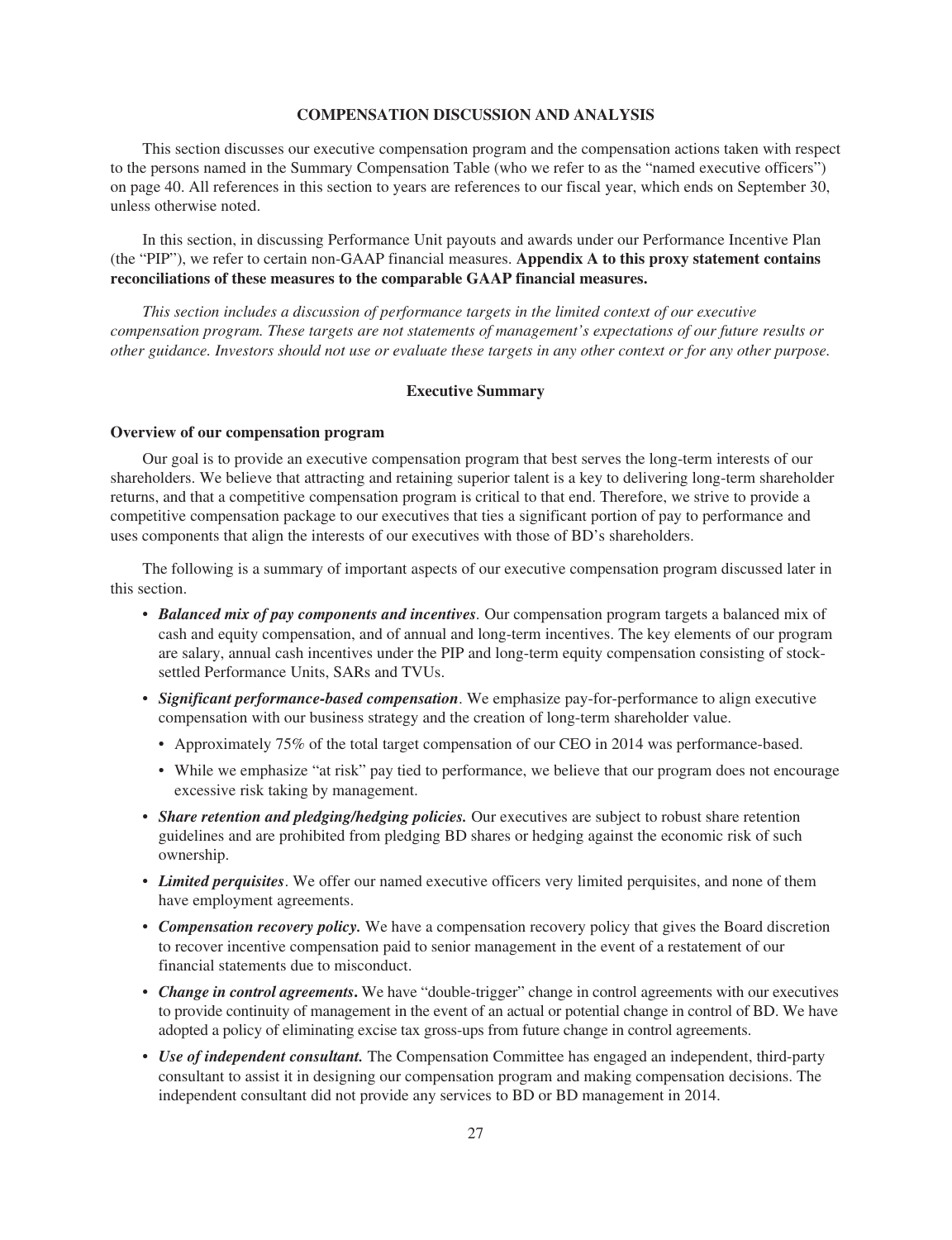### **Overview of 2014 operating performance and executive compensation**

*Operating Performance*. BD posted another year of strong financial performance in 2014, as we continued to deliver on our long-term strategy. Revenue growth continued to accelerate and BD delivered a higher quality of earnings while maintaining ongoing investments to support innovation and the long-term health of the company. Highlights of our performance for the year include:

- Reported revenues grew 4.9% and our currency-neutral revenue growth for the year was 5.2%, which exceeded our expectations for the year. Our results reflected strong performance in our core businesses, as each of our segments contributed to our revenue growth.
- Reported diluted earnings per share from continuing operations ("EPS") were \$5.99, or \$6.25 after adjusting for certain items, which represents 7.6% growth over our 2013 adjusted EPS, or 11.4% when adjusted to eliminate the negative impact of foreign currency translation. Our EPS results also exceeded our expectations for the year.
- Our strategy to invest in high-growth areas in emerging markets continued to show results. Revenues from emerging markets grew over 12% and now represent approximately 25% of our total revenue.
- We also saw the continued benefits from our innovation initiatives, as sales from new products increased to approximately 15% of total sales for the year.
- Management made substantial progress towards the completion of our agreement to acquire CareFusion Corporation, which we publicly announced shortly after the end of the fiscal year.
- As part of our strategy of supplementing internal growth with strategic acquisitions, we acquired Alverix, Inc., a privately-held diagnostic instrument company.
- Our operating effectiveness and efficiency initiatives resulted in improved underlying margin expansion for the year. Of note, our Reliable Low Cost (ReLoCo) program provided more than \$30 million dollars of incremental savings during the year.
- Cash flows from operations were \$1.75 billion, and we returned \$821 million to shareholders through dividends and share repurchases, which highlights our effective deployment of capital. BD increased its dividend for the 42nd consecutive year.

*Salary.* Mr. Forlenza, our CEO, received a salary increase during the year from \$940,000 to \$1,000,000 to recognize his performance and to move his base salary closer to the median of select peer companies. The other named executive officers received salary increases that were in line with increases at BD generally.

*PIP awards*. For 2014, our revenues, EPS and free cash flow as a percentage of sales all met or exceeded the performance targets set under the PIP. This resulted in available funding for PIP awards at 107% of target awards. The PIP award made to Mr. Forlenza was 108% of his target award opportunity, and awards ranged from 107 to 112% of target opportunity for our other named executive officers. We believe that the 2014 PIP compensation appropriately reflected our strong financial performance during the year and the individual contributions of our executive officers to that performance.

*Equity compensation*. Consistent with our past practice, equity compensation represented a significant component of compensation in 2014. Among the changes in equity compensation awards in 2014 was an increase in Mr. Forlenza's award value in order to move his target equity compensation closer to the median of select peer companies.

## **Change to our compensation program**

In November 2014, our equity compensation plan was amended to move from "single-trigger" to "doubletrigger" vesting in the event of a change in control. As a result, equity compensation awards made after January 1, 2015 that either continue or are replaced by similar awards following a change in control will not automatically vest unless the associate is subsequently terminated within two years of the change in control. This change aligns BD's plan with what the Compensation Committee believes are best practices in this area.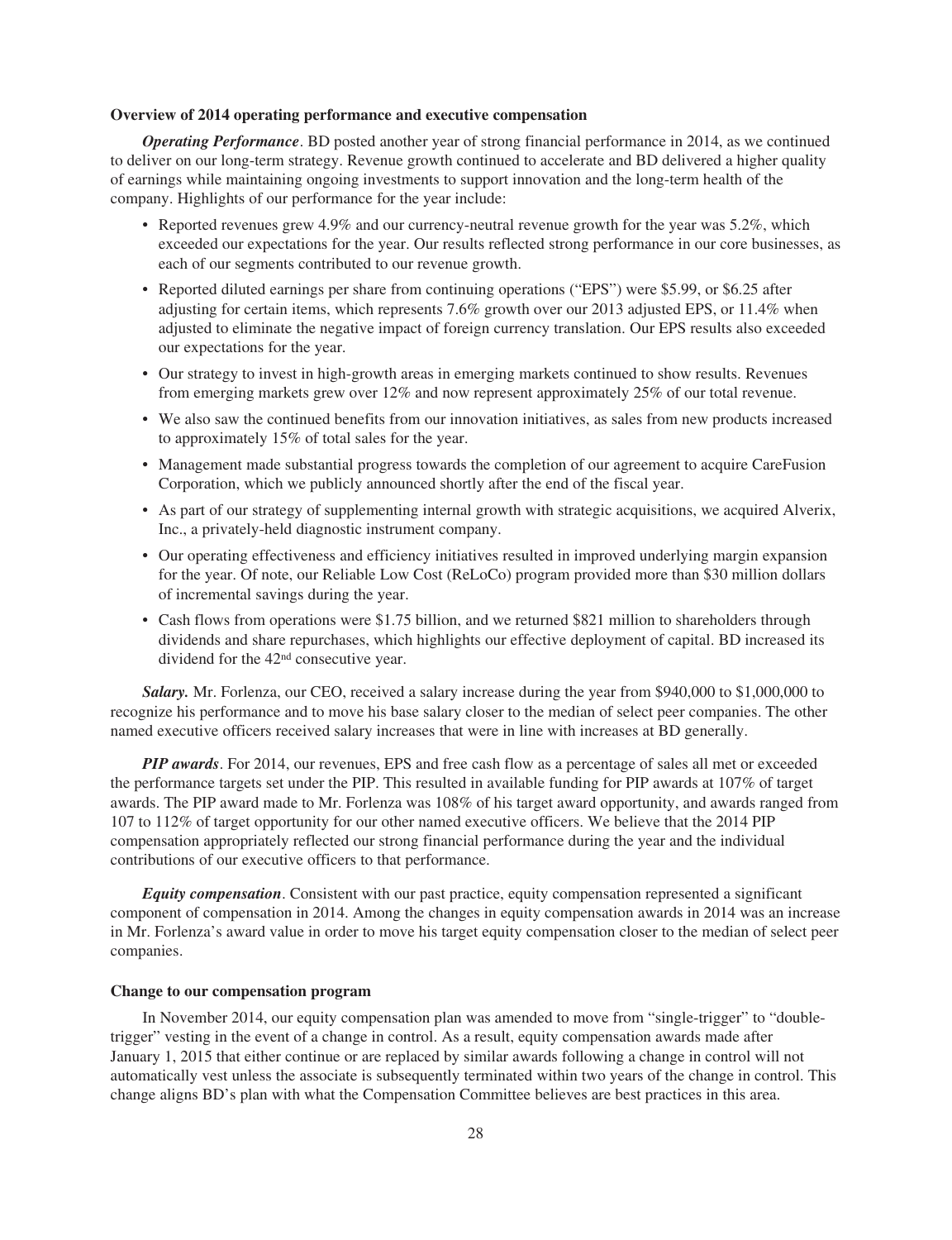#### **Objectives of Our Executive Compensation Program**

The objectives of our executive compensation program include:

*Aligning executives with our shareholders***.** We seek to align the interests of our executives with those of our shareholders through equity compensation and share retention guidelines.

*Linking compensation to performance***.** We seek to implement a pay-for-performance philosophy by tying a significant portion of pay to financial and other goals that support the creation of long-term shareholder value.

*Offering competitive compensation***.** We seek to offer a competitive compensation package that helps us attract and retain our executives.

#### **The Process for Setting Executive Compensation**

#### **The role of the Compensation Committee, its consultant and management**

The Compensation Committee oversees the compensation program for the named executive officers and our other executive officers. The Compensation Committee is assisted in fulfilling its responsibilities by its independent consultant, Pay Governance, and BD's senior management. Additional information about our process for setting executive compensation, including the roles of Pay Governance and management, may be found on pages 12-13. In order to maintain the independence of its outside consultant, the Compensation Committee has established a policy that prohibits its consultant from performing any services for BD or BD's management without the Compensation Committee's prior approval. In accordance with this policy, Pay Governance did not perform services for BD or BD management in 2014.

Approximately 98% of the shares voted at last year's annual meeting were cast in support of BD's advisory vote on named executive officer compensation. The Compensation Committee viewed the results of this vote as broad general shareholder support for our executive compensation program. Based on this result and its regular, ongoing review of our compensation policies and decisions, the Compensation Committee believes that our compensation program effectively aligns the interests of our named executive officers with the long-term goals of BD.

#### **The use of market comparison data**

The Compensation Committee considers a number of factors in determining pay components, structuring our program and making compensation decisions. This includes the compensation practices of select peer companies in the healthcare industry, which we refer to as the "Comparison Group." These companies were chosen by the Compensation Committee after considering the recommendations of Pay Governance and management, and were selected because they have significant lines of business that are similar to BD's. The Compensation Committee believes that reference to the Comparison Group is appropriate when reviewing BD's compensation program because it believes that we compete with these companies for executive talent. The Compensation Committee reviews the composition of the Comparison Group at least annually. The companies in the Comparison Group for 2014 were:

Agilent Technologies, Inc. Allergan, Inc. C.R. Bard, Inc. Baxter International Inc. Boston Scientific Corporation Covidien plc Hospira, Inc.

Medtronic, Inc. PerkinElmer, Inc. St. Jude Medical, Inc. Stryker Corporation Thermo Fisher Scientific Inc. Zimmer Holdings, Inc.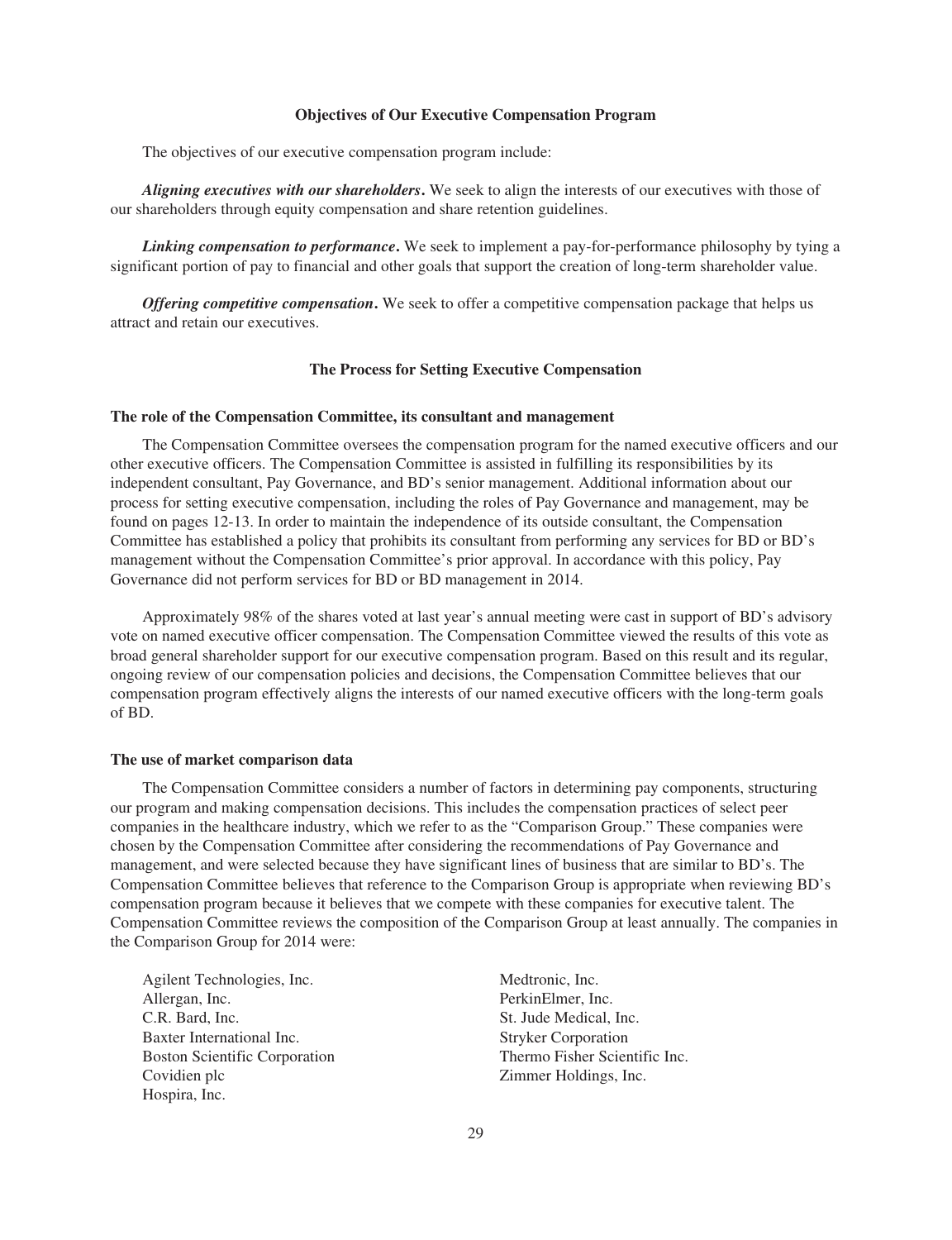In addition to the Comparison Group, compensation data regarding certain positions at Abbott Laboratories, Johnson & Johnson and Roche Diagnostics is considered by the Compensation Committee when reviewing the compensation of Mr. Kozy in order to increase the number of comparable positions for which compensation data is available.

The table below sets forth revenue and market capitalization information regarding the Comparison Group:

|                             | <b>Revenue for the</b><br>twelve months ended<br>September 30, 2014<br>(in millions) | <b>Market capitalization</b><br>on September 30, 2014<br>(in millions) |  |
|-----------------------------|--------------------------------------------------------------------------------------|------------------------------------------------------------------------|--|
| 25 <sup>th</sup> Percentile | \$4,659                                                                              | \$15,657                                                               |  |
| Median                      | \$6,894                                                                              | \$19,004                                                               |  |
| 75 <sup>th</sup> Percentile | \$10,422                                                                             | \$39,081                                                               |  |
| <b>BD</b>                   | \$8,291                                                                              | \$21,833                                                               |  |
| <b>BD Percentile Rank</b>   | 63%                                                                                  | $52\%$                                                                 |  |

The Compensation Committee attempts to set the compensation of our executive officers at levels that are competitive with the companies listed above, and uses market comparison data regarding these companies as a guide. The Compensation Committee estimates the median salary, annual cash incentive and long-term equity compensation (and the combined total of these elements) of persons holding the same or similar positions at the companies listed above, based on the most recent market data available. The Compensation Committee then generally seeks to set the compensation of our executive officers for each of these elements within a competitive range of the median, assuming payout of performance-based compensation at target. An executive's actual compensation may vary from the target amount set by the Compensation Committee based on the individual's and BD's performance and changes in our stock price. The use of market comparison data, however, is just one of the tools the Compensation Committee uses to determine executive compensation, and the Compensation Committee retains the flexibility to set target compensation at levels it deems appropriate for an individual or for a specific element of compensation. Based on the market data provided by Pay Governance, the Compensation Committee believes that the total target compensation set for the named executive officers in 2014 was competitive with median levels.

Because the Compensation Committee reviews each compensation element individually, compensation decisions made with respect to one element of compensation generally do not affect decisions made with respect to other elements. It is also for this reason that no specific formula is used to determine the allocation between cash and equity compensation, although it is the Compensation Committee's intent that equity compensation represent the largest portion of total target compensation. In addition, because an executive's compensation target is set by reference to persons with similar duties at the Comparison Group companies, the Compensation Committee does not establish any fixed relationship between the amount of compensation paid to our CEO and that paid to the other named executive officers.

#### **The use of tally sheets**

The Compensation Committee is from time-to-time provided a "tally sheet" report prepared by management for each named executive officer. The tally sheet includes, among other things, total annual compensation, the value of unexercised or unvested equity compensation awards, and amounts payable upon termination of employment under various circumstances, including retirement or following a change in control. The Compensation Committee uses tally sheets to provide additional perspective on the value the executives have accumulated from prior equity awards and plan accruals and the retentive value of such awards.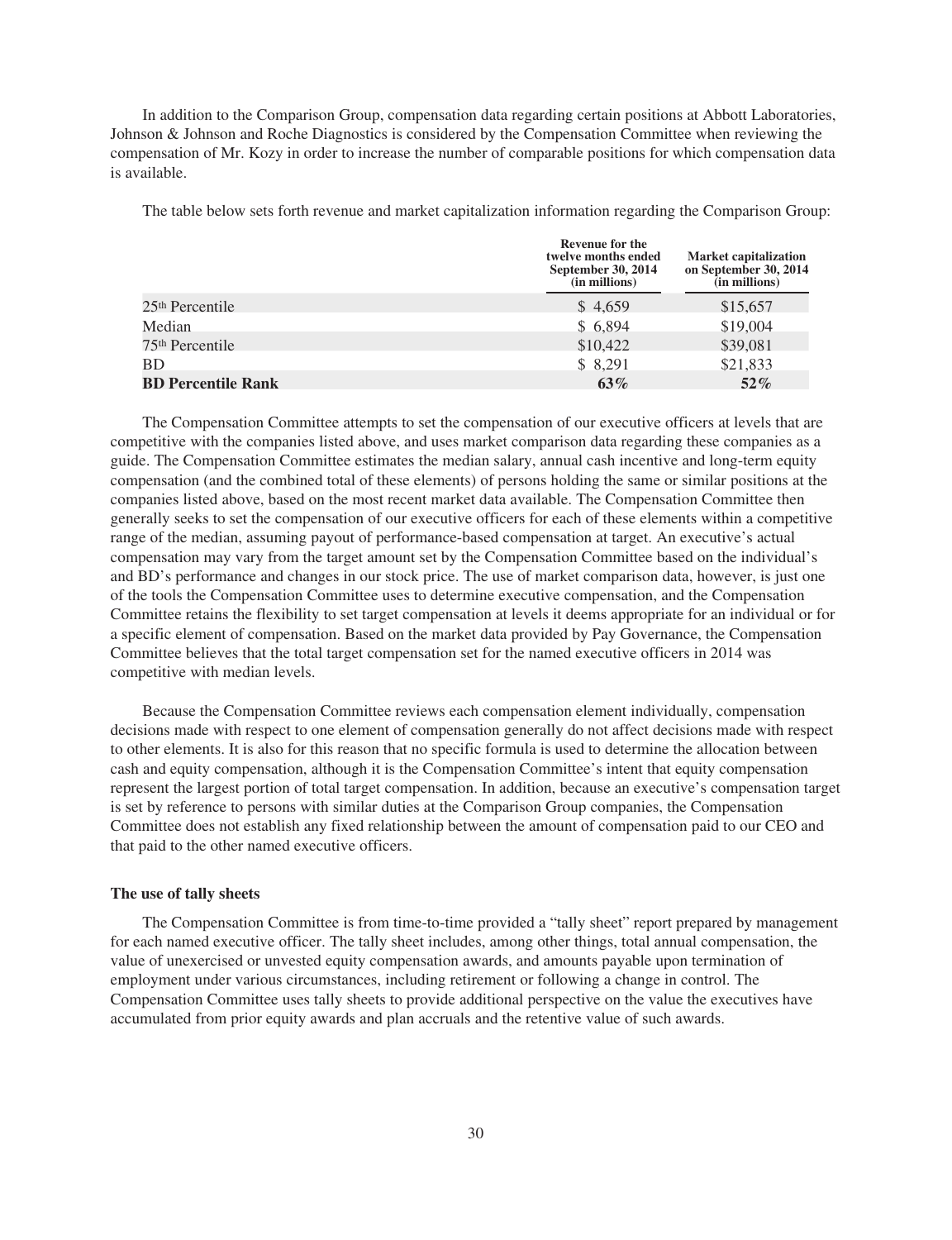#### **Our emphasis on pay-for-performance**

#### *Performance-based compensation*

We do not use a specific formula to determine the mix of performance-based and fixed compensation. However, performance-based compensation represents a significant portion of the compensation paid to our named executive officers. The charts below show the performance-based portion of 2014 target compensation for Mr. Forlenza and the other named executive officers.





The above charts are based on the target values of performance-based compensation. For purposes of these charts, we consider PIP awards, Performance Units and SARs as performance-based compensation. Actual amounts received (and the percentage of total compensation coming from performance-based compensation) may differ based on actual performance and BD's stock price.

## *How we measure performance*

Over the past few years, increased competition, changes in government healthcare and research funding, pricing pressures and other factors have affected overall healthcare utilization and, in turn, industry revenue growth rates. As a result, the strategic objectives for BD focus not only on financial indicators, such as revenues, EPS and return on invested capital ("ROIC"), but also on operational efficiency, which allows BD to free up funds that can be used to invest in product development and innovation, as well as geographic expansion. The Compensation Committee believes it is important that our compensation program reinforce and reward behaviors that support a balance of growth, profitability and operating efficiency. In addition, the Compensation Committee believes that our program should incorporate a measure that compares BD's performance to peer companies facing these same market conditions. These considerations inform the Compensation Committee's selection of the performance measures for BD's performance-based compensation.

*PIP*. As stated earlier, our compensation program is structured to provide incentives for both near-term and long-term performance. The vehicle for rewarding near-term performance is the PIP. We use revenues, EPS and free cash flow as a percentage of sales as the performance measures under this plan. The Compensation Committee uses EPS as a performance measure because it is the primary basis on which BD sets performance expectations for the year and it is a widely used measure of overall company performance. Revenue is used because it focuses management on achieving strong "top-line" growth, consistent with our business strategy. Free cash flow as a percentage of sales is used to recognize the importance of the efficient use of cash to our ability to fund ongoing investments in our business and the increased focus on this metric by the investor community. "Free cash flow" means cash flow from our operating activities, less capital expenditures and capitalized software. These three measures combined provide a balanced set of performance targets that focus on growth, profitability and operating efficiency. The Compensation Committee believes that consistent performance in these areas will result in the creation of long-term shareholder value.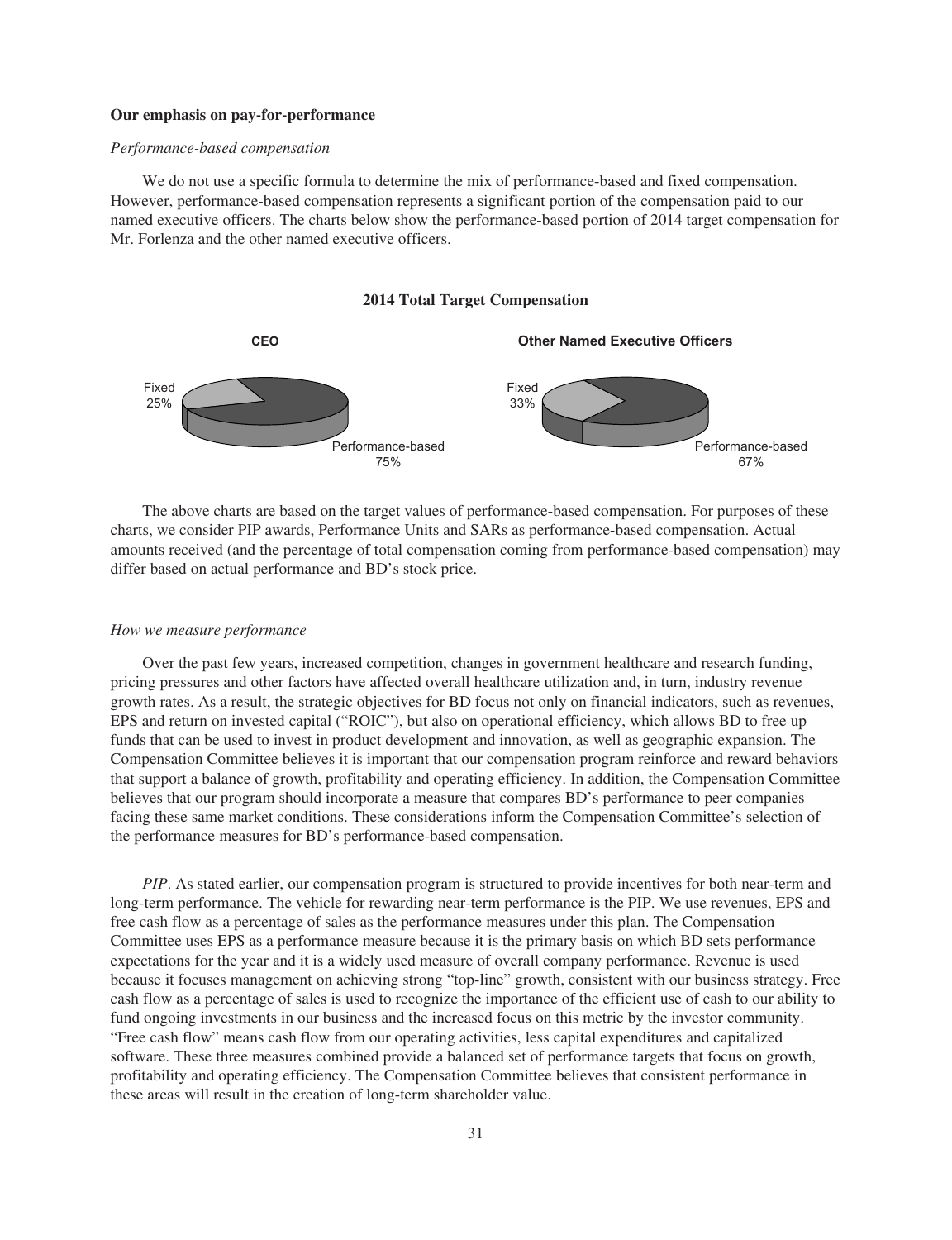*Equity compensation*. The vehicle we use for rewarding long-term performance is equity compensation, including Performance Units. For the Performance Units granted in 2014, the two metrics used to measure performance are ROIC and relative total shareholder return ("TSR"). ROIC measures profitability and how effectively company assets are being used. This metric requires management to effectively manage a number of different aspects of the business, including new product introductions, productivity improvements and geographic expansion. Relative TSR measures BD's stock performance (assuming reinvestment of dividends) during the performance period against that of a group of 17 companies in the healthcare industry (the "TSR Group"). As such, this measure compares BD's performance, as reflected in our stock price over time, to peer companies facing similar business conditions and is directly tied to shareholder returns. The group of companies used to measure relative TSR is broader than the Comparison Group used for market comparison data in order to ensure that BD's stock performance is measured against a robust comparator group and reduce the volatility in relative performance that can come from the use of a relatively small comparator group.

Equity compensation is also tied to our long-term performance by its linkage to the BD stock price. We believe that sustained performance should, over time, result in the creation of long-term shareholder value and be reflected in our stock price.

#### *How performance goals are set*

When setting performance targets for the PIP and Performance Units, the Compensation Committee considers the environment in which BD is operating. As stated above, the healthcare industry has been facing challenging conditions. The Compensation Committee seeks to reward what it deems to be superior performance by management in light of current economic conditions and the growth trends in the markets that BD serves, and sets what it believes are reasonably achievable performance targets for BD at the time. The Compensation Committee also structures these plans so that payouts are aligned with BD's performance against these targets.

#### **Our risk analysis of performance-based compensation**

While a significant portion of executive compensation is performance-based, we do not believe that our program encourages excessive or unnecessary risk-taking. While risk-taking is a necessary part of operating and growing a business, the Compensation Committee focuses on aligning BD's compensation practices with BD's long-term strategy and attempts to avoid short-term rewards for management decisions that could pose long-term risks to BD. This includes:

- *Limits on PIP awards.* We do not overweight short-term incentives as a proportion of total pay. PIP awards are also capped at 200% of an executive's target award to protect against disproportionately large short-term incentives, and the Compensation Committee has the discretion to set PIP awards based on any factors it deems appropriate, including whether management has taken unnecessary or excessive risk.
- *Share retention and ownership guidelines.* Our share retention and ownership guidelines ensure that our executives have a significant amount of their personal assets tied to the long-term success of BD.
- *Use of long-term equity compensation.* The largest portion of the compensation paid to our named executive officers is long-term equity compensation that vests over a period of years, which encourages our executives to focus on sustaining BD's long-term performance.
- *Use of Performance Units.* A significant portion of each executive's equity compensation consists of Performance Units that have a three-year performance cycle, which focuses management on sustaining BD's long-term performance. We also cap the payout of these awards at 200% of target.
- *Use of multiple performance metrics.* We include a number of different performance metrics in our performance-based compensation. We believe that sustained performance in these metrics correlates to long-term shareholder value.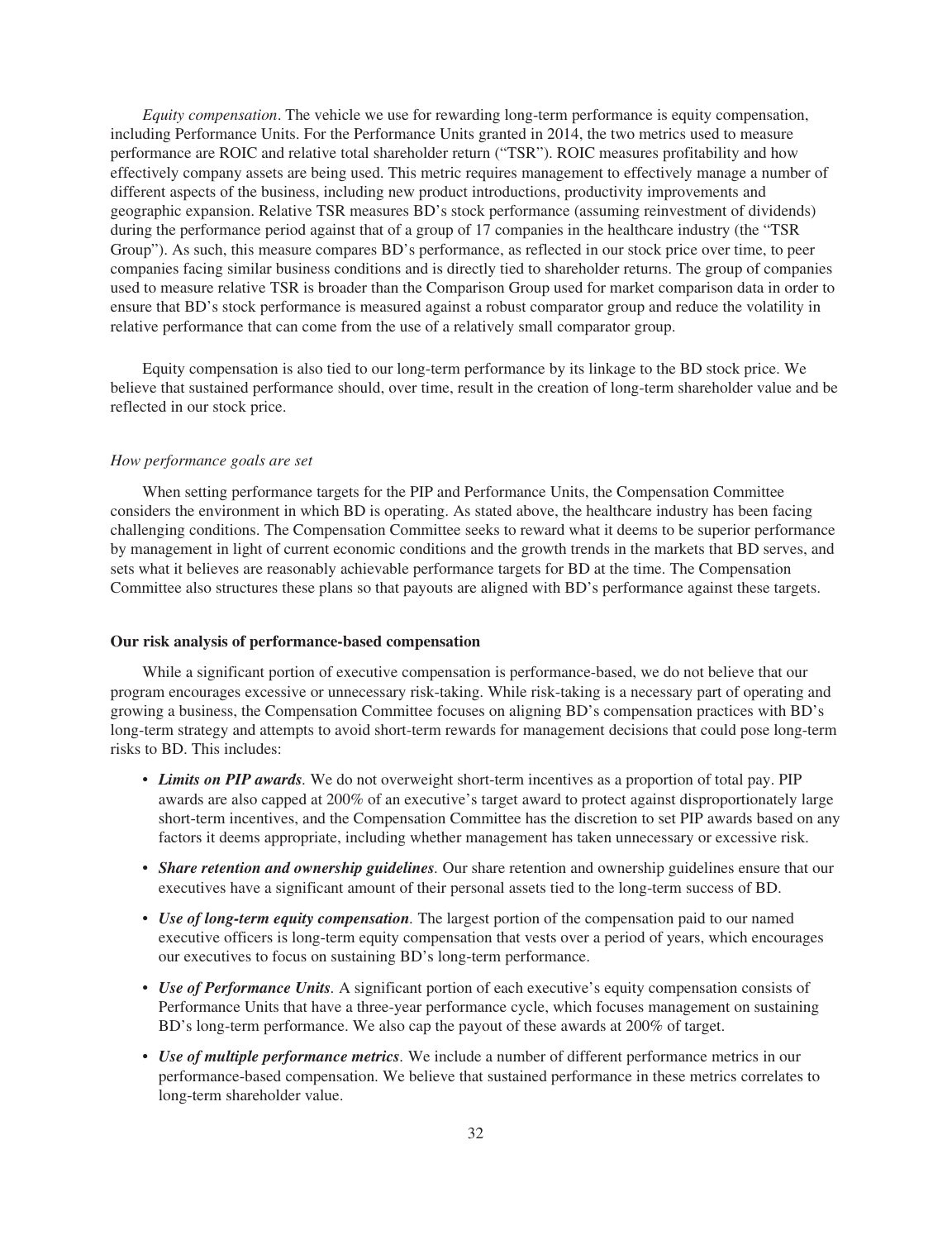## **The Key Elements of Our Compensation Program**

The key elements of our executive compensation program are summarized in the table below.

| <b>Description</b>                                                                                                                                   | <b>Purpose</b>                                                                                                                              |  |  |
|------------------------------------------------------------------------------------------------------------------------------------------------------|---------------------------------------------------------------------------------------------------------------------------------------------|--|--|
| Fixed cash compensation that is<br>based on performance, scope of<br>responsibilities, experience and<br>competitive pay practices.                  | Provide a fixed, baseline level of<br>compensation.                                                                                         |  |  |
| Annual cash payment tied to<br>performance during the fiscal<br>year.                                                                                | Reward executives for BD's<br>performance based on annual<br>performance objectives and<br>individual contributions to such<br>performance. |  |  |
|                                                                                                                                                      |                                                                                                                                             |  |  |
| Right to receive shares equal in<br>value to the difference between<br>exercise price and current BD<br>stock price.<br>Performance-based restricted | Increase executive ownership,<br>promote executive retention, align<br>compensation with the<br>achievement of long-term                    |  |  |
| performance over three-year<br>performance period.<br>Restricted stock units that yest                                                               | performance objectives and<br>reward the creation of shareholder<br>value.                                                                  |  |  |
|                                                                                                                                                      | • Stock appreciation rights $\dots \dots$<br>stock units tied to BD's<br>three years after grant.                                           |  |  |

## **How PIP Payments and Equity Compensation Are Awarded**

## **PIP**

The PIP provides our executives an opportunity to receive a cash award for BD's performance for the fiscal year and their contribution to that performance, as part of our pay-for-performance philosophy.

**Target awards.** Target PIP awards for the named executive officers are expressed as a percentage of base salary earned during the year. The "Grants of Plan-Based Awards in Fiscal Year 2014" table on page 42 shows the range of possible awards under the PIP for 2014, based on certain assumptions.

The factors that the Compensation Committee and the Board consider when setting PIP awards include BD's overall performance for the year compared to the pre-set performance targets and the level of available funding (discussed below), as well as the executive's target award and individual performance. Our CEO's performance is measured against the individual goals for the year established by the Board. For the other named executive officers, the CEO provides an assessment to the Compensation Committee of how those executive officers performed against the performance objectives set for the businesses, regions or functions they oversee. In each case, the performance objectives for a named executive officer involve a combination of quantitative and qualitative goals. However, no specific formula or weighting of individual performance objectives is used to determine a named executive officer's PIP award, nor is the achievement of any particular individual performance objective a condition to receiving an award. Instead, the Compensation Committee and the Board use their business judgment to determine the appropriate PIP award to recognize BD's performance and the executive's contribution to that performance.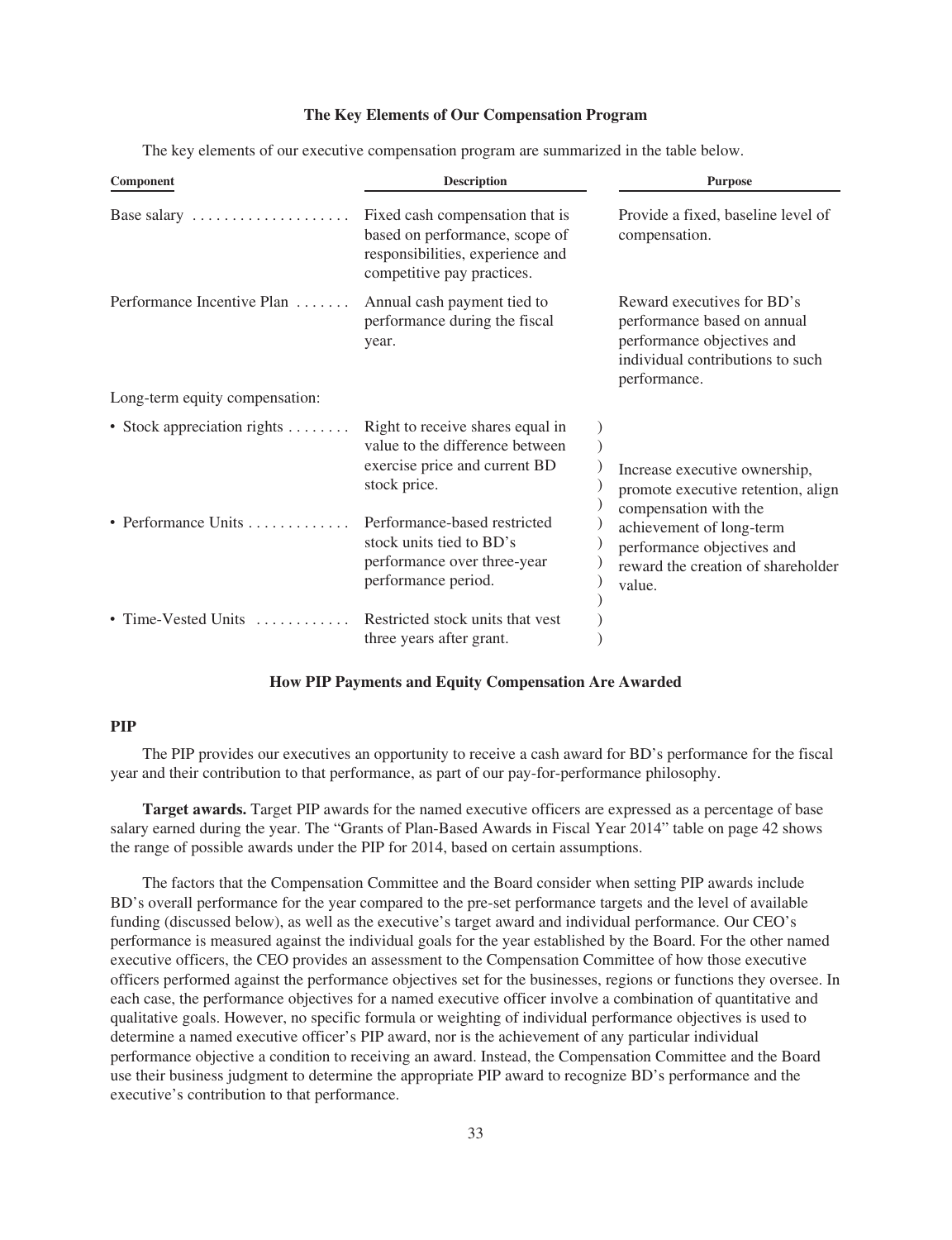**Performance targets.** As discussed earlier, the performance measures under the PIP include EPS, revenue and free cash flow as a percentage of sales. EPS performance is weighted 50% and the other two metrics are each weighted 25%. Because EPS is the primary basis on which we set our performance expectations for the year, it is more heavily weighted than the other measures. The performance targets were based on BD's business plan for the fiscal year. Revenues and EPS for the year are measured after eliminating the estimated impact of foreign currency translation so that only BD's underlying performance is considered in determining available funding.

**Funding for Awards.** Available funding for PIP awards is determined by a formula. For each measure, the Compensation Committee reviews how BD performed against the target goal set by the Compensation Committee in order to arrive at a performance factor for that measure. For every 1% of performance above target, funding with respect to that measure is increased 5% (up to a maximum of 150%), and for every 1% below target, funding decreases 2.5%. Performance below 90% of target for revenues and EPS results in no funding for that particular measure, while performance below 80% of the free cash flow target will result in no funding for that measure. The performance factors for the three measures are then weighted to arrive at a final funding amount. Actual awards, as a percentage of a named executive officer's target, may be more or less than the overall funding factor.

When comparing BD's operating results against the performance targets, the Compensation Committee has the discretion to adjust BD's results to account for unbudgeted acquisitions and divestitures during the year, and for items that are not considered part of our ordinary operations. This ensures that business decisions are made based on what management believes is in the best interests of BD, rather than the possible effects on compensation. This discretion is also used to make sure our executives are not unfairly penalized or rewarded by these types of events.

### **Long-term equity compensation**

The equity compensation awards made to the named executive officers in 2014 consisted of SARs, Performance Units and TVUs. A description of each type of award is on page 43. The Compensation Committee uses this mix of equity vehicles to promote the objectives of our program. SARs are intended to reward the executives for the creation of shareholder value over the term of the award. Performance Units are intended to reward sustained long-term financial performance. TVUs, which represent the smallest portion of equity compensation, are used to reduce the volatility in amounts realized from equity compensation that can arise when purely performance-based equity compensation is used. All of these equity awards also serve to align the interests of our executives with those of our shareholders and help promote executive retention.

**How equity awards are determined.** The Compensation Committee determines the grant date dollar value of the award to be made to each named executive officer based on market comparison data and individual performance. SARs, Performance Unit and TVU awards are then made based on their estimated grant date values, with SARs and Performance Units each making up approximately 40% of the total award value, and TVUs the remaining 20%. The estimated value given to Performance Units and TVUs is based on a 30-day average stock price, while the estimated value of the SARs is calculated using an option valuation model that uses certain assumptions, such as stock volatility, dividend yield and the expected life of the SARs. The values given to equity compensation awards by the Compensation Committee are only estimates and actual amounts realized from these awards may differ from these estimated values.

**Performance Unit targets.** The performance measures used for the Performance Units granted in 2014 were average annual ROIC and relative TSR, each weighted 50%. To determine the number of shares issued under an award, a payout factor for each performance measure is calculated to determine a final payout factor, which can range anywhere from zero (if BD fails to meet the minimum performance threshold for both measures) to 200% of the share target (if BD meets or exceeds the maximum performance threshold for each).

The payout factor for ROIC performance is determined by a scale based on how far above or below ROIC performance is from target performance. Threshold performance is set at 5% below the ROIC target, and maximum performance is 5% above target.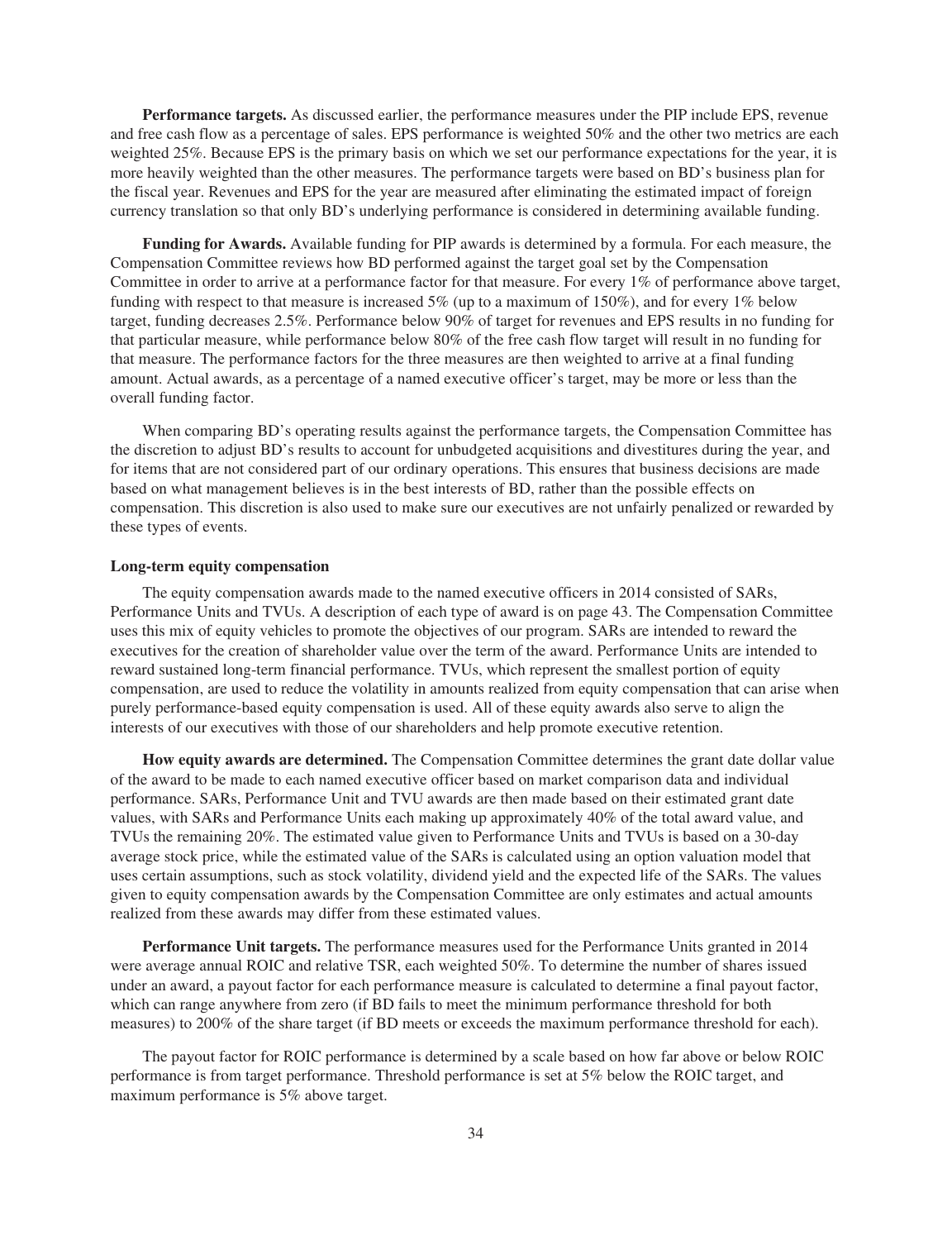The payout factor for relative TSR performance is determined by the following table:

| <b>BD's Percentile Rank</b> | <b>TSR Factor</b> |  |  |
|-----------------------------|-------------------|--|--|
| $\geq 8.5$ <sup>th</sup>    | 200%              |  |  |
| 75 <sup>th</sup>            | 165%              |  |  |
| 50 <sup>th</sup>            | $100\%$           |  |  |
| 25 <sup>th</sup>            | 35%               |  |  |
| Less than $25th$            | $\Omega$          |  |  |

In the event BD has a negative absolute TSR for the Performance Period, the factor assigned to relative TSR may not be more than at 100%, regardless of BD's TSR relative to the TSR Group. The Compensation Committee believes that in instances where BD has a negative absolute TSR, BD's executives should still be rewarded for superior TSR performance relative to the TSR Group, but that it is appropriate that the payout be limited. In determining payouts, the Compensation Committee has the discretion to adjust BD's average ROIC to account for acquisitions and divestitures, and for items that are not considered part of our ordinary operations, and to remove companies from the TSR Group, or adjust the TSR of companies within the TSR Group or BD, to account for acquisitions or mergers or other significant events, such as a changes in capital structure.

#### **Compensation Actions**

Below is a discussion of compensation actions taken with respect to the named executive officers. The currency-neutral EPS and currency-neutral revenue performance targets discussed below in regards to BD's performance-based compensation are non-GAAP financial measures. Currency-neutral EPS and currency-neutral revenues are calculated by taking EPS and revenues as calculated under GAAP and adjusting each for the impact of currency fluctuations during the year. **Appendix A to this proxy statement contains reconciliations of our adjusted currency-neutral EPS and revenue results, and of other non-GAAP financial measures, to the comparable GAAP financial measures.**

#### **Salary adjustments**

The base salaries of the named executive officers are reviewed each November, and any adjustments go into effect on January 1 of the following calendar year. Effective January 1, 2014, Mr. Forlenza's salary was increased from \$940,000 to \$1,000,000. The adjustment was made to recognize Mr. Forlenza's performance and to move his base salary closer to the median of the Comparison Group. The other named executive officers received salary increases that were in line with increases at BD generally.

## **PIP awards**

The threshold performance, target performance and maximum performance under the PIP for 2014, along with BD's adjusted performance during the year, are set forth below.

|                                                   | <b>Range of Performance</b> |               |                | <b>Adjusted</b> | Percentage<br>of Target | Weighted<br>Performance |
|---------------------------------------------------|-----------------------------|---------------|----------------|-----------------|-------------------------|-------------------------|
|                                                   | <b>Minimum</b>              | <b>Target</b> | <b>Maximum</b> | Performance     | Achieved                | Factor                  |
| Currency-neutral EPS $(50\%)$                     | $$5.54$ $$6.16$             |               | \$ 6.78        | \$6.30          | $102.3\%$               | 56%                     |
| Currency-neutral revenues $(25\%)^*$              | \$7.578                     | \$8,422       | \$9.264        | \$8,492         | $100.8\%$               | 26%                     |
| Free cash flow as % of sales $(25\%)$ 10.5% 13.1% |                             |               | $14.4\%$       | $13.1\%$        | $100.0\%$               | 25%                     |
|                                                   |                             |               |                |                 |                         | $107\%$                 |

*\* Amounts in millions.*

The EPS target of \$6.16 represents approximately 8.6% growth over 2013 adjusted EPS on a currencyneutral basis. However, the 2014 EPS target also reflects the incremental impact over 2013 of the medical device excise tax that went into effect in January 2013 under the U.S. healthcare reform. Without the impact of this tax,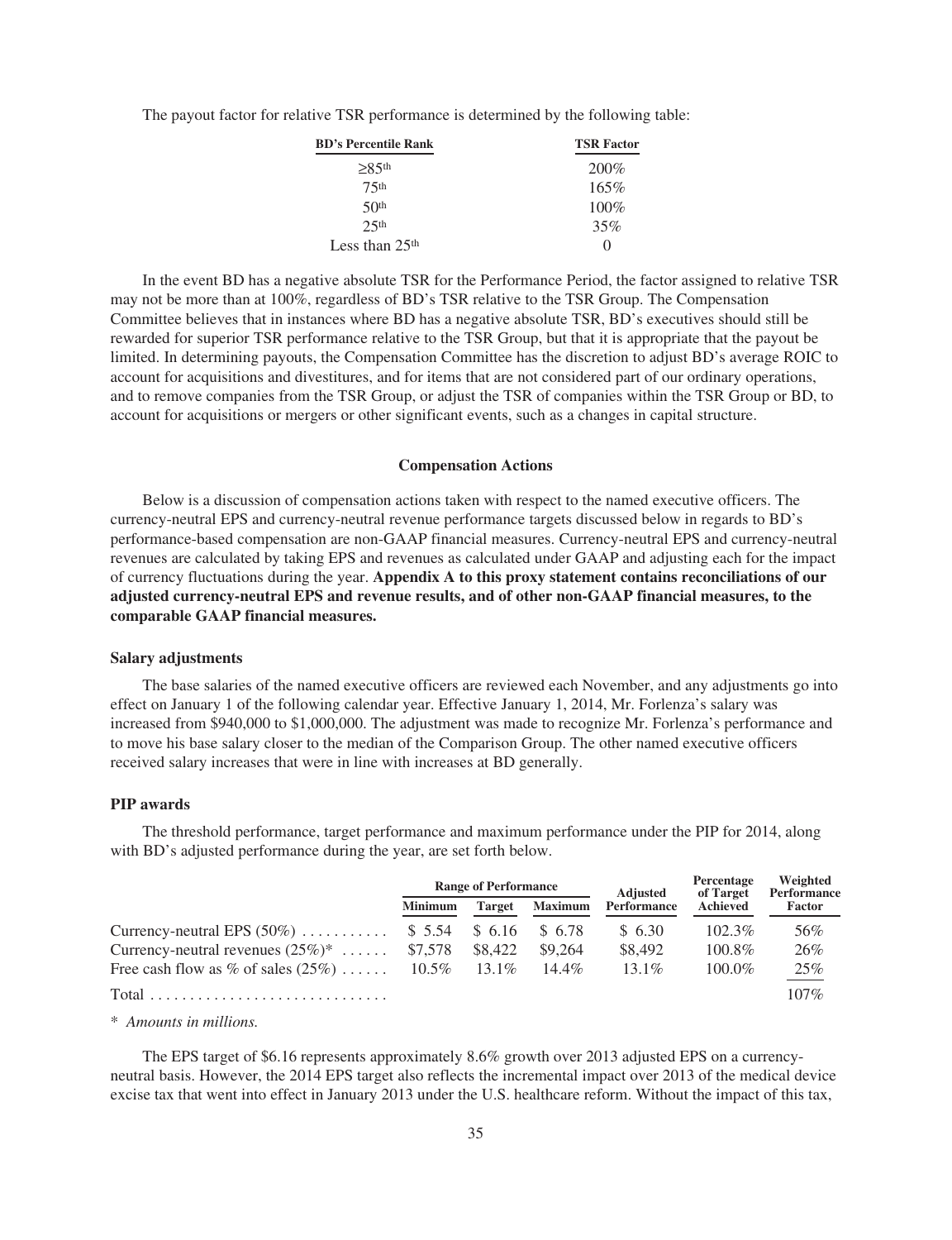our EPS target would represent 9.3% growth. The revenue target represents a 4.3% increase over 2013 revenues on a currency-neutral basis, while the free cash flow as a percentage of sales target is consistent with BD's historical performance.

In reviewing BD's 2014 performance, the Compensation Committee made adjustments for the following items:

- The impact of our Alverix acquisition;
- The impact of charges BD took during the year relating to the termination of a distributor arrangement in Europe, the discontinuance of an instrument product development program in BD Biosciences, a U.S. pension settlement, a workforce reduction, and acquisition related expenses (including costs related to our announced agreement to acquire CareFusion Corporation).
- The impact of a gain from the sale of a company in which BD had an equity ownership.

These adjustments increased our currency-neutral EPS results for the year for purposes of the PIP by \$0.26 to \$6.30. They had no impact on our revenue or free cash flow as a percentage of sales performance.

The Committee makes adjustments when determining the PIP funding factor so that funding for awards appropriately reflects the Company's underlying operating results and executives do not benefit from, and are not penalized by, events that occurred during the course of the year that were unbudgeted or are not part of BD's ordinary operations. To that end, the adjustments for the Alverix acquisition, the equity investment gain and the acquisition-related expenses were made because these items were not budgeted at the beginning of the year when the PIP performance targets were set and they do not reflect on BD's underlying performance. The other charges were likewise eliminated because they do not relate to BD's underlying operating performance. The adjustments made by the Compensation Committee are consistent with the way in which management communicated BD's financial performance to the financial community.

The following table shows the PIP awards granted for 2014. These awards are also set forth in the Summary Compensation Table on page 40 under the heading "Non-Equity Incentive Plan Compensation."

| <b>Name</b> | <b>Target</b><br>Incentive<br>Award | <b>Actual</b><br><b>Incentive</b><br>Award |
|-------------|-------------------------------------|--------------------------------------------|
|             | \$1,300,000                         | \$1,400,000                                |
|             | 590.963                             | 663.946                                    |
|             | 655,200                             | 736,117                                    |
|             | 382,200                             | 408.954                                    |
|             | 496,800                             | 531,576                                    |

The PIP awards made to the named executive officers were generally in-line with our financial performance for the year, as reflected in the PIP performance factor. No individual's actual award, as a percentage of the executive's award target, exceeded the performance factor by more than 5%. In making these awards, the Compensation Committee considered BD's performance during the year and individual contributions to BD's performance. In particular, with respect to BD's performance, the Compensation Committee considered BD's strong financial performance for the year, including revenue and EPS growth that exceeded our business plan, the successful execution of our growth and innovation strategy as evidenced by continued strong growth in emerging markets and the increase in sales from new products, the significant contributions to overall performance from management's operating efficiency programs, and management's efforts with respect to strategic acquisitions, including the pending CareFusion acquisition. The Compensation Committee believes these PIP awards are consistent with our pay-for-performance philosophy.

## **Equity compensation awards**

The Compensation Committee made the equity compensation awards to the named executive officers shown on page 42 in 2014. The increase in Mr. Forlenza's target award value compared to 2013 was made to reflect Mr. Forlenza's performance during the year and to move his target award value closer to the median of the Comparison Group. The Performance Units included in these awards cover the 2014-2016 performance period, and have a target ROIC of 22% (with threshold performance at 17% and maximum performance of 27%).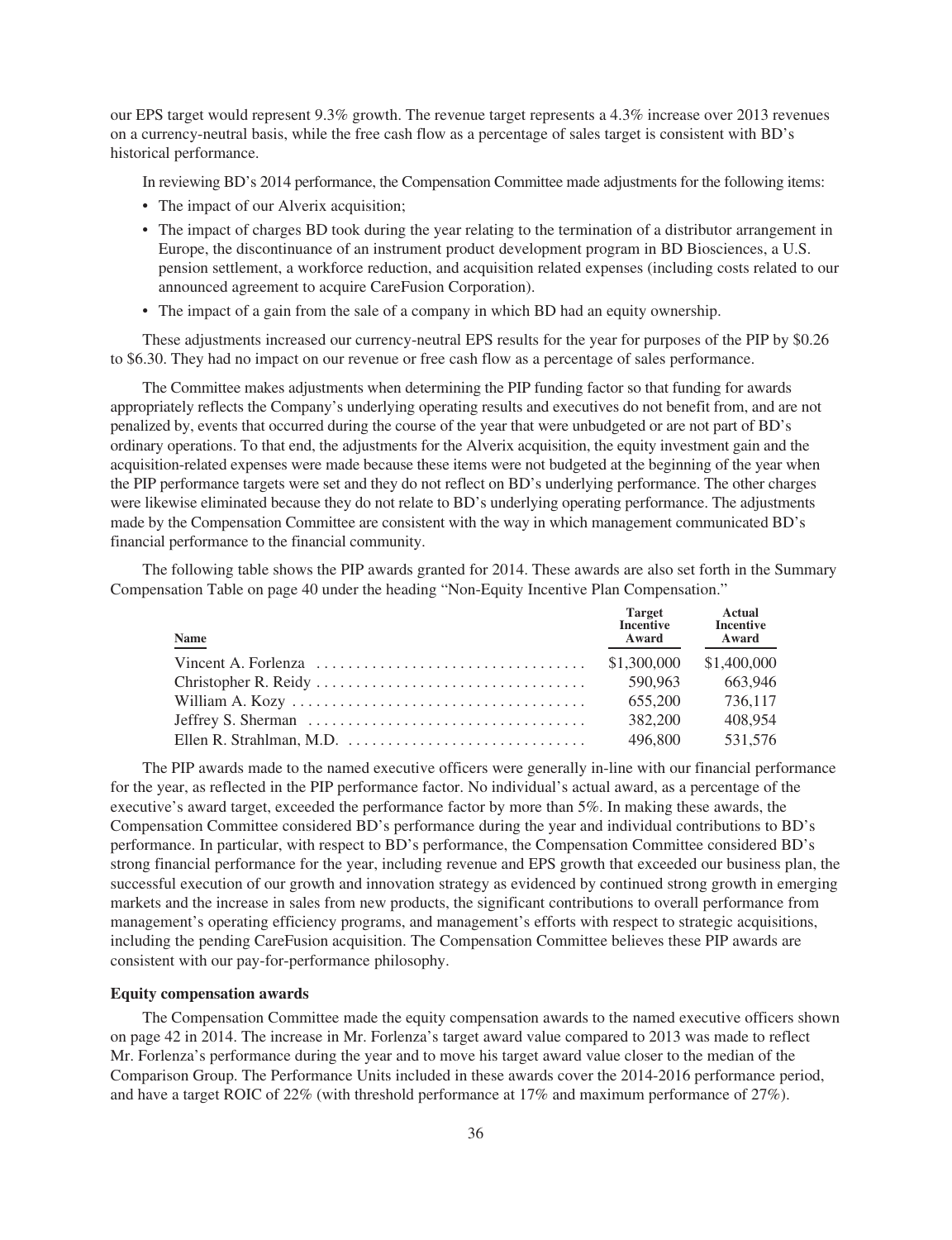### **Payout of prior Performance Unit awards**

## **2011-2013 performance period**

In November 2013, Performance Units covering the 2011-2013 performance period vested. These awards had performance targets of 6% average annual revenue growth (currency-neutral) and 30% average ROIC. Our average revenue growth and average ROIC over the performance period were 4.2% and 23.3%, respectively. Revenue growth for this period, adjusted for acquisitions and divestitures, was 3.7%. This adjusted performance reduced the payout of the awards to 32% of the share target. The Compensation Committee made adjustments for acquisitions and divestitures because these events were not contemplated at the beginning of the performance period. The payout of these awards is reflected in the "Option Exercises and Stock Vested in Fiscal Year 2014" table on page 46. As we previously disclosed, we replaced revenue growth with relative TSR as a performance metric for the Performance Units, beginning with grants made in 2013.

#### **2012-2014 performance period**

In November 2014 (our 2015 fiscal year), Performance Units covering the 2012-2014 performance period vested. These awards had performance targets of 4.3% average annual revenue growth (currency-neutral) and 24% average ROIC. Our average annual revenue growth and average ROIC over the performance period were 5% and 21.6%, respectively. To account for acquisitions during the period, average annual revenue growth was adjusted down to 4.8%. Consistent with the Compensation Committee's past practices, ROIC for the performance period was adjusted for a number of items, including acquisitions and divestitures (and related costs), pension settlements, litigation matters, the medical device tax, a workforce reduction, asset write-offs, investment gains and other items that are not considered part of our ordinary operations and were excluded from our adjusted results. These items are identified on Appendix A. These adjustments increased average ROIC for the period to 23.8%. These adjustments to revenue growth and ROIC resulted in a modified payout of the awards of 104% of the share target.

#### **Other Benefits Under Our Executive Compensation Program**

#### **Company transportation**

Mr. Forlenza is encouraged to use BD aircraft for both personal and business travel in order to make more efficient use of his travel time, for personal security and to reduce business continuity risk. Mr. Forlenza has entered into a time-sharing arrangement with BD under which he makes payments to BD for his personal use of BD aircraft. For 2014, Mr. Forlenza's time-share payments exceeded BD's incremental costs relating to his personal flights. Additional information on the time-sharing arrangement is set forth in the notes to the Summary Compensation Table on page 41.

#### **Deferred compensation**

The Restoration Plan is an unfunded, nonqualified plan that, among other things, allows eligible associates to defer receipt of cash compensation and shares issuable under certain equity compensation awards. The plan gives eligible associates the opportunity to defer compensation on a pre-tax basis in addition to what is allowed under our tax-qualified 401(k) plan. The plan is offered to our eligible associates as part of a competitive compensation program. We do not provide any guaranteed earnings on amounts deferred by the named executive officers, and earnings on these accounts are based on their individual investment elections. BD provides matching contributions on cash amounts deferred under the plan, subject to certain limits. A more complete description of the deferred compensation provisions of the plan begins on page 48.

### **Pension benefits**

We offer retirement benefits for all of our U.S. associates. Because the Internal Revenue Code limits the maximum annual benefit that may be paid to an individual under the BD Retirement Plan, our qualified defined benefit retirement plan, we provide additional retirement benefits through our nonqualified Restoration Plan.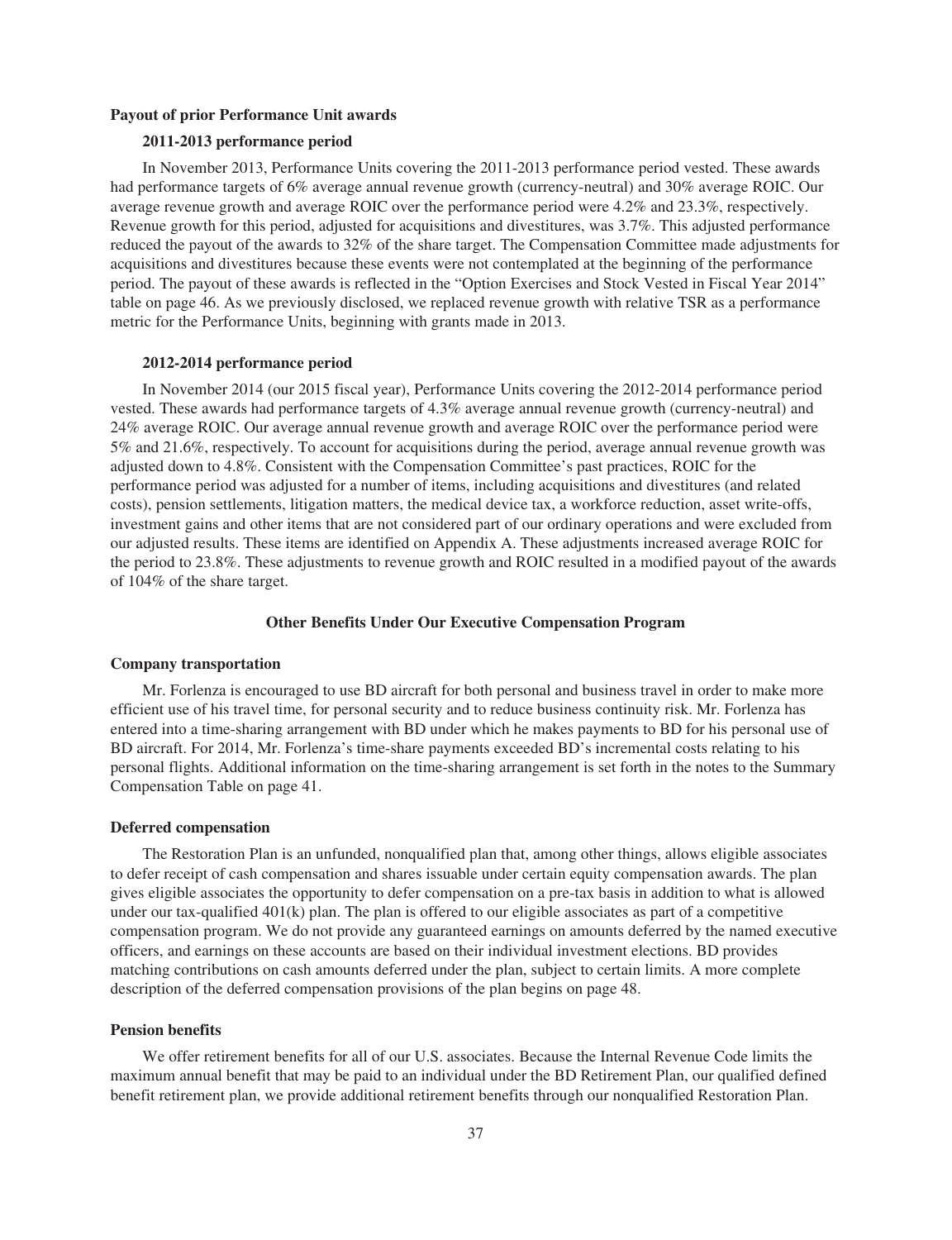Together, the Retirement Plan and Restoration Plan are designed to provide a market-competitive level of income replacement for our retirement-eligible associates and reduce associate turnover. The named executive officers participate in these plans on the same basis as all eligible associates. We do not include the value of equity compensation in calculating pension benefits. A more complete description of our pension benefits begins on page 46.

#### **Change in control agreements**

We have entered into agreements with the named executive officers relating to their employment following a change in control. These agreements provide the executives with continued employment for a period of two years following a change in control of BD, and provide certain benefits to the executives in the event their employment is terminated without cause or they leave their employment for "good reason" (also known as a constructive termination) during such period. Generally, these benefits include a severance payment equal to a multiple of the executive's salary and PIP award, and certain other benefits. A more complete description of the terms and potential payouts of our change in control agreements begins on page 51.

**General purpose.** Our change in control agreements are intended to retain the executives and provide continuity of management in the event of an actual or potential change in control of BD. These change in control benefits are reviewed from time-to-time by the Compensation Committee to ensure that they are consistent with our compensation objectives and market practices. Based on information provided by Pay Governance, change in control arrangements are used by a substantial majority of the companies in the Comparison Group, and the terms of our agreements, including the severance multiple, are consistent with the prevailing practices at those companies. The Compensation Committee believes the benefits provided under these agreements are appropriate and consistent with our objective of attracting and retaining highly qualified executives.

**Triggering events.** Our agreements contain a "double trigger"—that is, there must be a change in control of BD *and* a termination of the executive's employment in order for any payments to be made. We opted for a double trigger, rather than a "single trigger" that provides for severance payments solely on the basis of a change in control, since a double trigger is consistent with the purpose of encouraging the continued employment of the executive following a change in control.

**Tax reimbursement payments.** In certain instances, payments made to an executive on account of his termination may be subject to a 20% excise tax. Under the agreements with Messrs. Forlenza, Kozy and Sherman, to offset the effect of this tax, we will reimburse the executive for any resulting excise tax. We provide for these payments because they allow the executive to recognize the full intended economic benefit of the agreement and eliminate unintended disparities between executives that the excise tax can arbitrarily impose, owing to the particular structure of this tax provision. However, while we believe these tax reimbursement provisions serve a valid purpose, in light of trends in executive compensation practices, it has been our policy since 2011 that any new change in control agreements that we enter into with executive officers will not contain these provisions.

#### **Other change in control provisions**

Upon a change in control, all outstanding equity compensation awards granted to our associates, including the named executive officers, immediately vest. Unlike the "double trigger" discussed above, no termination of employment is required for the accelerated vesting of the awards. This "single-trigger" vesting provides our associates with the same opportunity as our shareholders to realize the value created by the transaction.

In November 2014, we amended our equity compensation plan to include a "double-trigger" vesting provision upon a change in control. Under this provision, future awards will not automatically vest upon a change in control if the awards are either continued or replaced with similar awards. In those instances, the awards will automatically vest only if the associate is terminated without "cause" or the associate terminates employment for "good reason" (as such terms are defined in the plan) within two years of the change in control. This change applies to equity compensation awards made on or after January 1, 2015. Awards made prior to such date, including awards held by the named executive officers, will continue to immediately vest upon a change in control.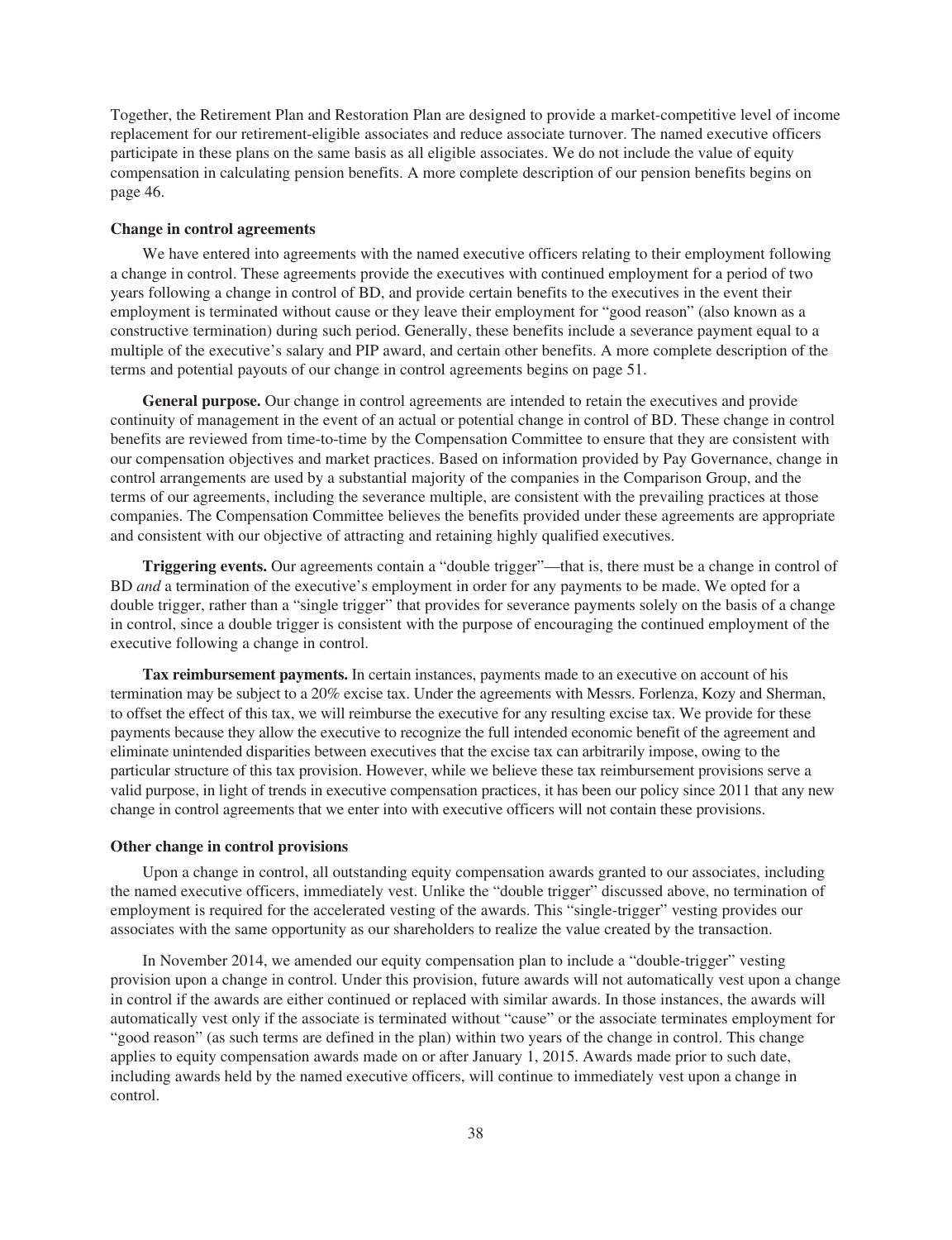### **Significant Policies and Additional Information Regarding Executive Compensation**

#### **Recovery of prior compensation**

We have a policy that gives the Board the discretion to require a member of the BD Leadership Team (which includes 66 senior BD leaders, including the named executive officers) to reimburse BD for any PIP award or Performance Unit payout that was based on financial results that were subsequently restated as a result of that person's misconduct. The Board also has the discretion to cancel any equity compensation awards (or recover payouts under such awards) that were granted to such person with respect to the restated period, and require the person to reimburse BD for any profits realized on any sale of BD stock occurring after the public issuance of the financial statements that were subsequently restated.

The policy also gives the Board the authority to require members of the BD Leadership Team who were not involved in the misconduct to reimburse BD for the amount by which their PIP award or Performance Unit payouts exceeded the amount they would have received based on the restated results.

#### **Share retention and ownership guidelines**

To increase executive share ownership and promote a long-term perspective when managing our business, our executive officers and other members of the BD Leadership Team are required to retain, in shares of BD stock, 75% of the net after-tax proceeds from any equity compensation awards granted to them after they become members of the BD Leadership Team. They are subject to these requirements until they achieve the required ownership level. The required ownership levels are:

Shares held directly, shares held indirectly through our 401(k) plan and Restoration Plan, and TVUs are included in determining a person's share ownership. Messrs. Forlenza, Kozy, and Sherman have holdings in excess of their ownership requirement. Dr. Strahlman and Mr. Reidy, each of whom has been with BD for less than two years, have not yet attained their required ownership level. We have a policy that prohibits our directors and associates from pledging BD shares, or engaging in options, puts, calls or other transactions that are intended to hedge against the economic risk of owning BD shares.

## **Timing of equity award grants**

The Compensation Committee has adopted a policy that prohibits the backdating of any equity compensation award and requires our annual equity compensation awards and any "off-cycle" awards approved by our CEO to be made on fixed dates. The policy also prohibits manipulating the timing of either the public release of information or the grant of an award in order to increase the value of the award. Under the policy, the exercise price of any stock option or SAR award will be the closing price of BD stock on the grant date.

#### **Tax considerations**

Section 162(m) of the Internal Revenue Code precludes BD from taking a federal income tax deduction for compensation paid in excess of \$1 million to its CEO and its three other most highly-compensated executive officers other than the CFO. This limitation does not apply, however, to "performance-based" compensation. While the Compensation Committee generally attempts to maximize the tax deductibility of compensation, the Compensation Committee believes that the primary purpose of our compensation program is to support BD's business strategy and the long-term interests of our shareholders. Therefore, the Compensation Committee maintains the flexibility to award compensation that may not be tax-deductible if doing so furthers the objectives of our executive compensation program.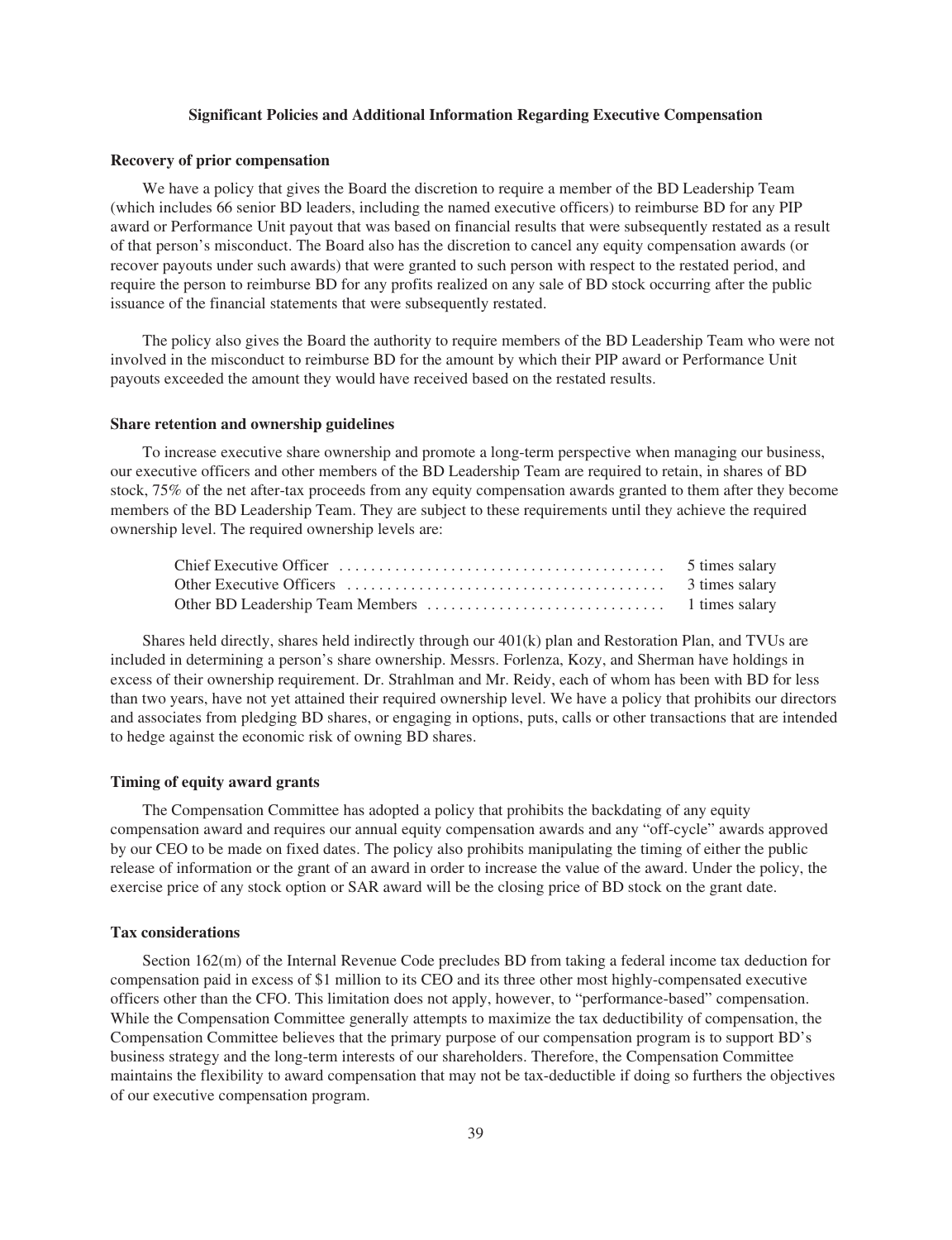### **COMPENSATION OF NAMED EXECUTIVE OFFICERS**

The following table shows the compensation provided by BD to each of the named executive officers in fiscal year 2014.

## **FISCAL YEAR 2014 SUMMARY COMPENSATION TABLE**

| Name and<br><b>Principal Position</b>                                                                                  | Year | Salary $(\$)$ Bonus $(\$)$ |                  | <b>Stock</b><br><b>Awards</b><br>(3)(1) | Option<br><b>Awards</b><br>$($ \$ $)(1)$ | <b>Non-Equity</b><br><b>Incentive Plan</b><br>Compensation<br>$($ \$ $)(2)$ | Change in<br><b>Pension Value</b><br>and<br>Nonqualified<br><b>Deferred</b><br>Compensation<br><b>Earnings</b><br>$\$)(3)$ | All<br>Other<br><b>Compensation</b><br>\$)(4) | Total $(\$)$ |
|------------------------------------------------------------------------------------------------------------------------|------|----------------------------|------------------|-----------------------------------------|------------------------------------------|-----------------------------------------------------------------------------|----------------------------------------------------------------------------------------------------------------------------|-----------------------------------------------|--------------|
| Vincent A. Forlenza $\ldots$                                                                                           | 2014 | 985,000                    | $\overline{0}$   | 4,653,236                               | 3,153,732                                | 1,400,000                                                                   | 755,859                                                                                                                    | 35,691                                        | 10,983,518   |
| Chairman, Chief Executive                                                                                              | 2013 | 930,000                    | $\overline{0}$   | 3,758,005                               | 2,449,317                                | 1,225,000                                                                   | 784,753                                                                                                                    | 35,958                                        | 9,183,033    |
| <b>Officer and President</b>                                                                                           | 2012 | 900,000                    | $\boldsymbol{0}$ | 3,441,639                               | 2,292,422                                | 1,080,000                                                                   | 1,662,465                                                                                                                  | 41,750                                        | 9,418,276    |
| Christopher R. Reidy $(5)$                                                                                             | 2014 | 690.188                    | $\overline{0}$   | 1,240,875                               | 840.994                                  | 663,946                                                                     | 42,116                                                                                                                     | 21,500                                        | 3,499,619    |
| Chief Financial Officer and<br><b>Executive Vice President of</b><br>Administration                                    | 2013 | 144,247                    | $\mathbf{0}$     | $\mathbf{0}$                            | $\overline{0}$                           | 131,192                                                                     | 6,346                                                                                                                      | 4,619                                         | 286,404      |
| William A. Kozy                                                                                                        | 2014 | 721,000                    | $\overline{0}$   | 1,861,313                               | 1,261,501                                | 736,117                                                                     | 450,118                                                                                                                    | 40,412                                        | 5,070,461    |
| <b>Executive Vice President</b>                                                                                        | 2013 | 690,000                    | $\theta$         | 1,844,731                               | 1,202,322                                | 865,095                                                                     | 741,154                                                                                                                    | 39,704                                        | 5,383,006    |
| and Chief Operating Officer                                                                                            | 2012 | 643,250                    | $\theta$         | 1,369,703                               | 912,346                                  | 724,500                                                                     | 1,116,174                                                                                                                  | 44,622                                        | 4,810,595    |
| Jeffrey S. Sherman                                                                                                     | 2014 | 540,750                    | $\overline{0}$   | 806,560                                 | 546,653                                  | 408,954                                                                     | 104,456                                                                                                                    | 39,750                                        | 2,447,123    |
| Senior Vice President and                                                                                              | 2013 | 516,250                    | $\mathbf{0}$     | 903,154                                 | 588,622                                  | 530,854                                                                     | 603,993                                                                                                                    | 38,975                                        | 3,181,848    |
| General Counsel                                                                                                        | 2012 | 486,250                    | $\mathbf{0}$     | 839,910                                 | 559,430                                  | 444,300                                                                     | 116,370                                                                                                                    | 34,300                                        | 2,480,560    |
| Ellen R. Strahlman, M.D. $(6)$ 2014<br>Senior Vice President,<br>Research and Development<br>and Chief Medical Officer |      | 615,750                    | 285,000(7)       | 806,560                                 | 546,653                                  | 531,576                                                                     | 43,380                                                                                                                     | 11,700                                        | 2,840,619    |

(1) *Stock Awards and Option Awards.* The amounts shown in the "Stock Awards" column (which includes performance-based and time-vested restricted stock units) and "Option Awards" column (which includes stocksettled SARs) reflect the grant date fair value of the awards under FASB ASC Topic 718 (disregarding estimated forfeitures). For a description of the methodology and assumptions used to determine the amounts reflected in these columns, see note 7 to the consolidated financial statements contained in our Annual Reports on Form 10-K for the fiscal years ended September 30, 2014, 2013 and 2012, respectively.

Amounts shown in the "Stock Awards" column for 2014 include, in part, awards of Performance Units, which are performance-based restricted stock units. The amounts included in this column are the grant date fair values of these awards at target payout, which we believe is the most probable outcome based on the applicable performance conditions. Below are the grant date fair values of these awards, assuming maximum payout (200% of target):

| <b>Name</b> | <b>Grant date fair</b><br>value at<br>target payout | <b>Grant date fair</b><br>value at<br>maximum payout |
|-------------|-----------------------------------------------------|------------------------------------------------------|
|             | \$3,120,899                                         | \$6,241,798                                          |
|             | 1.248.338                                           | 2.496.676                                            |
|             | 832.225                                             | 1.664.450                                            |
|             | 540,957                                             | 1.081.914                                            |
|             | 540,957                                             | 1,081,914                                            |

(2) *Non-Equity Incentive Plan Compensation.* Includes amounts earned under BD's Performance Incentive Plan. These amounts are paid in January following the fiscal year in which they are earned, unless deferred at the election of the named executive officer.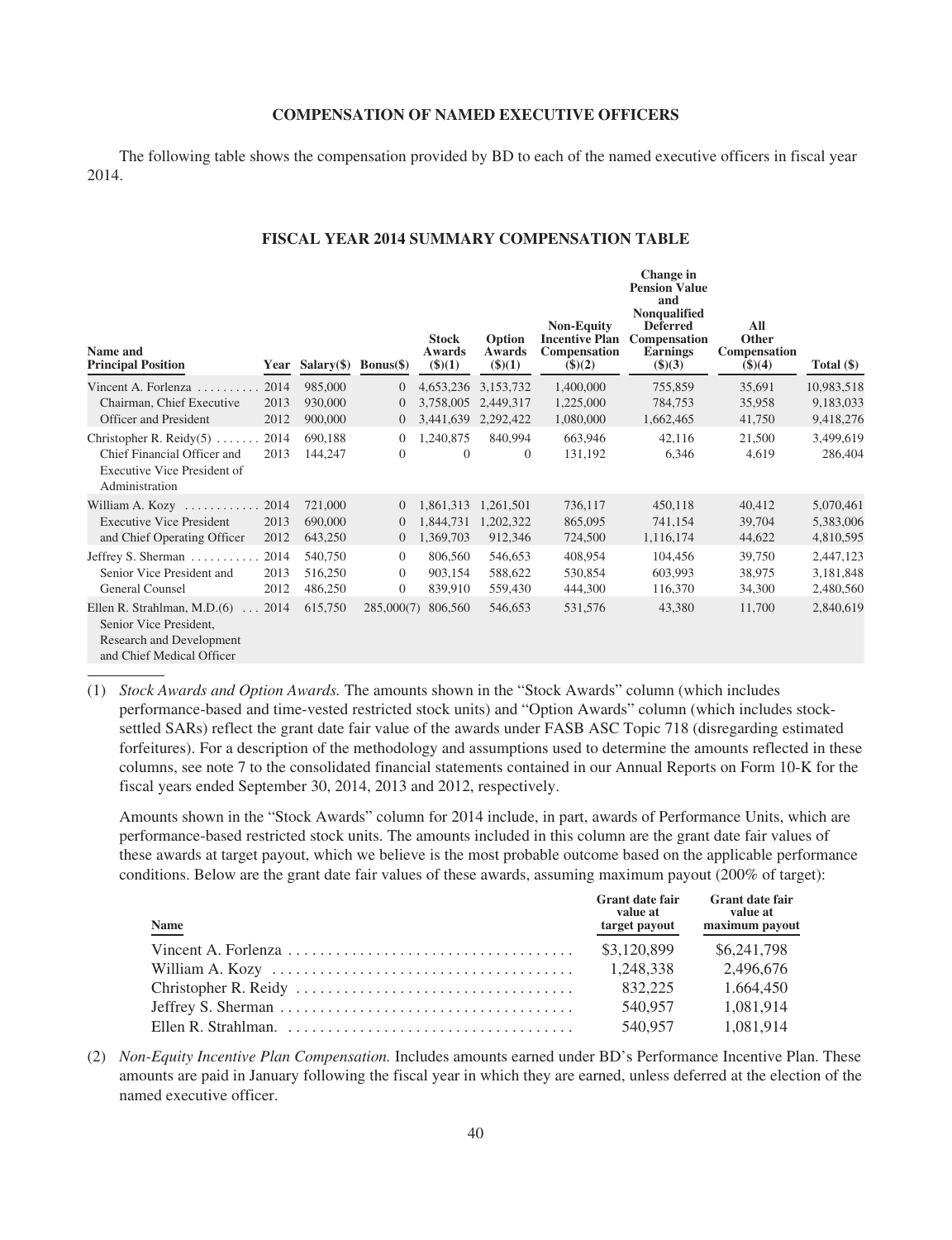#### (3) *Change in Pension Value and Nonqualified Deferred Compensation Earnings.*

*Pension*—Amounts shown are the aggregate changes in the actuarial present value of accumulated benefits under our defined benefit pension plans (including the Restoration Plan). These amounts represent the difference between the present value of accumulated pension benefits at normal retirement age (or, in the case of Messrs. Forlenza, Kozy and Sherman, the earliest date they can retire without any reduction in benefits) at the beginning and end of the fiscal years shown. Information regarding our pension plans begins on page 46. BD's pension plans allow for early retirement in certain cases without any reduction in benefits if a participant's combined age and years of credited service reach a certain amount.

*Deferred Compensation*—Earnings on nonqualified deferred compensation are not included in this column, since no named executive officer earned above-market or preferential earnings on nonqualified deferred compensation during the fiscal years shown. Information on the named executive officers' nonqualified deferred compensation accounts is on page 49.

(4) *All Other Compensation.* Amounts shown for fiscal year 2014 include the following:

|                                                                                      | Forlenza | Vincent A. Christopher R. William A. Jeffrey S. Ellen R.<br>Reidy |          |        | Kozy Sherman Strahlman |
|--------------------------------------------------------------------------------------|----------|-------------------------------------------------------------------|----------|--------|------------------------|
| Matching contributions under plans $\dots \dots \dots$ \$34,650                      |          | \$21,200                                                          | \$34,650 |        | \$34,650 \$11,700      |
| Matching charitable gifts                                                            |          | 300                                                               | 5.000    | 5.100  |                        |
| Term life insurance                                                                  | 1.041    |                                                                   | 762      |        |                        |
| Total $\ldots \ldots \ldots \ldots \ldots \ldots \ldots \ldots \ldots \ldots$ 35.691 |          | 21.500                                                            | 40.412   | 39.750 | 11.700                 |

The following is a description of these benefits:

- *Matching Contributions Under Plans—*The amounts shown reflect matching contributions made by BD pursuant to SIP, our 401(k) plan, and the Restoration Plan.
- *Matching Charitable Gifts—*The amounts shown are matching contributions under BD's Matching Gift Program. BD matches up to \$5,000 of contributions per calendar year made by an associate to qualifying non-profit organizations.
- *Term Life Insurance—*BD provides incremental term life insurance benefits to certain named executive officers beyond those provided to BD associates generally. The amounts shown reflect the dollar value of the insurance premiums paid by BD for this incremental insurance.

Pursuant to a policy adopted by the Board of Directors, Mr. Forlenza is encouraged to use BD aircraft for personal and business travel. The value of his personal use of BD aircraft is measured by the incremental variable costs incurred by BD in connection with his personal flights that are not reimbursed by him. These variable costs include fuel, trip-related maintenance, crew travel expenses, on-board catering, and landing and parking fees. If the aircraft flies empty before picking up or dropping off Mr. Forlenza at a destination, the cost of the empty flight are included in the incremental cost. Since BD aircraft are used predominantly for business purposes, we do not include fixed costs that do not change in amount based on usage, such as depreciation and pilot salaries.

Mr. Forlenza has entered into a time-sharing arrangement with BD under which he makes time-share payments to BD for the personal use of BD aircraft. The payments are for the maximum amount permitted by Federal Aviation Administration regulations without subjecting BD to regulation as a charter carrier. Mr. Forlenza's payments under this arrangement for personal flights taken in fiscal year 2014 exceeded the variable costs incurred by BD in connection with these flights. Accordingly, no value has been attributed to his use of corporate aircraft in the Summary Compensation Table. Mr. Forlenza is responsible for the payment of any tax on any income imputed to him as a result of his personal use of corporate aircraft.

- (5) Mr. Reidy's employment at BD commenced July 15, 2013.
- (6) Dr. Strahlman's employment at BD commenced April 22, 2013.
- (7) Represents amount paid in cash pursuant to Dr. Strahlman's sign-on agreement to compensate her for the forfeiture of equity awards she had received from her former employer.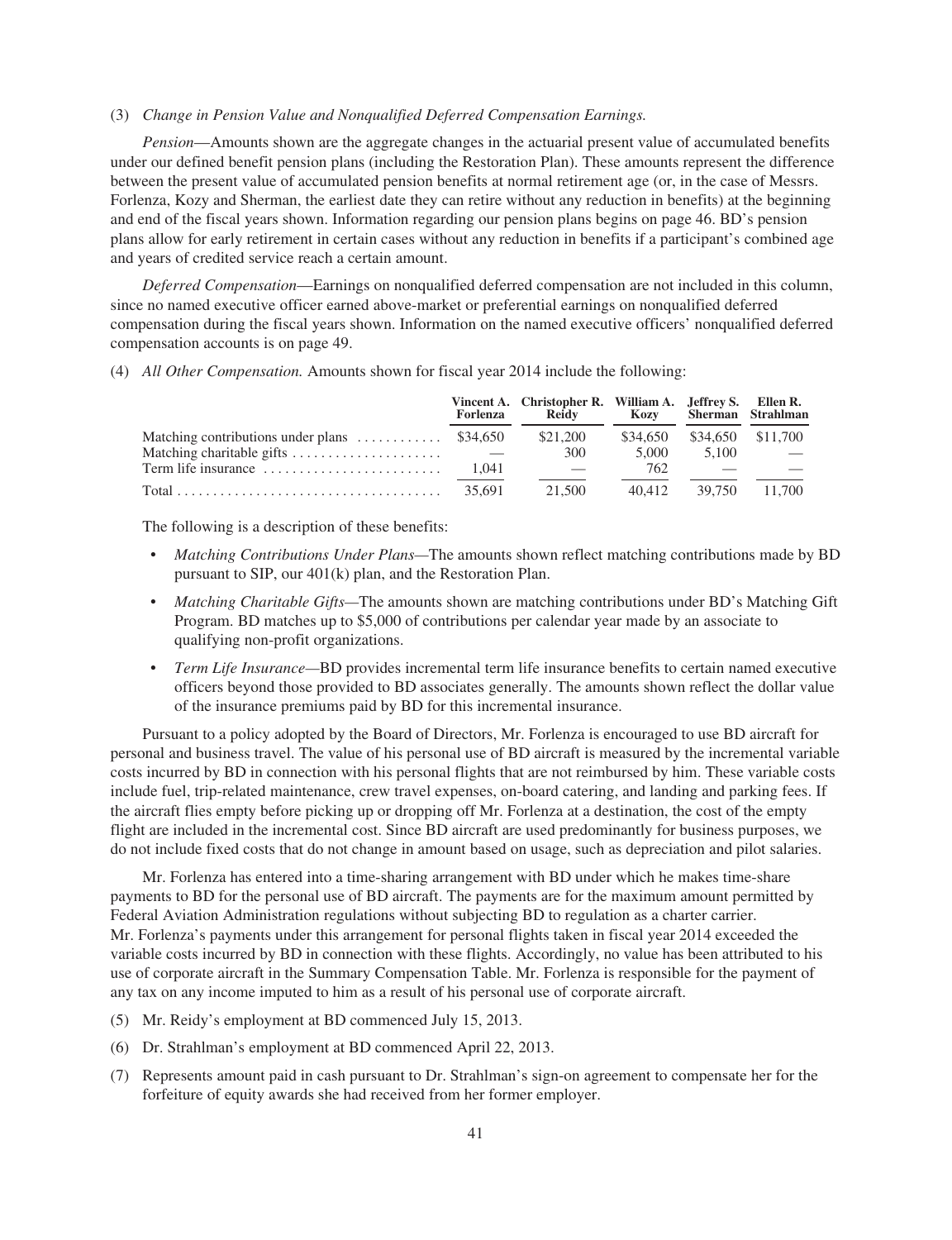## **INFORMATION REGARDING PLAN AWARDS IN FISCAL YEAR 2014**

Set forth below is information regarding awards granted to the named executive officers in fiscal year 2014. The non-equity incentive awards were made under the PIP. The equity compensation awards were made under BD's 2004 Employee and Director Equity-Based Compensation Plan.

## **Grants of Plan-Based Awards in Fiscal Year 2014**

|                      |                                       | <b>Estimated Possible Payouts</b><br><b>Under Non-Equity Incentive</b><br>Plan Awards(2) |                         |                        | <b>Estimated Future Payouts</b><br><b>Under Equity Incentive</b><br>Plan Awards(3) |       |        | All Other<br><b>Stock</b><br>Awards:<br><b>Number</b><br>of Shares<br>of Stock | All Other<br>Option<br>Awards:<br>Number of<br><b>Securities</b> | <b>Exercise</b><br>or Base<br><b>Price of</b><br>Option                     | Grant<br>Date Fair<br>Value of<br><b>Stock and</b> |                                     |
|----------------------|---------------------------------------|------------------------------------------------------------------------------------------|-------------------------|------------------------|------------------------------------------------------------------------------------|-------|--------|--------------------------------------------------------------------------------|------------------------------------------------------------------|-----------------------------------------------------------------------------|----------------------------------------------------|-------------------------------------|
| <b>Name</b>          | Award<br>Type(1)                      | Grant<br>Date                                                                            | <b>Threshold</b><br>\$) | <b>Target</b><br>$($)$ | $($)$                                                                              | #)    | #)     | Maximum Threshold Target Maximum<br>#)                                         | or Units<br>(f#)                                                 | <b>Underlying Awards</b><br>Options $(\#)$ $(\frac{\pi}{5} / \text{Sh})(4)$ |                                                    | Option<br>Awards $(\$)(5)$          |
| Vincent A. Forlenza  | PIP<br>TVU<br>PU<br><b>SAR</b>        | N/A<br>11/26/13<br>11/26/13<br>11/26/13                                                  | 897,000                 |                        | 1,300,000 2,600,000                                                                | 4,939 | 28,223 | 56,446                                                                         | 14,954                                                           | 158,479                                                                     | 108.89                                             | 1,532,336<br>3,120,899<br>3,153,732 |
| Christopher R. Reidy | PIP<br>TVU<br>PU<br><b>SAR</b>        | N/A<br>11/26/13<br>11/26/13<br>11/26/13                                                  | 407,765                 |                        | 590,963 1,181,926                                                                  | 1,317 | 7,526  | 15,052                                                                         | 3,988                                                            | 42,261                                                                      | 108.89                                             | 408,650<br>832,225<br>840,994       |
| William A. Kozy      | PIP<br><b>TVU</b><br>PU<br><b>SAR</b> | N/A<br>11/26/13<br>11/26/13<br>11/26/13                                                  | 452,088                 |                        | 655,200 1,310,400                                                                  | 1,976 | 11,289 | 22,578                                                                         | 5,982                                                            | 63,392                                                                      | 108.89                                             | 612,976<br>1,248,338<br>1,261,501   |
| Jeffrey S. Sherman   | PIP<br>TVU<br>PU<br><b>SAR</b>        | N/A<br>11/26/13<br>11/26/13<br>11/26/13                                                  | 263,718                 | 382,200                | 764,400                                                                            | 856   | 4,892  | 9,784                                                                          | 2,592                                                            | 27,470                                                                      | 108.89                                             | 265,602<br>540,957<br>546,653       |
| Ellen R. Strahlman   | PIP<br><b>TVU</b><br>PU<br><b>SAR</b> | N/A<br>11/26/13<br>11/26/13<br>11/26/13                                                  | 342,792                 | 496,800                | 993,600                                                                            | 856   | 4,892  | 9,784                                                                          | 2,592                                                            | 27,470                                                                      | 108.89                                             | 265,602<br>540,957<br>546,653       |
|                      |                                       |                                                                                          |                         |                        |                                                                                    |       |        |                                                                                |                                                                  |                                                                             |                                                    |                                     |

(1) Award Type:

PIP = Performance Incentive Plan TVU = Time-Vested Unit PU = Performance Unit SAR = Stock Appreciation Right

- (2) The amounts shown represent the range of possible dollar payouts that a named executive officer could earn under the PIP for fiscal year 2014, based on certain assumptions. Actual payments to the named executive officers under the PIP for fiscal year 2014 are reflected in the "Non-Equity Incentive Plan Compensation" column of the Summary Compensation Table on page 40. The amount in the "Threshold" column assumes BD achieved the minimum performance levels for each performance measure, resulting in available funding for awards at 69% of target, and that the named executive officer received a payment equal to 69% of target. The "maximum" column reflects an award at 200% of target, the maximum award an individual may receive under the PIP.
- (3) The amounts shown represent the range of potential share payouts under Performance Unit awards. The amount in the "Threshold" column shows the number of shares that will be paid out, assuming BD achieves the minimum performance levels required for the payment of shares. The "maximum" column reflects a payout at 200% of target.
- (4) The exercise price is the closing price of BD common stock on the date of grant, as reported on the NYSE.
- (5) The amounts shown in this column reflect the grant date fair value of the awards under FASB ASC Topic 718 used by BD for financial statement reporting purposes (disregarding estimated forfeitures). For a discussion of the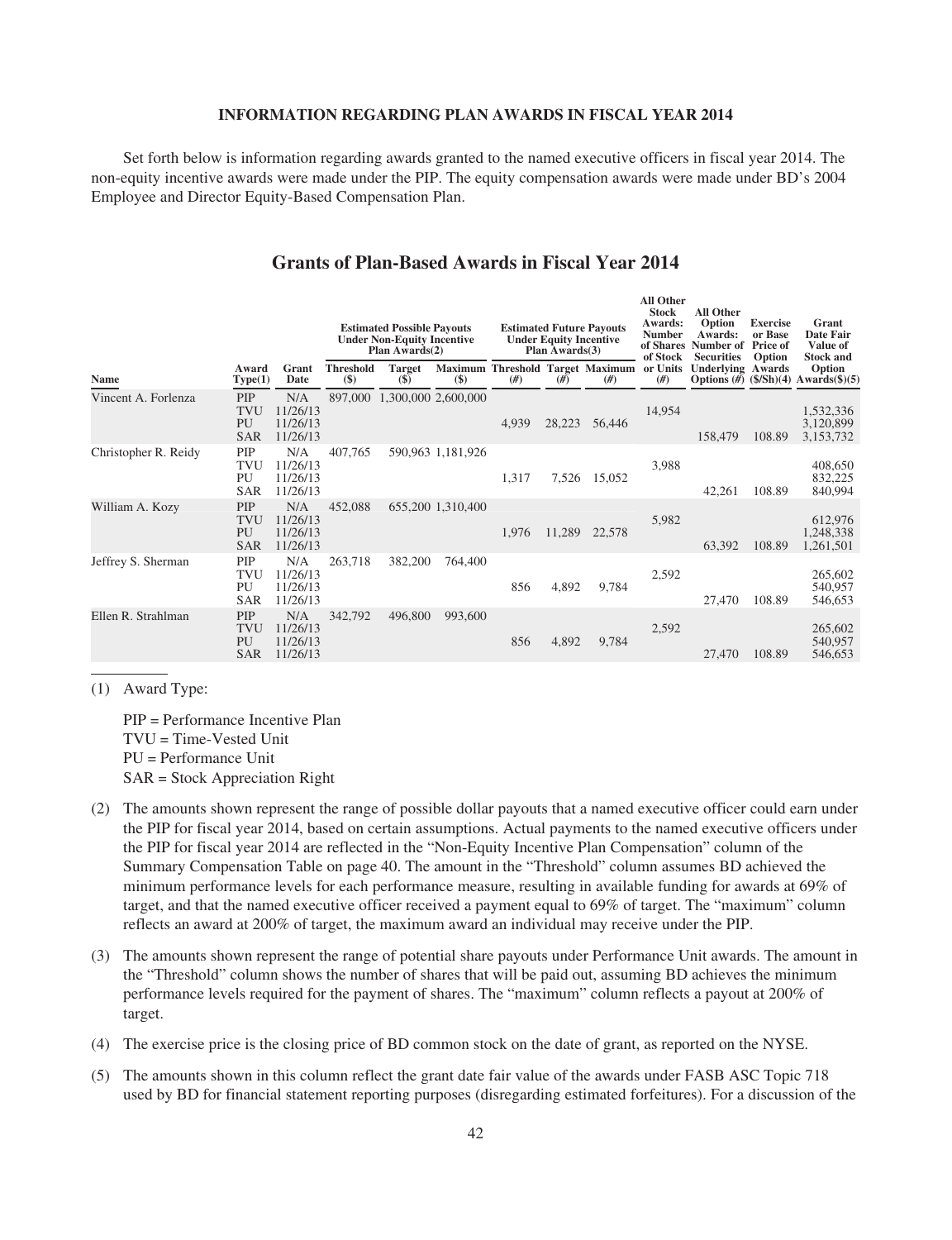assumptions made to determine the grant date fair value of these awards, see Note 7 to the consolidated financial statements that are included in our Annual Report on Form 10-K for the fiscal year ended September 30, 2014.

### **Description of Awards**

#### *Performance Incentive Plan*

The PIP provides an opportunity for annual cash incentive payments to eligible associates. A more detailed discussion of the PIP and the performance targets established under the PIP for fiscal year 2014 appears in the Compensation Discussion and Analysis section of this proxy statement. Total awards to BD's executive officers may not, in the absence of special circumstances, exceed 3% of our reported after-tax net income for the fiscal year.

#### *Equity Compensation Awards*

Performance Units. Performance Units are performance-based restricted stock units that vest three years after grant. The potential payouts under these awards range from zero to 200% of target. The actual payout will be based on BD's performance against the performance targets over the three-year performance period covering fiscal years 2014-2016. A more detailed discussion of the performance targets for these awards appears in the Compensation Discussion and Analysis section of this proxy statement. Performance Units are not transferable, and holders may not vote shares underlying the award until the shares have been distributed. Dividends do not accrue on these awards.

Time-Vested Units. A TVU is a restricted stock unit that represents the right to receive one share of BD common stock upon vesting. TVUs vest three years after grant. TVUs are not transferable, and holders may not vote shares underlying the award until the shares have been distributed. Dividends do not accrue on these awards.

Stock-Settled Stock Appreciation Rights. A SAR represents the right to receive, upon exercise, shares of BD common stock equal in value to the difference between the market price of BD common stock at the time of exercise and the exercise price. SARs have a ten-year term, and become exercisable in four equal annual installments, beginning one year following the grant date.

Change in Control. Performance Units, TVUs and SARs listed in the above table fully vest upon a change in control (see "Accelerated Vesting of Equity Compensation Awards Upon a Change in Control" on page 52).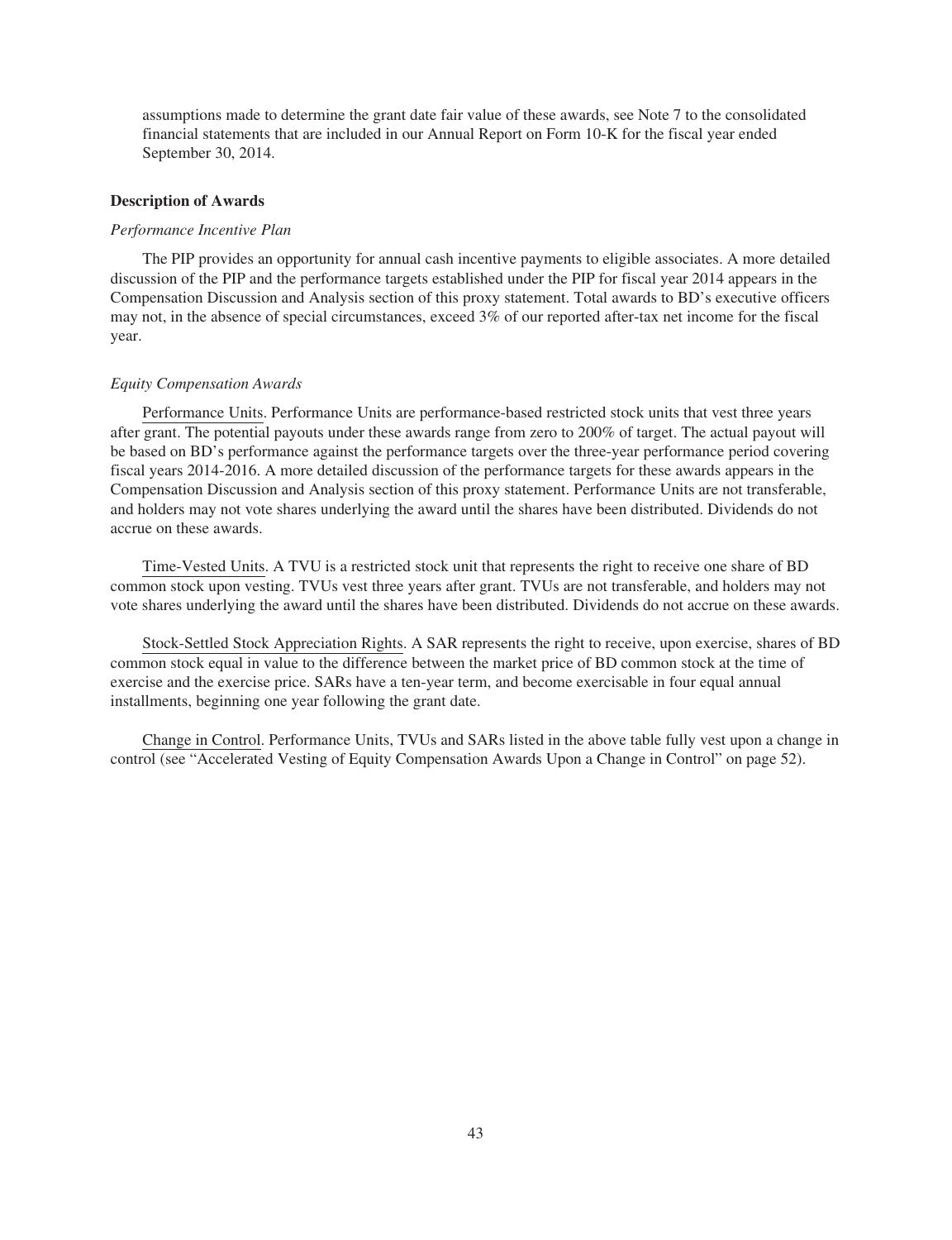#### **OUTSTANDING EQUITY AWARDS**

The following table sets forth the outstanding equity awards held by the named executive officers at the end of fiscal year 2014.

|  | <b>Outstanding Equity Awards at 2014 Fiscal Year-End</b> |
|--|----------------------------------------------------------|
|--|----------------------------------------------------------|

| <b>Name</b>          | Grant<br>Date         | Number of<br><b>Securities</b><br>Underlying<br><b>Unexercised</b><br>Options $(H)$<br>(1) | Number of<br><b>Securities</b><br>Underlying<br>Unexercised<br>Options $(H)$<br><b>Exercisable Unexercisable</b><br>(1) | Option<br><b>Exercise</b><br>Price<br>(S/Sh) | Option<br><b>Expiration</b><br>Date | Number of<br><b>Shares</b> or<br><b>Units of</b><br><b>Stock That</b><br><b>Have Not</b><br><b>Vested</b><br>(H)(2) | <b>Market</b><br>Value of<br><b>Shares</b> or<br><b>Units of</b><br>Stock<br>That<br><b>Have Not</b><br><b>Vested</b><br>$(\$)(3)$ | Equity<br>Awards:<br>Number of<br><b>Unearned</b><br><b>Shares</b> , Units<br>or Other<br><b>Rights That</b><br><b>Have Not</b><br>Vested $(H)(4)$ | Equity<br><b>Incentive Plan Incentive Plan</b><br>Awards:<br>Market or<br><b>Payout Value</b><br>of Unearned<br><b>Shares</b> , Units<br>or Other Rights<br><b>That Have Not</b><br>Vested $(\text{$}5)(3)$ |
|----------------------|-----------------------|--------------------------------------------------------------------------------------------|-------------------------------------------------------------------------------------------------------------------------|----------------------------------------------|-------------------------------------|---------------------------------------------------------------------------------------------------------------------|------------------------------------------------------------------------------------------------------------------------------------|----------------------------------------------------------------------------------------------------------------------------------------------------|-------------------------------------------------------------------------------------------------------------------------------------------------------------------------------------------------------------|
| Vincent A. Forlenza  | 11/21/2006            | 18,073                                                                                     | $\overline{0}$                                                                                                          |                                              | 71.72 11/21/2016                    |                                                                                                                     |                                                                                                                                    |                                                                                                                                                    |                                                                                                                                                                                                             |
|                      | 11/20/2007            | 18,157                                                                                     | $\overline{0}$                                                                                                          |                                              | 84.33 11/20/2017                    |                                                                                                                     |                                                                                                                                    |                                                                                                                                                    |                                                                                                                                                                                                             |
|                      | 11/25/2008            | 34,544                                                                                     | $\overline{0}$                                                                                                          |                                              | 62.50 11/25/2018                    |                                                                                                                     |                                                                                                                                    |                                                                                                                                                    |                                                                                                                                                                                                             |
|                      | 11/24/2009            | 54,742                                                                                     | $\overline{0}$                                                                                                          |                                              | 75.63 11/24/2019                    |                                                                                                                     |                                                                                                                                    |                                                                                                                                                    |                                                                                                                                                                                                             |
|                      | 11/23/2010            | 64,029                                                                                     | 21,343                                                                                                                  |                                              | 76.64 11/23/2020                    |                                                                                                                     |                                                                                                                                    |                                                                                                                                                    |                                                                                                                                                                                                             |
|                      | 11/22/2011            | 90,896                                                                                     | 90.898                                                                                                                  |                                              | 72.12 11/22/2021                    |                                                                                                                     |                                                                                                                                    |                                                                                                                                                    |                                                                                                                                                                                                             |
|                      | 11/20/2012            | 50,689                                                                                     | 152,069                                                                                                                 |                                              | 76.18 11/20/2022                    |                                                                                                                     |                                                                                                                                    |                                                                                                                                                    |                                                                                                                                                                                                             |
|                      | 11/26/2013            | $\mathbf{0}$                                                                               | 158,479                                                                                                                 |                                              | 108.89 11/26/2023                   |                                                                                                                     |                                                                                                                                    |                                                                                                                                                    |                                                                                                                                                                                                             |
|                      | Various               |                                                                                            |                                                                                                                         |                                              |                                     |                                                                                                                     | 113,447 12,911,403                                                                                                                 | 62,989                                                                                                                                             | 7,168,778                                                                                                                                                                                                   |
| Christopher R. Reidy | 11/26/2013<br>Various | $\theta$                                                                                   | 42,261                                                                                                                  |                                              | 108.89 11/26/2023                   | 3,988                                                                                                               | 453,874                                                                                                                            | 7,526                                                                                                                                              | 856,534                                                                                                                                                                                                     |
| William A. Kozy      | 11/20/2007            | 18,157                                                                                     | $\overline{0}$                                                                                                          |                                              | 84.33 11/20/2017                    |                                                                                                                     |                                                                                                                                    |                                                                                                                                                    |                                                                                                                                                                                                             |
|                      | 11/25/2008            | 23,922                                                                                     | $\overline{0}$                                                                                                          |                                              | 62.50 11/25/2018                    |                                                                                                                     |                                                                                                                                    |                                                                                                                                                    |                                                                                                                                                                                                             |
|                      | 11/24/2009            | 40,235                                                                                     | $\Omega$                                                                                                                |                                              | 75.63 11/24/2019                    |                                                                                                                     |                                                                                                                                    |                                                                                                                                                    |                                                                                                                                                                                                             |
|                      | 11/23/2010            | 38,874                                                                                     | 12,959                                                                                                                  |                                              | 76.64 11/23/2020                    |                                                                                                                     |                                                                                                                                    |                                                                                                                                                    |                                                                                                                                                                                                             |
|                      | 11/22/2011            | 36,174                                                                                     | 36,177                                                                                                                  |                                              | 72.12 11/22/2021                    |                                                                                                                     |                                                                                                                                    |                                                                                                                                                    |                                                                                                                                                                                                             |
|                      | 11/20/2012            | 24,882                                                                                     | 74,648                                                                                                                  |                                              | 76.18 11/20/2022                    |                                                                                                                     |                                                                                                                                    |                                                                                                                                                    |                                                                                                                                                                                                             |
|                      | 11/26/2013            | $\overline{0}$                                                                             | 63,392                                                                                                                  |                                              | 108.89 11/26/2023                   |                                                                                                                     |                                                                                                                                    |                                                                                                                                                    |                                                                                                                                                                                                             |
|                      | Various               |                                                                                            |                                                                                                                         |                                              |                                     | 68,453                                                                                                              | 7,790,636                                                                                                                          | 28,355                                                                                                                                             | 3,227,083                                                                                                                                                                                                   |
| Jeffrey S. Sherman   | 11/20/2007            | 12,380                                                                                     | $\mathbf{0}$                                                                                                            |                                              | 84.33 11/20/2017                    |                                                                                                                     |                                                                                                                                    |                                                                                                                                                    |                                                                                                                                                                                                             |
|                      | 11/24/2009            | 26,002                                                                                     | $\Omega$                                                                                                                |                                              | 75.63 11/24/2019                    |                                                                                                                     |                                                                                                                                    |                                                                                                                                                    |                                                                                                                                                                                                             |
|                      | 11/23/2010            | 27,897                                                                                     | 9,301                                                                                                                   |                                              | 76.64 11/23/2020                    |                                                                                                                     |                                                                                                                                    |                                                                                                                                                    |                                                                                                                                                                                                             |
|                      | 11/22/2011            | 22,182                                                                                     | 22,182                                                                                                                  |                                              | 72.12 11/22/2021                    |                                                                                                                     |                                                                                                                                    |                                                                                                                                                    |                                                                                                                                                                                                             |
|                      | 11/20/2012            | 12,181                                                                                     | 36,546                                                                                                                  |                                              | 76.18 11/20/2022                    |                                                                                                                     |                                                                                                                                    |                                                                                                                                                    |                                                                                                                                                                                                             |
|                      | 11/26/2013<br>Various | $\mathbf{0}$                                                                               | 27,470                                                                                                                  |                                              | 108.89 11/26/2023                   | 36,584                                                                                                              | 4,163,625                                                                                                                          | 13,247                                                                                                                                             | 1,507,641                                                                                                                                                                                                   |
| Ellen R. Strahlman   | 11/26/2013            | $\overline{0}$                                                                             | 27,470                                                                                                                  |                                              | 108.89 11/26/2023                   |                                                                                                                     |                                                                                                                                    |                                                                                                                                                    |                                                                                                                                                                                                             |
|                      | Various               |                                                                                            |                                                                                                                         |                                              |                                     | 7,965                                                                                                               | 906,497                                                                                                                            | 4,892                                                                                                                                              | 556,759                                                                                                                                                                                                     |

(1) SARs are included in these columns. SARs become exercisable in four equal annual installments, beginning one year following the date of grant.

Set forth below is the value of the exercisable SARs held by named executive officers at the end of fiscal year 2014. The value represents the difference between \$113.81, the closing price of BD common stock on September 30, 2014, and the exercise price of each exercisable SAR held by the named executive officer on such date. These values may not reflect the value actually realized by the named executive officers upon exercise.

| <b>Name</b><br>المستنسب | <b>Value of Vested SARs</b> |
|-------------------------|-----------------------------|
|                         |                             |
|                         |                             |
|                         | 7.188.229                   |
|                         | 3.777.789                   |
|                         |                             |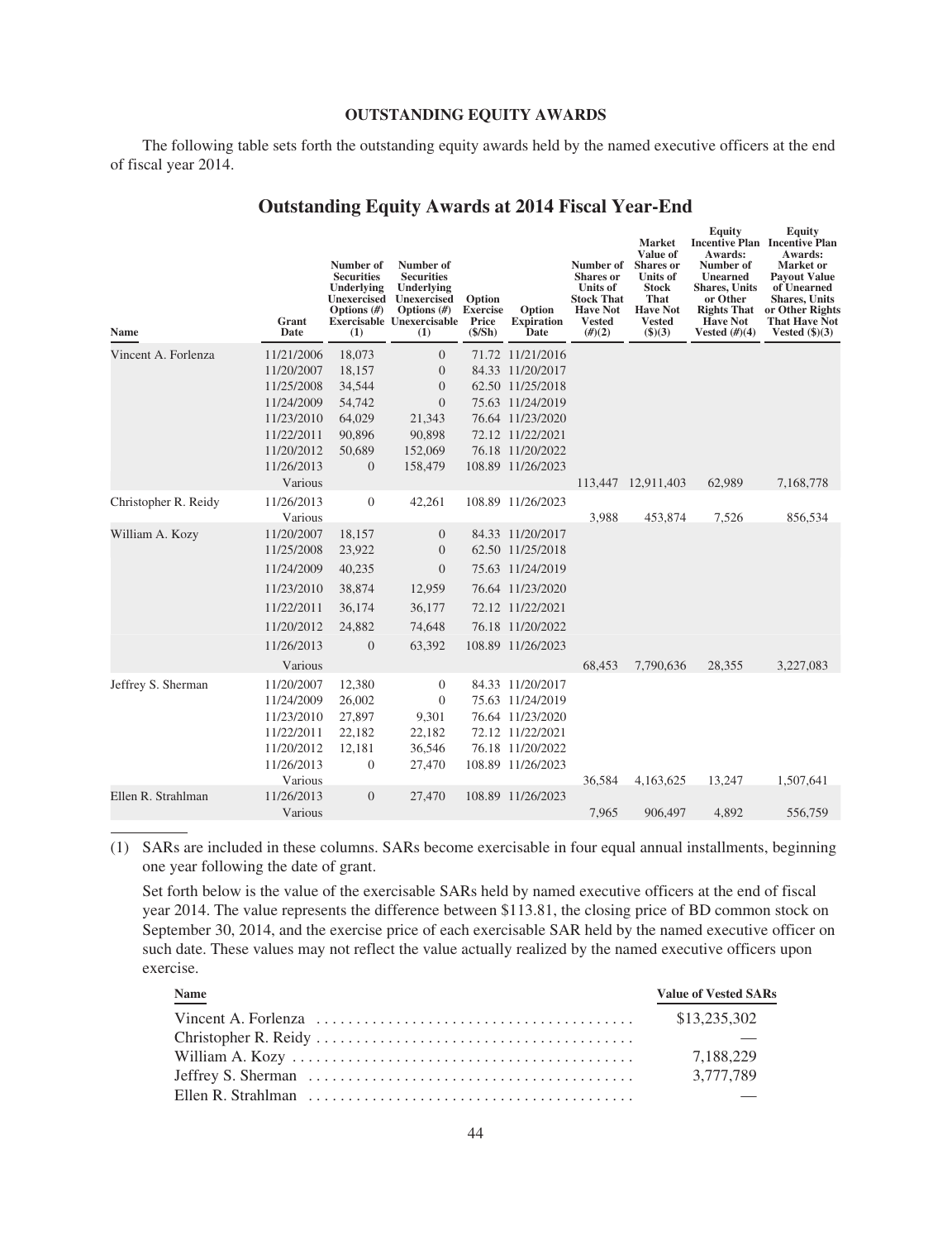- (2) The amounts shown in this column include grants of restricted stock unit awards that are not performancebased. These include TVUs granted on November 20, 2012 and November 26, 2013, which vest three years after grant. The amounts shown for Messrs. Forlenza, Kozy and Sherman also include awards that vest at, or one year following, the retirement of the named executive officer. The amounts shown also include shares paid out under Performance Units granted on November 22, 2011, which covered the 2012-2014 fiscal year period and vested in November 2014.
- (3) Market value has been calculated by multiplying the number of unvested units by \$113.81, the closing price of BD common stock on September 30, 2014. These values may not reflect the value actually realized by the named executive officers.
- (4) The amounts in this column represent the Performance Unit awards shown below. The actual number of shares issued under these awards will be based on BD's performance over the applicable performance period.

| For Mr. Forlenza:    |                     |                           |                     |
|----------------------|---------------------|---------------------------|---------------------|
| <b>Grant Date</b>    | <b>Share Target</b> | <b>Performance Period</b> | <b>Vesting Date</b> |
| 11/20/2012           | 34,766              | Fiscal years 2013-2015    | 11/20/2015          |
| 11/26/2013           | 28,223              | Fiscal years 2014-2016    | 11/26/2016          |
| For Mr. Reidy:       |                     |                           |                     |
| <b>Grant Date</b>    | <b>Share Target</b> | <b>Performance Period</b> | <b>Vesting Date</b> |
| 11/26/2013           | 7,526               | Fiscal years $2014-2016$  | 11/26/2016          |
|                      |                     |                           |                     |
| <i>For Mr. Kozy:</i> |                     |                           |                     |
| <b>Grant Date</b>    | <b>Share Target</b> | <b>Performance Period</b> | <b>Vesting Date</b> |
| 11/20/2012           | 17,066              | Fiscal years 2013-2015    | 11/20/2015          |
| 11/26/2013           | 11,289              | Fiscal years $2014-2016$  | 11/26/2016          |
| For Mr. Sherman:     |                     |                           |                     |
| <b>Grant Date</b>    | <b>Share Target</b> | <b>Performance Period</b> | <b>Vesting Date</b> |
| 11/20/2012           | 8,355               | Fiscal years 2013-2015    | 11/20/2015          |
| 11/26/2013           | 4,892               | Fiscal years 2014-2016    | 11/26/2016          |
| For Dr. Strahlman:   |                     |                           |                     |
| <b>Grant Date</b>    | <b>Share Target</b> | <b>Performance Period</b> | <b>Vesting Date</b> |
| 11/26/2013           | 4,892               | Fiscal years $2014-2016$  | 11/26/2016          |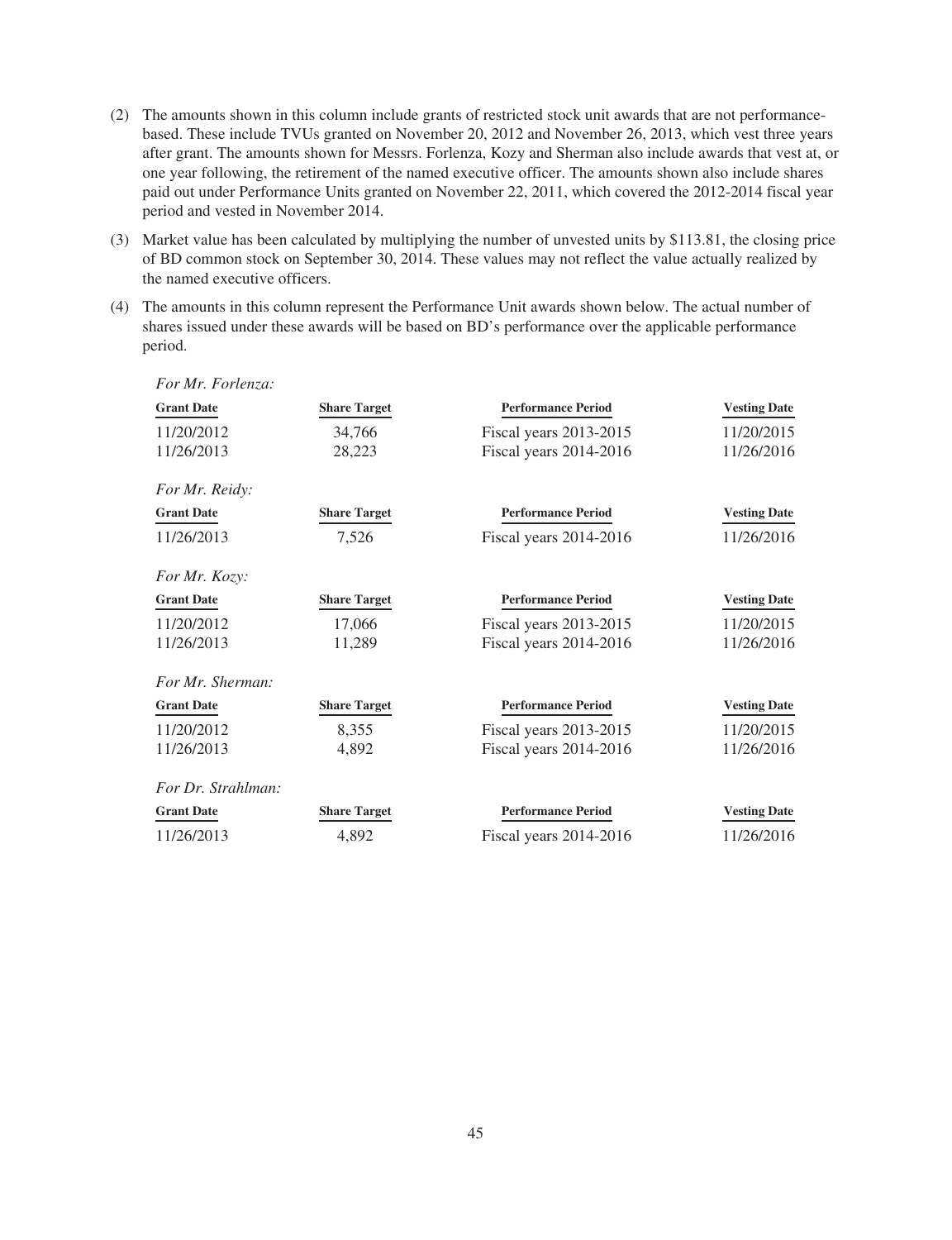### **STOCK OPTION/SAR EXERCISES AND VESTING OF STOCK UNITS**

The following table contains information relating to the exercise of stock options and SARs, and the vesting of Performance Units, during fiscal year 2014.

|                                                                | <b>Option Awards</b>                                     |                                                   | <b>Stock Awards</b>                                        |                                                      |  |
|----------------------------------------------------------------|----------------------------------------------------------|---------------------------------------------------|------------------------------------------------------------|------------------------------------------------------|--|
| <b>Name</b>                                                    | Number of<br><b>Shares Acquired</b><br>on Exercise $(H)$ | Value<br><b>Realized on</b><br>Exercise $(\$)(1)$ | Number of<br><b>Shares Acquired</b><br>on Vesting $(H)(2)$ | <b>Value Realized</b><br>on Vesting $(\text{$}5)(3)$ |  |
| Vincent A. Forlenza                                            | 44.041                                                   | 2.233.762                                         | 6.211                                                      | 677,682                                              |  |
| Christopher R. Reidy $\dots \dots \dots \dots \dots \dots$     |                                                          |                                                   |                                                            |                                                      |  |
|                                                                | 39.191                                                   | 1.877.838                                         | 3.771                                                      | 411.454                                              |  |
| Jeffrey S. Sherman $\dots \dots \dots \dots \dots \dots \dots$ | 29,177                                                   | 1.407.330                                         | 2.707                                                      | 295.361                                              |  |
|                                                                |                                                          |                                                   |                                                            |                                                      |  |

#### **Option Exercises and Stock Vested in Fiscal Year 2014**

(1) Represents the difference between the exercise price and the fair market value of BD common stock at exercise. Mr. Forlenza's exercise amounts include 21,118 stock-settled SARs resulting in the acquisition of 9,488 net shares. Mr. Kozy's exercise of 39,191 stock-settled SARs resulting in the acquisition of 16,689 net shares. Mr. Sherman's exercise of 29,177 stock-settled SARs resulted in the acquisition of 12,149 net shares.

(2) Shows the shares, including dividend reinvestment shares, vesting in fiscal year 2014 under Performance Units that covered the fiscal year 2011-2013 performance period.

(3) Based on the closing price of BD stock of \$109.11 on the vesting date.

## **OTHER COMPENSATION**

### **Retirement Plan**

*General.* BD's Retirement Plan is a non-contributory defined benefit plan that provides for normal retirement at age 65 and permits earlier retirement in certain cases. The Retirement Plan is generally available to all active full-time and part-time U.S. BD associates.

The Internal Revenue Code limits the maximum annual benefit that may be paid to an individual under the Retirement Plan and the amount of compensation that may be recognized in calculating these benefits. BD makes supplemental payments to the nonqualified Restoration Plan to offset any reductions in benefits that result from these limitations. BD's obligations to pay retirement benefits under the Restoration Plan are funded through a trust. The trust is currently secured by a letter of credit. The trustee is required to draw on the letter of credit, up to specified limits, following a change in control of BD (as defined in the trust agreement).

The Retirement Plan and the Restoration Plan generally provide retirement benefits on a "cash balance" basis. Under the cash balance provisions, an associate has an account that is increased by pay credits based on compensation, age and service, and by interest credits based on the rate prescribed by the plans.

Prior to January 1, 2013, retirement benefits were based on a "final average pay" formula for associates who were hired before April 1, 2007 and who did not elect to be covered under the cash balance formula. Effective January 1, 2013, all final average pay participants were converted to the cash balance formula with an opening cash balance equal to the actuarial present value of the final average pay benefit accrued, based on service and pay through December 31, 2012. Upon retirement, the value of this opening cash balance (with interest credits) is compared to the value of the December 31, 2012 benefit accrued under the final average pay formula and the greater of the two is payable to the participant. Benefits accrued after December 31, 2012 are determined under the cash balance formula only.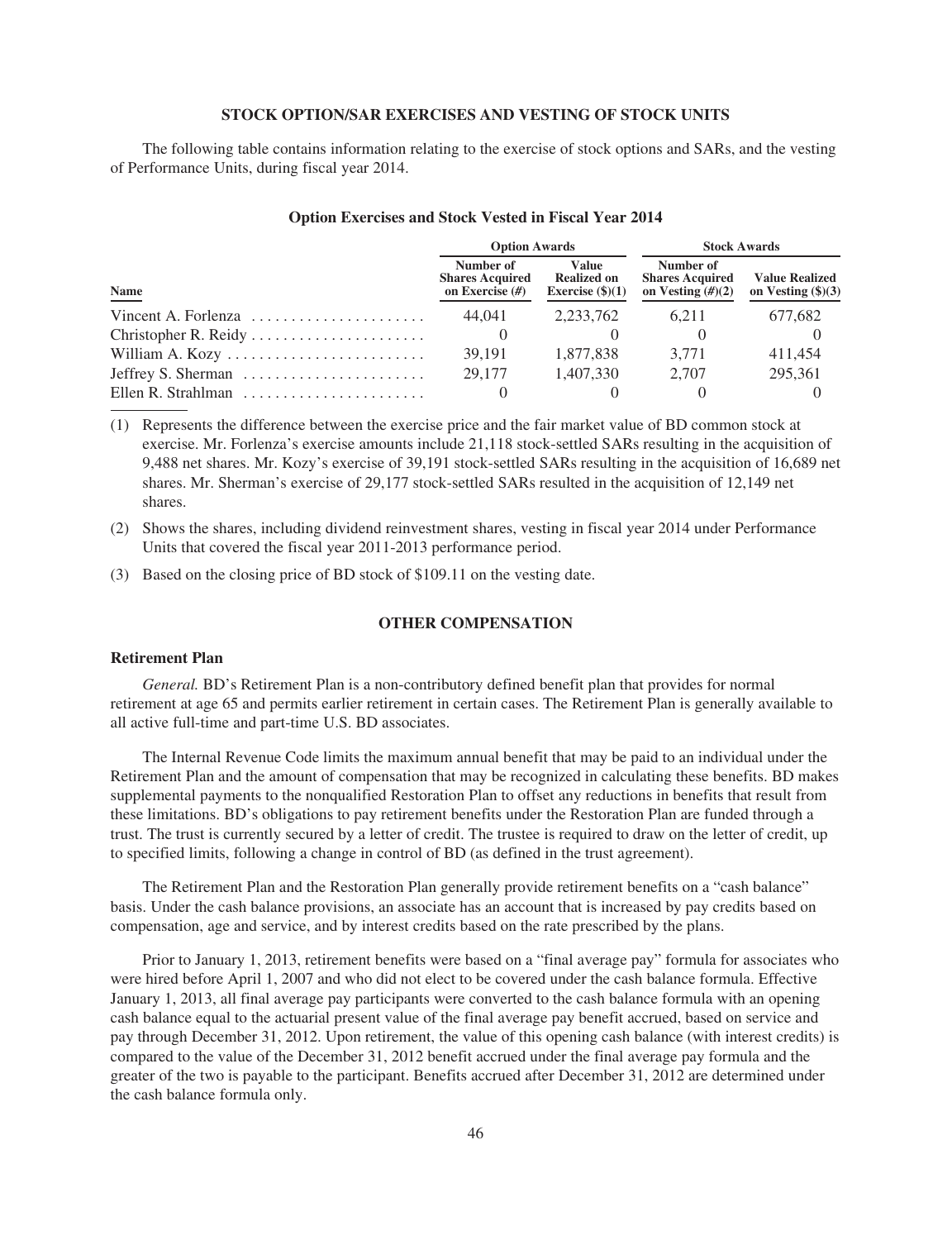*Estimated Benefits.* The following table shows the actuarial present value on September 30, 2014 of accumulated retirement benefits payable under our plans at the earliest date on which the named executive officer can retire without any reduction in retirement benefits, assuming benefits payable as a single life annuity (see discussion of early retirement benefits below). For a description of the other assumptions used in calculating the present value of these benefits, see note 8 to the consolidated financial statements contained in our Annual Report on Form 10-K for the year ended September 30, 2014.

| Name                 | Plan name               | Number of years<br>credited service $(H)$ | <b>Present value of</b><br>accumulated benefit (\$) |
|----------------------|-------------------------|-------------------------------------------|-----------------------------------------------------|
| Vincent A. Forlenza  | Retirement Plan         | 34                                        | 1,365,430                                           |
|                      | <b>Restoration Plan</b> | 34                                        | 8,694,488                                           |
| Christopher R. Reidy | Retirement Plan         |                                           | 26,398                                              |
|                      | <b>Restoration Plan</b> |                                           | 22,064                                              |
| William A. Kozy      | Retirement Plan         | 40                                        | 1,920,624                                           |
|                      | <b>Restoration Plan</b> | 40                                        | 7,409,336                                           |
| Jeffrey S. Sherman   | Retirement Plan         | 11                                        | 345,226                                             |
|                      | <b>Restoration Plan</b> | 11                                        | 815,422                                             |
| Ellen R. Strahlman   | Retirement Plan         |                                           | 26,503                                              |
|                      | <b>Restoration Plan</b> |                                           | 29,656                                              |

## **PENSION BENEFITS AT 2014 FISCAL YEAR-END**

Amounts shown are not subject to any further deduction for Social Security benefits or other offsets. Associates may elect to receive a lifetime pension or the actuarial value of their retirement benefits in a lump sum, as described below.

## *Calculation of Benefits*

Final average pay provisions used to determine benefits accrued prior to January 1, 2013. The monthly pension benefit payable in cases of retirement at normal retirement age under the final average pay provisions of the Retirement Plan is calculated using the following formula:

## (1% of average final covered compensation, plus 1.5% of average final excess compensation) multiplied by years and months of credited service

For purposes of the formula, "average final covered compensation" is generally the portion of an associate's covered compensation subject to Social Security tax, and "average final excess compensation" is the portion that is not subject to such tax.

The final average pay formula does not apply to any service rendered or compensation earned after December 31, 2012.

Cash Balance Provisions. Each month, an associate's cash balance account is credited with an amount equal to a percentage of the associate's total compensation for the month (generally, salary and other forms of regular compensation, including commissions and PIP awards). Such percentage is calculated as follows:

| Age plus vears of credited service<br>as of the upcoming December 31                                 | <b>Credit percentage</b> |
|------------------------------------------------------------------------------------------------------|--------------------------|
|                                                                                                      | 3%                       |
|                                                                                                      | 4%                       |
|                                                                                                      | $5\%$                    |
|                                                                                                      | 6%                       |
| 70 or more $\ldots$ $\ldots$ $\ldots$ $\ldots$ $\ldots$ $\ldots$ $\ldots$ $\ldots$ $\ldots$ $\ldots$ | 7%                       |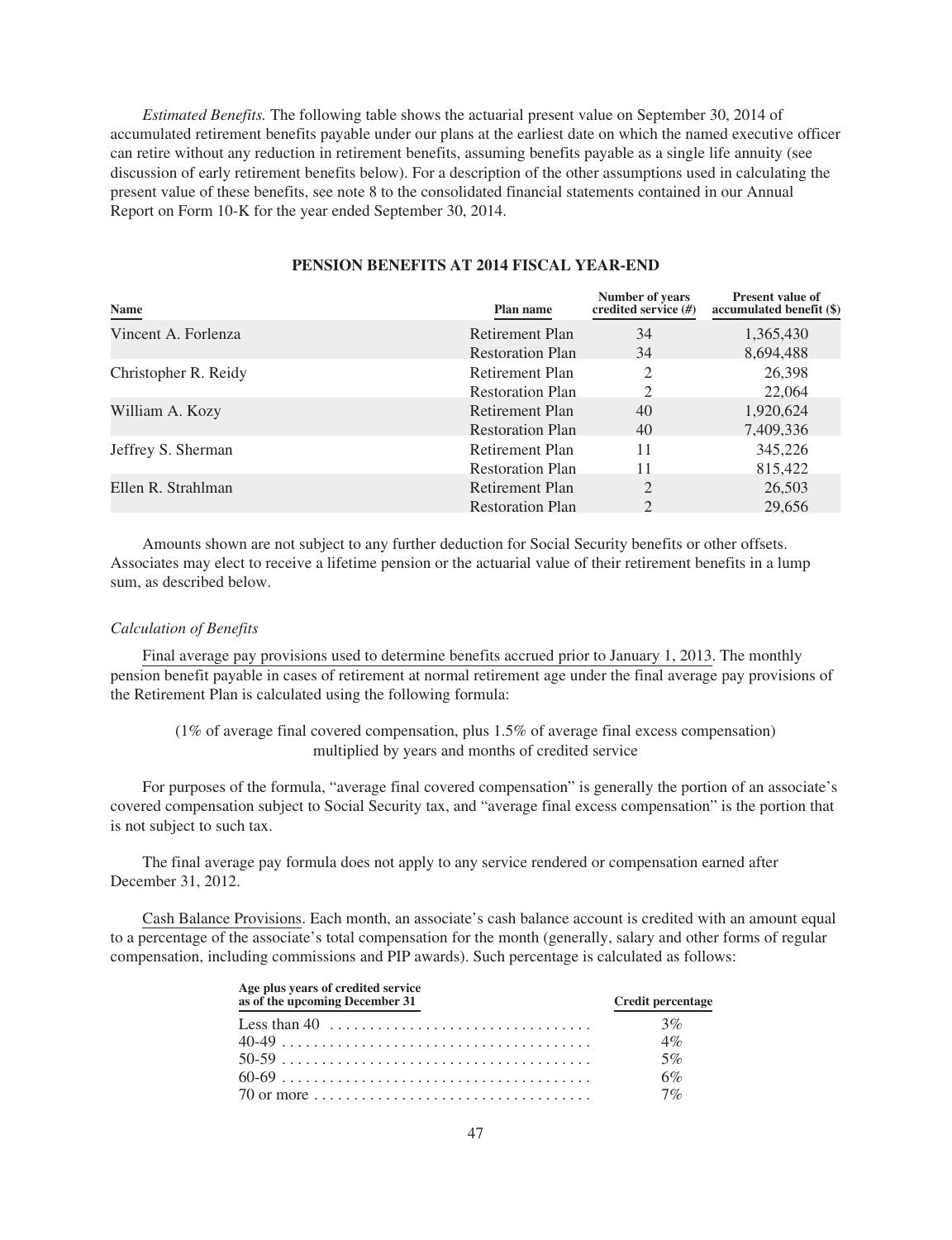In addition, each month the associate's account is credited with interest. The rate used during the calendar year is determined based on the 30-year U.S. Treasury rates in effect during the prior September, subject to a minimum rate of 3.79%.

*Early Retirement.* Early retirement is available for an associate who has reached age 55 and has at least 10 years of credited service. Messrs. Forlenza, Kozy and Sherman are currently eligible for early retirement under the plans.

For benefits earned prior to January 1, 2013 under the final average pay provisions, an associate's pension benefit is reduced by 4/10 of 1% (0.004) for each month that the associate receives benefits before the earlier of (i) age 65 or (ii) the date the associate's age plus years of credited service would have equaled 85 had his or her employment continued. For example, if an associate were to retire at age 63 with 22 years of service, the associate's final average pay benefit would not be reduced, because the sum of the associate's age and service equals 85.

Under the cash balance provisions, the amount of the associate's benefit will be the associate's vested account balance on the early retirement date. The associate may elect to begin payment of the account balance on the early retirement date or delay payment until the normal retirement date.

For those named executive officers who formerly participated in the final average pay formula and were converted to cash balance, the portion of the cash balance account attributable to the converted final average pay benefit is compared to the final average pay benefit accrued through the date of conversion payable under the terms of the final average formula. The result that produces the higher benefit is payable.

*Form of Benefit.* Participants may elect to receive their benefits in various forms. Participants may select a single life annuity, in which pension payments will be payable only during the associate's lifetime. Associates may also elect to receive their benefits in a single lump sum payment. Under the final average pay provisions, this lump sum is actuarially equivalent to the benefit payable under the single life annuity option. Under the cash balance provisions, the lump sum is equal to the associate's account balance.

Married participants may select a joint and survivor annuity option. Under this option, the associate receives a reduced benefit during his or her lifetime, and, upon death, the associate's spouse will receive monthly payments for the remainder of the spouse's lifetime. The associate can choose a continuation benefit of 50%, 75% or 100% of the amount that was paid to the associate. The degree to which the pension benefit is reduced depends upon the age difference of the associate and the spouse, and on the percentage of the continuation benefit that is selected.

Associates may also select a guaranteed payment option. The associate chooses a designated number of guaranteed monthly payments (either a 60-month minimum guarantee or a 120-month minimum guarantee). If the associate dies before receiving all of the minimum payments, the associate's beneficiary will receive the balance of the payments. If this option is selected, the single life annuity otherwise payable is reduced to cover the cost of the guarantee. The amount of the reduction is  $3\%$  if the 60-month option is chosen, and 7% if the 120month option is chosen.

#### **Deferred Compensation**

*Cash Deferrals.* The Restoration Plan also allows an eligible BD associate to defer receipt of up to 75% of salary and/or up to 100% of a PIP award until the date or dates elected by the associate. The amounts deferred are invested in a BD common stock account or in cash accounts that mirror the gains and/or losses of several different publicly available investment funds, based on the investment selections of the participants. The investment risk is borne solely by the participant. Participants are entitled to change their investment elections at any time with respect to prior deferrals, future deferrals or both. The plan does not offer any above-market or preferential rates of return to the named executive officers. The investment options available to participants may be changed by BD at any time.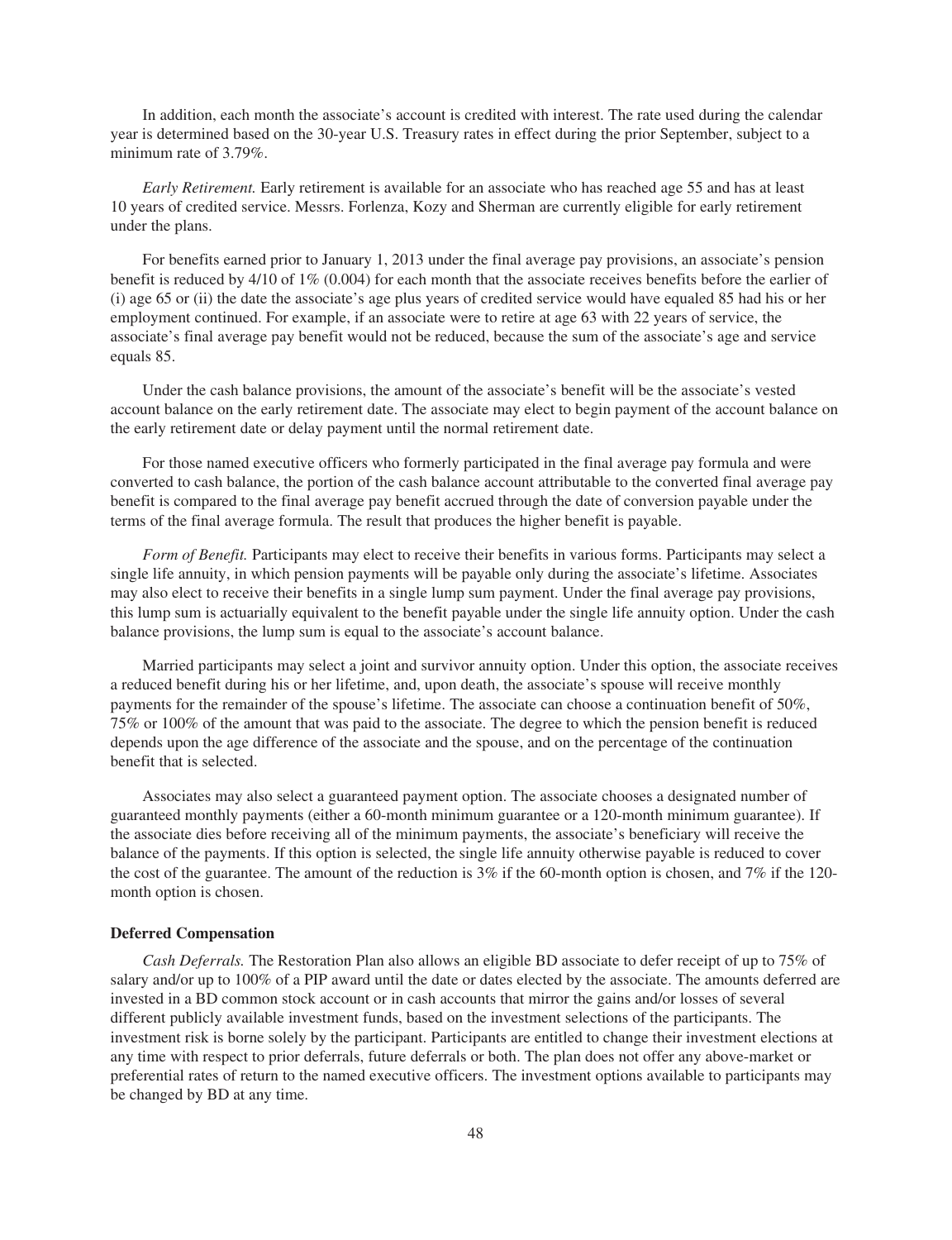*Deferral of Equity Awards.* The plan also allows associates to defer receipt of up to 100% of the shares issuable under their Performance Units and TVUs. These deferred shares are allocated to the participant's BD stock account and must stay in such account until they are distributed.

*Withdrawals and Distributions.* Participants may elect to receive deferred amounts either while they are still employed at BD or following termination of employment. Participants may elect to receive distributions in installments or in a lump sum. Except in an unforeseen emergency, participants may not withdraw deferred funds prior to their scheduled distribution date.

*Matching Contributions.* BD provides matching contributions on cash amounts deferred under the plan. These contributions are made in the first calendar quarter following the calendar year in which the compensation was deferred. BD matches 75% of the first 6% of salary and PIP award deferred by a participant under the plan to the extent the total cash compensation from which a participant makes contributions to the plan does not exceed two times the limit for qualified plans.

*Unfunded Liability.* BD is not required to make any contributions to the plan with respect to its obligations to pay deferred compensation. BD has unrestricted use of any amounts deferred by participants. Participants have an unsecured contractual commitment from BD to pay the amounts due under the plan. When such payments are due, the cash and/or stock will be distributed from BD's general assets. BD has purchased corporate-owned life insurance that mirrors the returns on cash amounts deferred under the plan to substantially offset this liability.

*Account Information.* The following table sets forth information regarding activity during fiscal year 2014 in the plan accounts maintained by the named executive officers.

| Name                                                    | <b>Executive</b><br>contributions in<br>last fiscal year $(\text{$}0)(1)$ | Registrant<br>contributions<br>in last fiscal<br>year $(\$)(2)$ | <b>Aggregate earnings</b><br>in last fiscal year $(\$)$ | <b>Aggregate balance</b><br>at last<br>fiscal vear-end $(\$)(3)$ |
|---------------------------------------------------------|---------------------------------------------------------------------------|-----------------------------------------------------------------|---------------------------------------------------------|------------------------------------------------------------------|
| Vincent A. Forlenza                                     | 171.885                                                                   | 22,950                                                          | 119.031                                                 | 1,706,602                                                        |
| Christopher R. Reidy                                    | 62.801                                                                    | 3.713                                                           | 1.293                                                   | 67.537                                                           |
| William A. Kozy                                         | 123,952                                                                   | 22,950                                                          | 96.654                                                  | 1,636,422                                                        |
| Jeffrey S. Sherman $\dots \dots \dots \dots \dots$      | 64.272                                                                    | 22,950                                                          | 303.989                                                 | 3,021,179                                                        |
| Ellen R. Strahlman $\ldots \ldots \ldots \ldots \ldots$ |                                                                           |                                                                 |                                                         |                                                                  |

#### **NONQUALIFIED DEFERRED COMPENSATION IN FISCAL YEAR 2014**

(1) Of the amounts shown in this column, the following amounts are reported as compensation in the fiscal year 2014 "Salary" column of the Summary Compensation Table appearing on page 40: Mr. Forlenza—\$98,385; Mr. Reidy—\$62,801; Mr. Kozy—\$72,046; and Mr. Sherman—\$32,421. The remaining executive contributions relate to the deferral of fiscal year 2013 PIP awards that were payable in fiscal year 2014.

(2) Amounts in this column are included in the "All Other Compensation" column of the Summary Compensation Table and reflect matching credits that were credited to participant accounts in 2014.

(3) Reflects amounts in which the named executive officer is vested. BD matching contributions fully vest after a participant has been at BD for four years.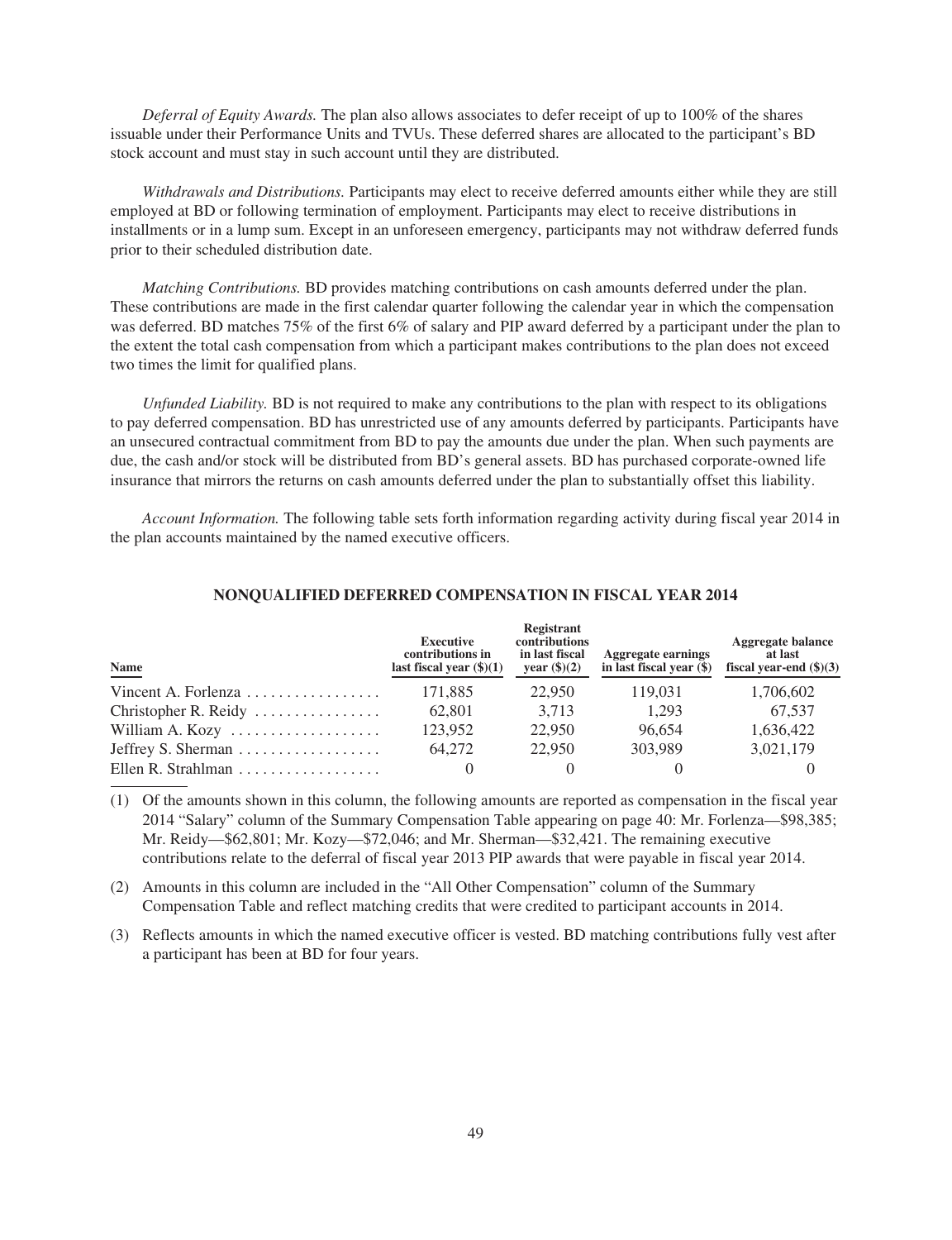### **PAYMENTS UPON TERMINATION OF EMPLOYMENT OR CHANGE IN CONTROL**

#### **Payments upon termination of employment**

The following table shows the estimated payments and benefits that would be paid by BD to each of the named executive officers listed below as a result of a termination of employment under various scenarios. The amounts shown assume termination of employment on September 30, 2014. However, the actual amounts that would be paid to these named executive officers under each scenario can only be determined at the actual time of termination.

| Name                               | <b>Termination</b><br>without cause or<br>for "good reason"<br>following a<br>change in control $(\frac{6}{3})(1)$ | <b>Termination</b><br>due to<br>retirement( $\$(2)$ | <b>Termination</b><br>without cause $(\$)(3)$ | <b>Termination</b><br>due to<br>$disability(\text{$}^{\circ})$ (4) | <b>Termination</b><br>due to death $(\$)(5)$ |
|------------------------------------|--------------------------------------------------------------------------------------------------------------------|-----------------------------------------------------|-----------------------------------------------|--------------------------------------------------------------------|----------------------------------------------|
| Vincent A. Forlenza                | 28,214,491                                                                                                         | 36,731,362                                          | 37, 349, 275                                  | 36,585,572                                                         | 38,585,572                                   |
| Christopher R. Reidy.              | 3,566,024                                                                                                          |                                                     | 682,155                                       | 927.111                                                            | 1,623,111                                    |
| William A. Kozy $\dots$            | 19,259,544                                                                                                         | 23,686,683                                          | 24,307,452                                    | 23,628,640                                                         | 25,084,640                                   |
| Jeffrey S. Sherman                 | 3,917,251                                                                                                          | 8,791,860                                           | 9,128,572                                     | 8,756,351                                                          | 9,302,351                                    |
| Ellen R. Strahlman<br>$\mathbf{1}$ | 3,115,301                                                                                                          |                                                     | 820,806                                       | 1,208,316                                                          | 1,829,316                                    |

- (1) Includes amounts payable under change in control employment agreements (which are described below), and amounts distributable under BD's Retirement Plan and Restoration Plan, assuming payout as a lump sum. Also includes for Mr. Reidy and Dr. Strahlman the accelerated vesting of company matching contributions under BD's 401(k) plan and the Restoration Plan, as applicable. Does not include the accelerated vesting of equity compensation awards that occurs solely upon a change in control, which is discussed below.
- (2) Includes amounts distributable under BD's Retirement Plan and Restoration Plan, assuming payout as a lump sum, and the accelerated vesting of equity compensation awards upon retirement. The amounts included for equity compensation includes the pro rata amount of Performance Units earned as of September 30, 2014, with awards that vested in November 2014 included at actual payout and all other Performance Units at their target payout. Mr. Reidy and Dr. Strahlman were not eligible for retirement under BD's plans as of September 30, 2014.
- (3) Includes amounts distributable under BD's Pension Plan and Restoration Plan, assuming payout as a lump sum, the accelerated vesting of equity compensation awards, outplacement services (with an assumed maximum cost of \$100,000), health and welfare benefits and severance benefits. BD's severance policy for U.S. associates provides for severance payments equal to two weeks' salary for each year of service (assuming the associate grants a general release to BD), subject to a maximum of \$520,000, except for instances that do not involve a reduction in force, in which case the payment of severance is at BD's discretion. The table assumes payment of severance to the named executive officers in the amount that would be paid in the event of a reduction in force.
- (4) Includes amounts distributable under BD's Pension Plan and Restoration Plan, assuming payout as a lump sum, the accelerated vesting of equity compensation awards and, in the case of Mr. Reidy and Dr. Strahlman, accelerated vesting of matching contributions.
- (5) Includes amounts distributable under BD's Pension Plan and Restoration Plan, assuming payout as a lump sum, the accelerated vesting of equity compensation awards, life insurance benefits and, in the case of Mr. Reidy and Dr. Strahlman, accelerated vesting of matching contributions.

The amounts shown in the above table do not include vested deferred compensation distributable upon termination, which is shown on page 49. The amounts shown also do not include the value of vested SARs held by the named executive officers as of September 30, 2014. The value of these vested SARs appears on page 44.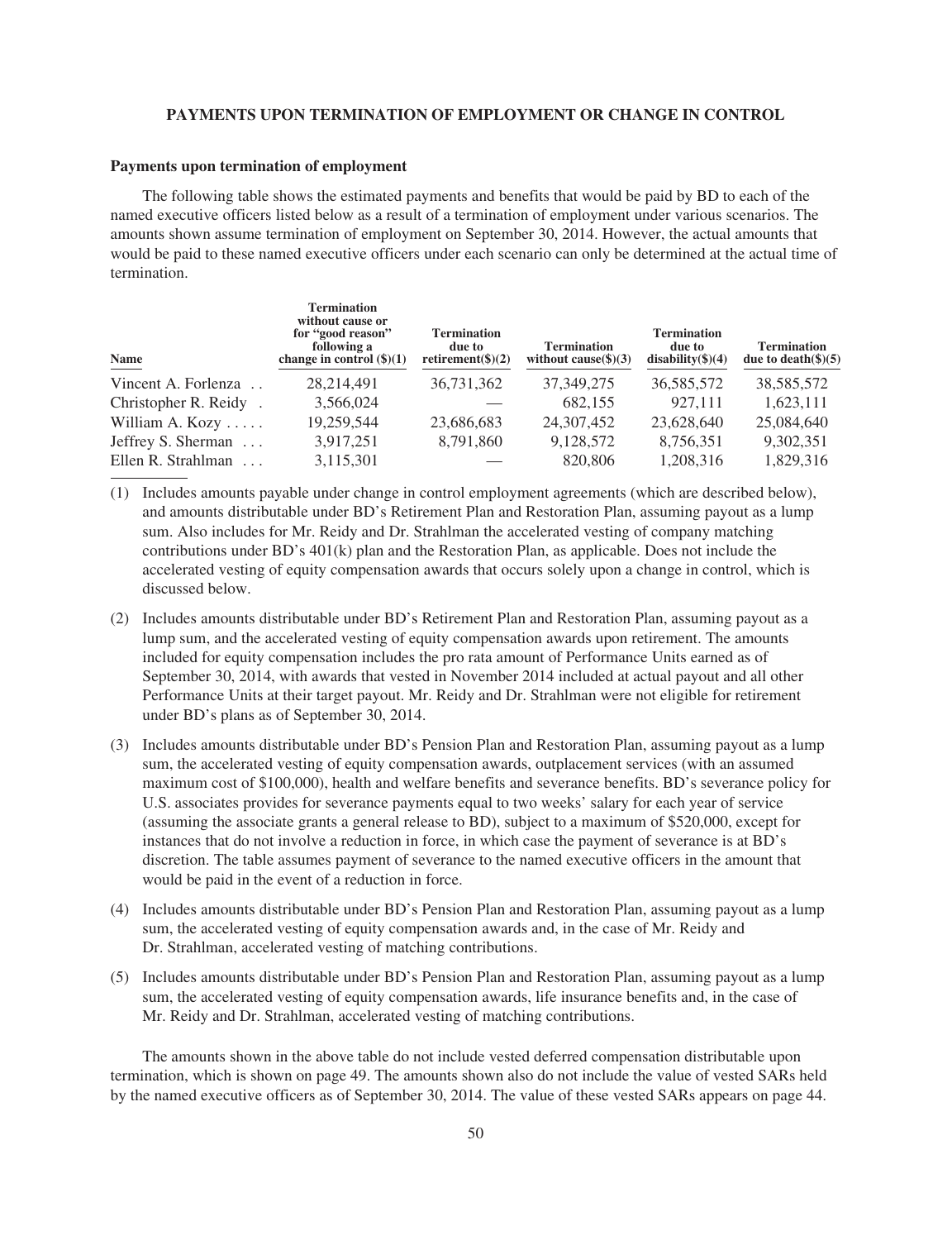### **Payments upon termination under change in control agreements**

BD has entered into an agreement with each of the named executive officers that provides for the continued employment of the executive for a period of two years following a change in control of BD. The agreement is designed to retain the executive and provide continuity of management in the event of an actual or threatened change in control of BD. The following is a summary of the key terms of the agreement.

The agreement provides that BD will continue to employ the executive for two years following a change in control, and that, during this period, the executive's position and responsibilities at BD will be materially the same as those prior to the change in control. The agreement also provides for minimum salary, PIP award and other benefits during this two-year period. "Change in control" is defined under the agreement generally as:

- the acquisition by any person or group of 25% or more of the outstanding BD common stock;
- the incumbent members of the Board ceasing to constitute at least a majority of the Board;
- certain business combinations; and
- shareholder approval of the liquidation or dissolution of BD.

The agreement also provides that, in the event the executive is terminated without "cause" or the executive terminates employment for "good reason" during the two years following a change in control, the executive would receive:

- a pro rata PIP award for the year of termination based on the greater of (i) the executive's average PIP award for the last three fiscal years prior to termination, and (ii) his or her target PIP award for the year in which the termination occurs (the greater of the two being referred to herein as the "Incentive Payment");
- a lump sum severance payment equal to three times (two times in the case of Messrs. Reidy and Sherman and Dr. Strahlman) the sum of the executive's annual salary and Incentive Payment;
- a lump sum payment equal to the present value of the increased pension benefits the executive would have received had he or she remained employed for an additional three years (two years in the case of Messrs. Reidy and Sherman and Dr. Strahlman) following termination;
- continuation of the executive's health and welfare benefits (reduced to the extent provided by any subsequent employer) for a period of three years (two years in the case of Messrs. Reidy and Sherman and Dr. Strahlman); and
- outplacement services, subject to a limit on the cost to BD of \$100,000.

"Cause" is generally defined as the willful and continued failure of the executive to substantially perform his or her duties, or illegal conduct or gross misconduct that is materially injurious to BD. "Good reason" is generally defined to include (i) any significant adverse change in the executive's position or responsibilities, (ii) the failure of BD to pay any compensation called for by the agreement, or (iii) certain relocations of the executive.

Under the agreements with Messrs. Forlenza, Kozy and Sherman, if any payments or distributions made by BD to the executive as a result of a change in control would be subject to an excise tax imposed by the Internal Revenue Code, BD will make an additional tax reimbursement payment to the executive. As a result of this payment, the executive would retain the same amount, net of all taxes, that he would have retained had the excise tax not been triggered. This provision applies to any payments or distributions resulting from the change in control, including the accelerated vesting of equity awards discussed below. However, if such payments and distributions do not exceed 110% of the level that triggers the excise tax, they will be reduced to the extent necessary to avoid the excise tax.

The following table sets forth the estimated benefits each named executive officer would receive under his or her agreement in the event the executive was terminated without "cause" or terminated his or her employment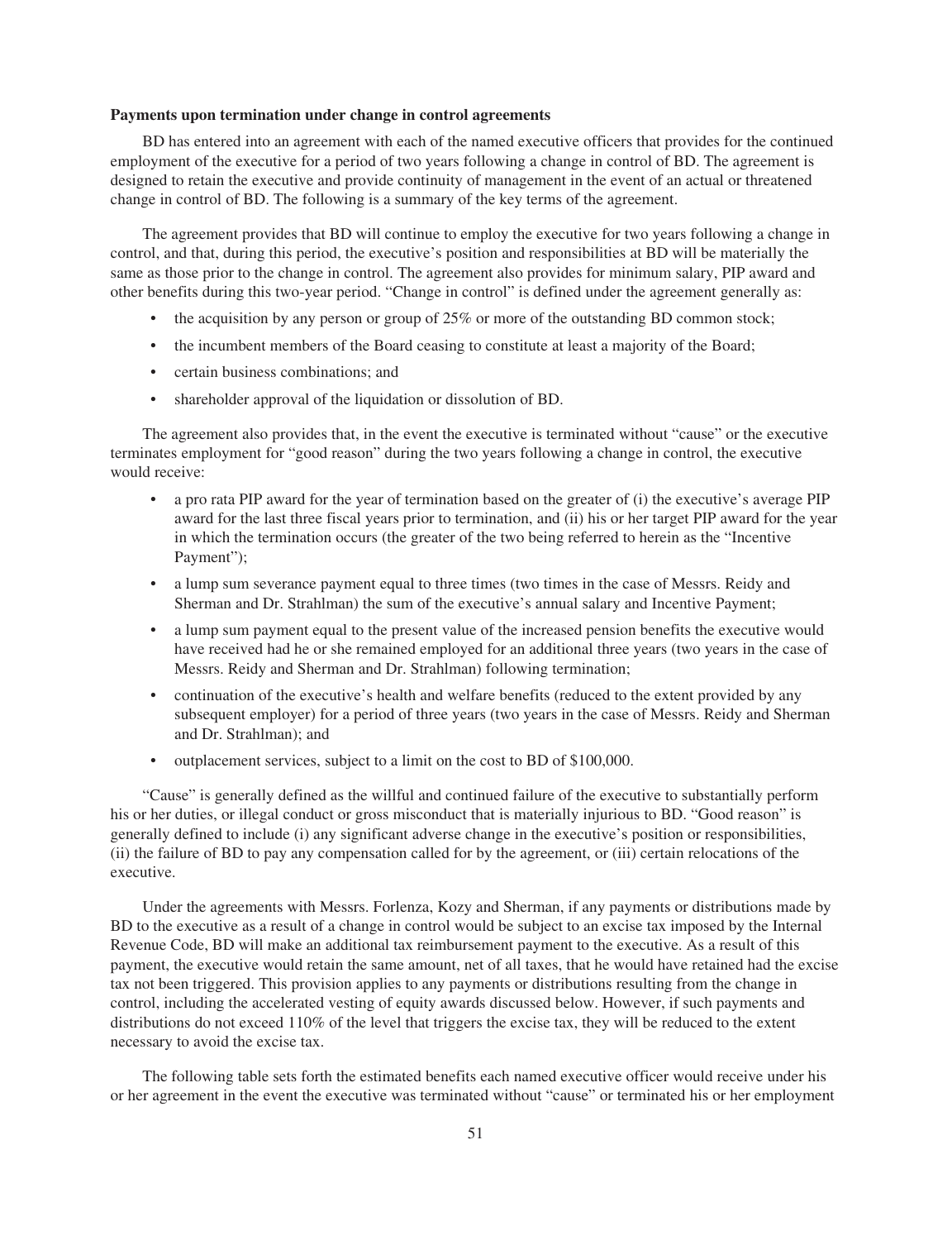for "good reason" following a change in control. The table assumes a termination date of September 30, 2014. These estimates are based on salary rates in effect as of September 30, 2014, and use the 2014 target PIP awards of the named executive officers as the Incentive Payment.

| Name                                                          |                           | <b>Additional Health and</b> | Incentive Severance Retirement Welfare Outplacement | Tax<br>Payment(\$) Payment(\$) Benefits(\$) Benefits(\$) Services(\$) Reimbursement(\$) | $Total(\$))$ |
|---------------------------------------------------------------|---------------------------|------------------------------|-----------------------------------------------------|-----------------------------------------------------------------------------------------|--------------|
| Vincent A. Forlenza $\dots \dots 1,300,000 6,900,000 483,000$ |                           | 40.500                       | 100,000                                             | 9,743,400                                                                               | 18,566,900   |
| Christopher R. Reidy  590,963 2,572,426 199,714               |                           | 27,000                       | 100,000                                             | $\left( \right)$                                                                        | 3,490,103    |
| William A. Kozy $\dots \dots$                                 | 696,532 4,273,595 290,472 | 40.500                       | 100,000                                             | 4,528,485                                                                               | 9,929,584    |
| Jeffrey S. Sherman                                            | 433,385 1,958,769 232,106 | 27,000                       | 100,000                                             | $\theta$                                                                                | 2,751,260    |
| Ellen R. Strahlman $\ldots$                                   | 496,800 2,235,600 187,622 | 27,000                       | 100,000                                             | $\theta$                                                                                | 3.047.022    |

#### **Accelerated Vesting of Equity Compensation Awards Upon a Change in Control**

Upon a change in control, as defined in our equity compensation plan, all unvested SARs become fully vested and exercisable, and all time-vested restricted stock units and Performance Units become fully vested and payable (with Performance Units being payable at their target amount). This accelerated vesting occurs with respect to all equity compensation awards granted by BD, not just those granted to executive officers. No termination of employment is required to trigger this acceleration.

In November 2014, the equity compensation plan was amended so that equity compensation awards granted on or after January 1, 2015 will have a "double trigger" vesting provision providing that, following a change in control, the vesting of awards will accelerate only if the holder is terminated without "cause" or terminates employment for "good reason" (as such terms are defined in the plan) within two years of the change in control.

The following table sets forth the value to the named executive officers of the accelerated vesting of the unvested equity compensation awards they held at the end of fiscal year 2014, assuming a change in control of BD occurred on September 30, 2014. The BD common stock closing price of \$113.81 on September 30, 2014 is used for purposes of these calculations.

| Name                                                                | Time-vested<br>restricted stock units(\$) | Performance<br>Units $(\$\)$ | SARS(S)                          | $Total(\$))$         |
|---------------------------------------------------------------------|-------------------------------------------|------------------------------|----------------------------------|----------------------|
| Vincent A. Forlenza $\dots\dots\dots\dots\dots\dots\dots\dots$      | 8.897.780                                 |                              | 11,028,075 11,084,930 31,010,785 |                      |
|                                                                     | 453.874                                   | 856.534                      | 207.924 1.518.332                |                      |
| William A. Kozy                                                     | 6,193,313                                 | 4.762.949                    |                                  | 5.110.798 16.067.060 |
| Jeffrey S. Sherman $\dots \dots \dots \dots \dots \dots \dots$      | 3,184,062                                 | 2.449.533                    | 2.780.864                        | 8.414.864            |
| Ellen R. Strahlman $\ldots, \ldots, \ldots, \ldots, \ldots, \ldots$ | 906.497                                   | 556,759                      | 135.152                          | 1.598.408            |

The value of unvested restricted stock units is calculated by multiplying the shares distributable by \$113.81. The value of unvested SARs is calculated using the difference between the exercise price of each SAR and \$113.81.

#### **Equity Compensation Upon Termination of Employment**

Upon a named executive officer's termination due to retirement:

- all unvested SARs held by the named executive officer become fully exercisable for their remaining term;
- all time-vested units held by the named executive officer vest at, or on the first anniversary of, retirement; and
- all Performance Units held by the named executive officer vest pro rata based on the amount of the vesting period that had elapsed. The payments would be made after the end of the applicable vesting periods and would be based on BD's actual performance for the applicable performance periods, rather than award targets.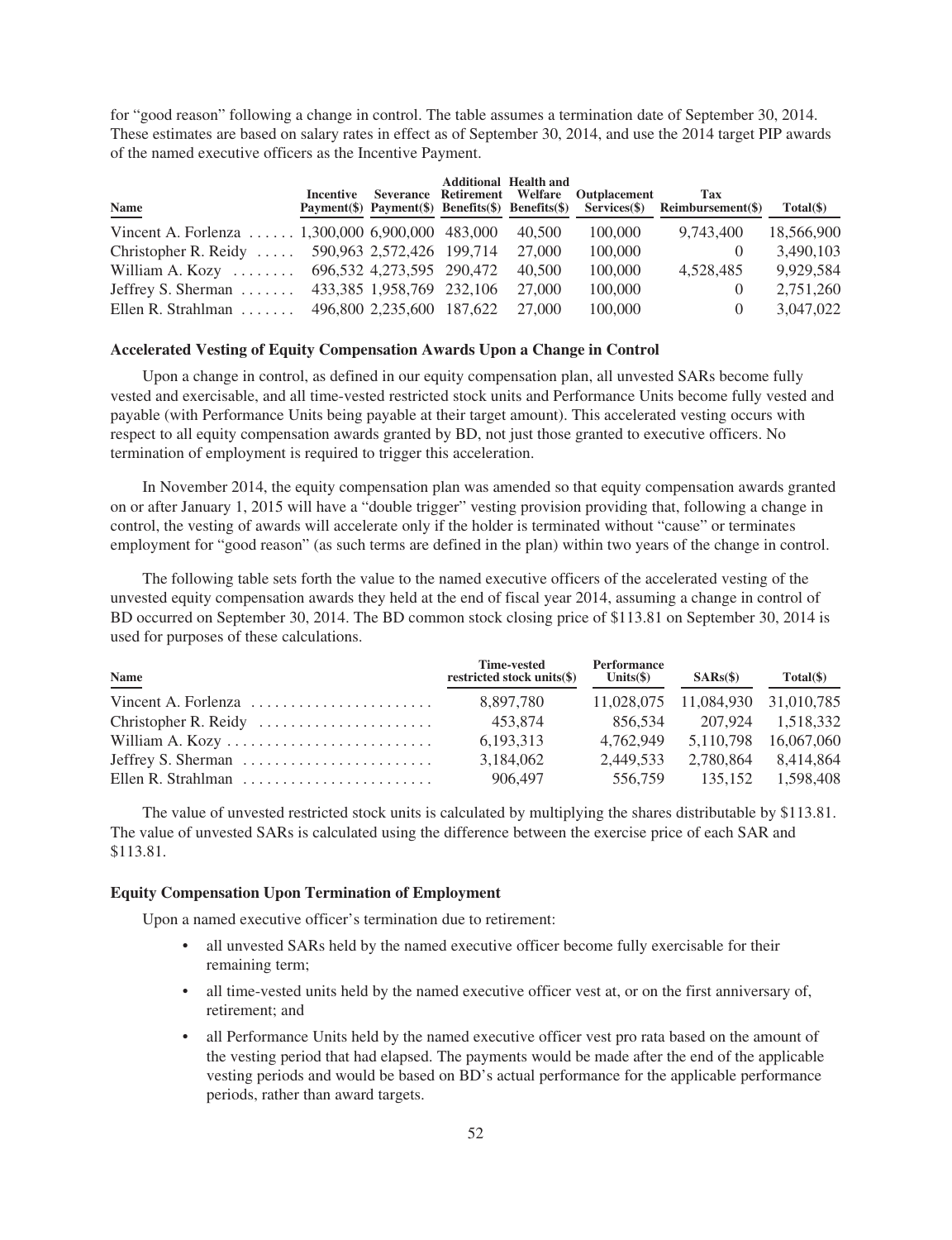Upon a named executive officer's termination due to involuntary termination without cause:

- the named executive officer is entitled to exercise his or her SARs for three months following termination, but only to the extent they were vested at the time of termination;
- all TVUs held by the named executive officer vest pro rata based on the amount of the vesting period that had elapsed and all other time-vested restricted stock units fully vest; and
- all Performance Units held by the named executive officer vest pro rata based on the amount of the vesting period that had elapsed. The payments would be made after the end of the applicable vesting periods and would be based on BD's actual performance for the applicable performance periods, rather than award targets.

Upon a named executive officer's termination due to death or disability:

- all unvested SARs held by the named executive officer become fully exercisable for their remaining term;
- all time-vested units held by the named executive officer fully vest; and
- all Performance Units held by the named executive officer vest pro rata based on the amount of the vesting period that had elapsed. The payment would be based on award targets.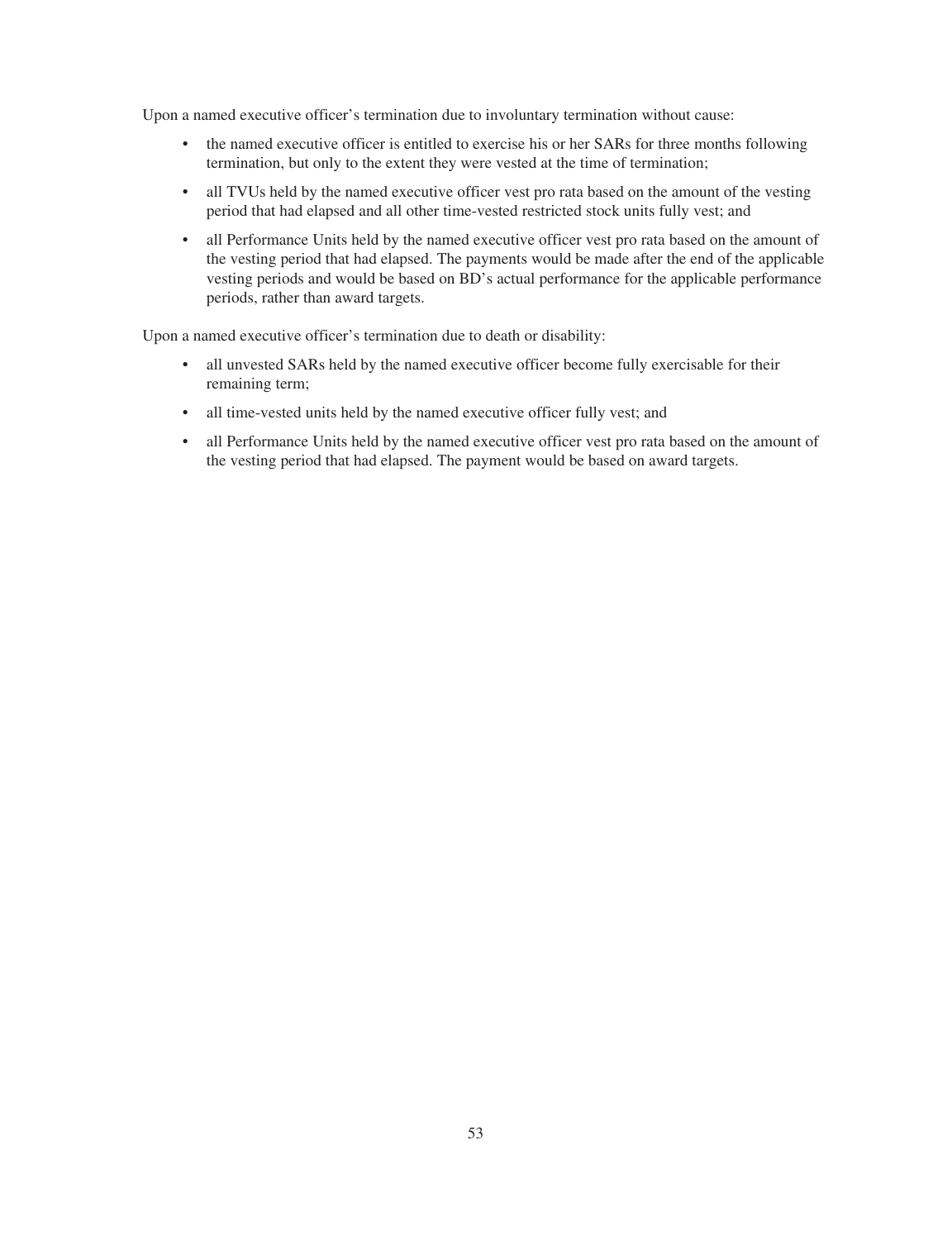## **Proposal 2. RATIFICATION OF SELECTION OF INDEPENDENT REGISTERED PUBLIC ACCOUNTING FIRM**

Ernst & Young LLP ("E&Y") has been selected by the Audit Committee of the Board to audit the accounts of BD and its subsidiaries for the fiscal year ending September 30, 2015. A representative of  $E\&Y$  is expected to attend the meeting to respond to appropriate questions and will have the opportunity to make a statement.

Listed below are the fees billed to BD by E&Y for services rendered during fiscal years 2014 and 2013:

|                    | 2014        | 2013          |                                                                                                                                                                                                                                                                                                                                                                                             |
|--------------------|-------------|---------------|---------------------------------------------------------------------------------------------------------------------------------------------------------------------------------------------------------------------------------------------------------------------------------------------------------------------------------------------------------------------------------------------|
| Audit Fees         | \$6,990,000 | \$7,700,000   | "Audit Fees" include fees associated with the annual audit<br>of BD's consolidated financial statements, reviews of BD's<br>quarterly reports on Form 10-Q, registration statements<br>filed with the SEC and statutory audits required<br>internationally.                                                                                                                                 |
| Audit Related Fees | \$186,000   | 123,000<br>S. | "Audit Related Fees" consist of assurance and related<br>services that are reasonably related to the performance of<br>the audit or interim financial statement review and are not<br>reported under Audit Fees. These services include benefit<br>plan audits and other audit services requested by<br>management, which are in addition to the scope of the<br>financial statement audit. |
| $\text{Tax Fees}$  | \$268,000   | 367,000<br>S. | "Tax Fees" includes tax compliance, assistance with tax<br>audits, tax advice and tax planning.                                                                                                                                                                                                                                                                                             |
| All Other Fees     | \$ 277,000  | 3,000<br>S.   | "All Other Fees" includes various miscellaneous services.                                                                                                                                                                                                                                                                                                                                   |
| $Total$            | \$7,721,000 | \$8,193,000   |                                                                                                                                                                                                                                                                                                                                                                                             |

#### **Pre-Approval of Audit and Non-Audit Services**

The Audit Committee is responsible for appointing BD's independent registered public accounting firm (the "independent auditors") and approving the terms of the independent auditors' services. The Audit Committee has established a policy for the pre-approval of all audit and permissible non-audit services to be provided by the independent auditors, as described below. All of the services listed in the above table were approved pursuant to this policy.

*Audit Services.* Under the policy, the Audit Committee will appoint BD's independent auditors each fiscal year and pre-approve the engagement of the independent auditors for the audit services to be provided.

*Non-Audit Services.* In accordance with the policy, the Audit Committee has established detailed preapproved categories of non-audit services that may be performed by the independent auditors during the fiscal year, subject to the dollar limitations set by the Audit Committee. The Audit Committee has also delegated to the Chair of the Audit Committee the authority to approve additional non-audit services to be performed by the independent auditors, subject to certain dollar limitations, and provided that the full Audit Committee is informed of each service. All other non-audit services are required to be pre-approved by the entire Audit Committee.

The Audit Committee believes that the provision of the non-audit services described above by  $E\&Y$  is consistent with maintaining the independence of E&Y.

## **THE BOARD OF DIRECTORS RECOMMENDS A VOTE FOR PROPOSAL 2. IF RATIFICATION IS WITHHELD, THE AUDIT COMMITTEE WILL RECONSIDER ITS SELECTION.**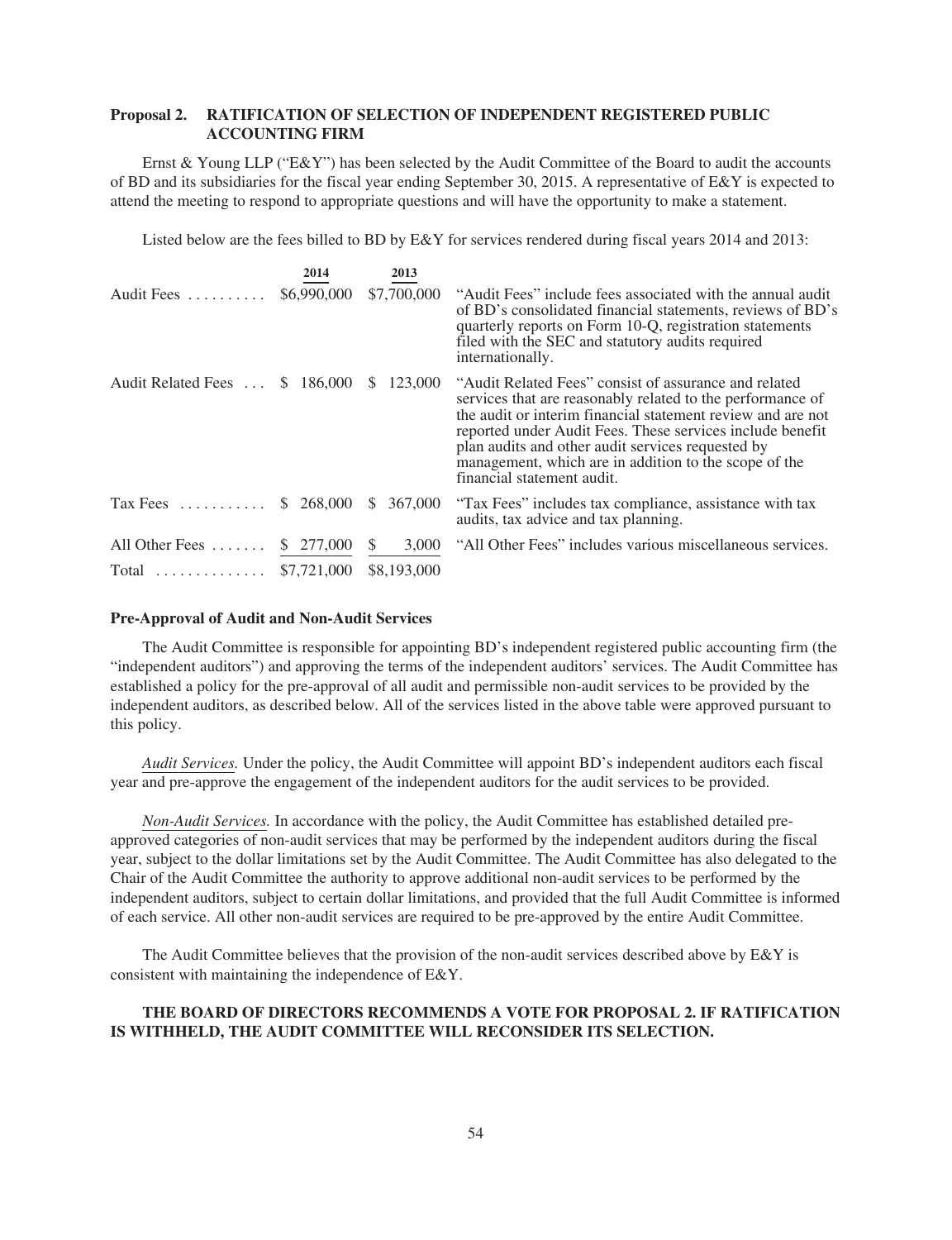#### **REPORT OF THE AUDIT COMMITTEE**

The Audit Committee reviews BD's financial reporting process on behalf of the Board of Directors. Management has the primary responsibility for the financial statements and the reporting process, including the system of internal controls. The independent auditors are responsible for performing an independent audit of BD's consolidated financial statements in accordance with generally accepted auditing standards and to issue a report thereon. The Committee monitors these processes.

In this context, the Committee met and held discussions with management and the independent auditors. Management represented to the Committee that BD's consolidated financial statements were prepared in accordance with accounting principles generally accepted in the United States, and the Committee reviewed and discussed the consolidated financial statements with management and the independent auditors. The Committee also discussed with the independent auditors the matters required to be discussed by the applicable auditing standards.

In addition, the Committee discussed with the independent auditors the auditors' independence from BD and its management, and the independent auditors provided to the Committee the written disclosures and the letter pursuant to the applicable requirements of the Public Company Accounting Oversight Board regarding the independent auditor's communications with the Committee concerning independence. The Committee discussed with BD's internal and independent auditors the overall scope and plans for their respective audits. The Committee met with the internal and independent auditors, with and without management present, to discuss the results of their examinations, their evaluations of BD's internal controls, and the overall quality of BD's financial reporting. Management has also reviewed with the Audit Committee its report on the effectiveness of BD's internal control over financial reporting. The Audit Committee also received the report from the independent auditors on BD's internal control over financial reporting.

Based on the reviews and discussions referred to above, the Committee recommended to the Board of Directors, and the Board has approved, that the audited financial statements be included in BD's Annual Report on Form 10-K for the fiscal year ended September 30, 2014, for filing with the Securities and Exchange Commission.

> **AUDIT COMMITTEE Basil L. Anderson, Chair Catherine M. Burzik Christopher Jones Marshall O. Larsen Willard J. Overlock, Jr. Rebecca W. Rimel Bertram L. Scott**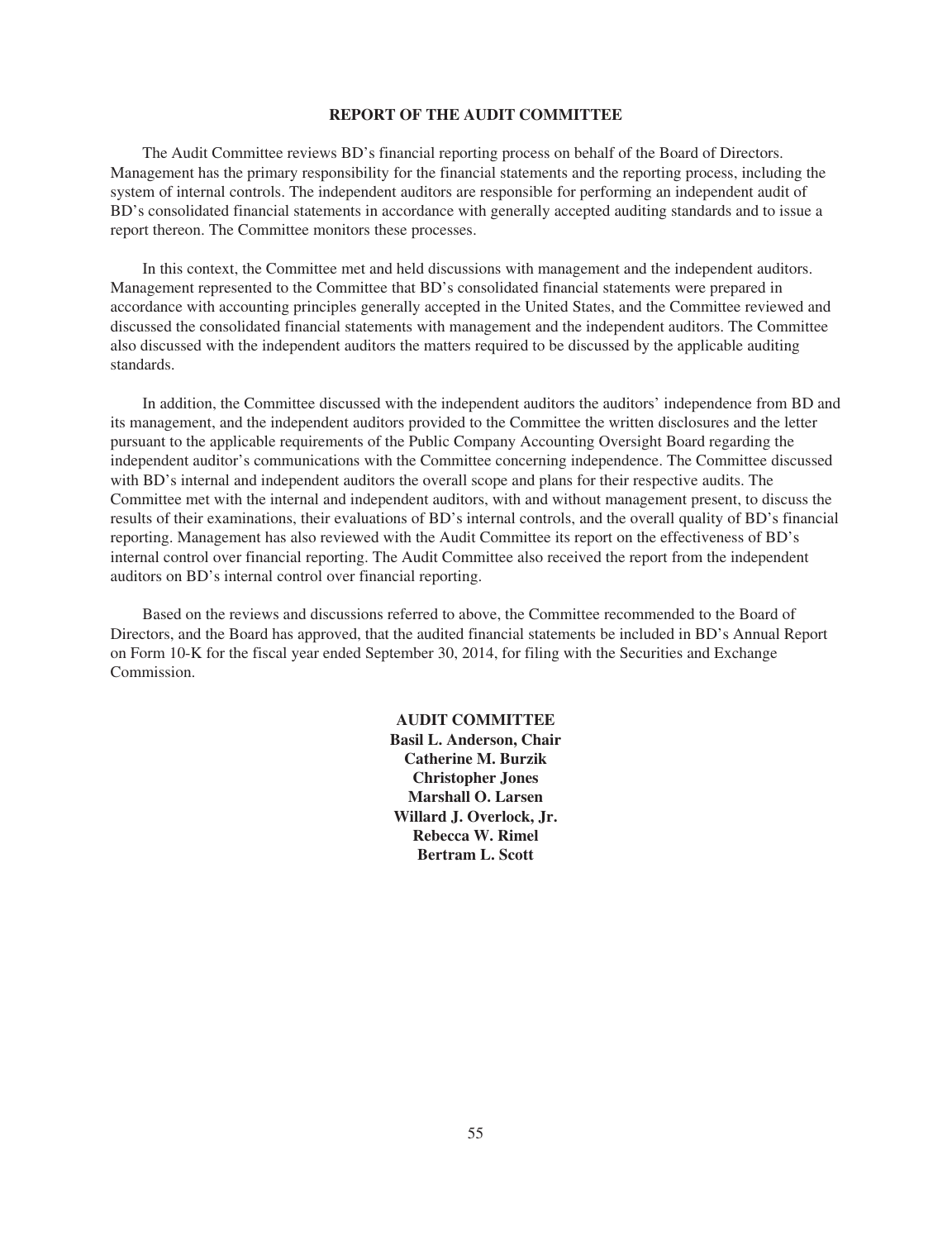#### **Proposal 3. ADVISORY VOTE TO APPROVE NAMED EXECUTIVE OFFICER COMPENSATION**

The Compensation Discussion and Analysis beginning on page 27 of this proxy statement describes BD's executive compensation program and the compensation decisions made by the Compensation Committee and the Board of Directors with respect to our CEO and the other individuals named in the Summary Compensation Table on page 40 (who we refer to as the "named executive officers"). Pursuant to Section 14A of the Securities Exchange Act of 1934, the Board of Directors is asking shareholders to cast a non-binding advisory vote on the following resolution:

"RESOLVED, that the shareholders of Becton, Dickinson and Company ("BD") approve the compensation of the BD executive officers named in the Summary Compensation Table, as disclosed in this proxy statement pursuant to the compensation disclosure rules of the Securities and Exchange Commission (which disclosure includes the Compensation Discussion and Analysis, the executive compensation tables and the related footnotes and narrative accompanying the tables)."

As we describe in the Compensation Discussion and Analysis, our executive compensation program embodies a pay-for-performance philosophy that supports BD's business strategy and aligns the interests of our executives with those of our shareholders. At the same time, we believe our program does not encourage excessive risk-taking by management. We believe that the compensation actions taken for fiscal year 2014 appropriately reflected the performance of our named executive officers and BD during the year, and that payouts under our long-term incentive compensation demonstrate a high degree of alignment with BD's performance against the targets set by our Compensation Committee.

For these reasons, the Board is asking shareholders to support this proposal. While the advisory vote we are asking you to cast is non-binding, the Compensation Committee and the Board value the views of our shareholders and will take into account the outcome of the vote when considering future compensation decisions for our executive officers. BD holds an advisory vote to approve named executive officer compensation on an annual basis.

## **THE BOARD OF DIRECTORS RECOMMENDS A VOTE FOR PROPOSAL 3.**

## **Proposal 4. SHAREHOLDER PROPOSAL REGARDING AN ANNUAL REPORT ON ANIMAL TESTING**

People for the Ethical Treatment of Animals, 1536 16th Street NW, Washington, DC 20036, the owner of 21 shares of BD common stock, has given notice that it intends to present for action at the annual meeting the following stockholder proposal.

RESOLVED, to promote accountability for animals used by our Company, the Board should issue an annual report to shareholders detailing clear plans to maximize the use of nonanimal testing methods and procedures to promote the best possible care of animals.

#### Supporting Statements:

Companies that conduct experiments on animals acknowledge that public sensitivities associated with doing so leave the companies vulnerable to public relations disasters and falling stock value when reports of abuse or neglect of animals surface. Thus, to protect shareholders' investments, it is incumbent upon our Company to demonstrate transparency and accountability by having procedures in place to promote the best possible care of animals used both in-house and at external laboratories.

Our Company supported animal testing at facilities with histories of failing to adhere to minimal federal guidelines for the treatment of animals in laboratories. For example, in 2014, our Company funded a study<sup>1</sup> in which monkeys were infected with the measles virus. The study was conducted at a facility that has been

<sup>1</sup> 1 Lin et al. 2014. mBio 5(2):e01047-14.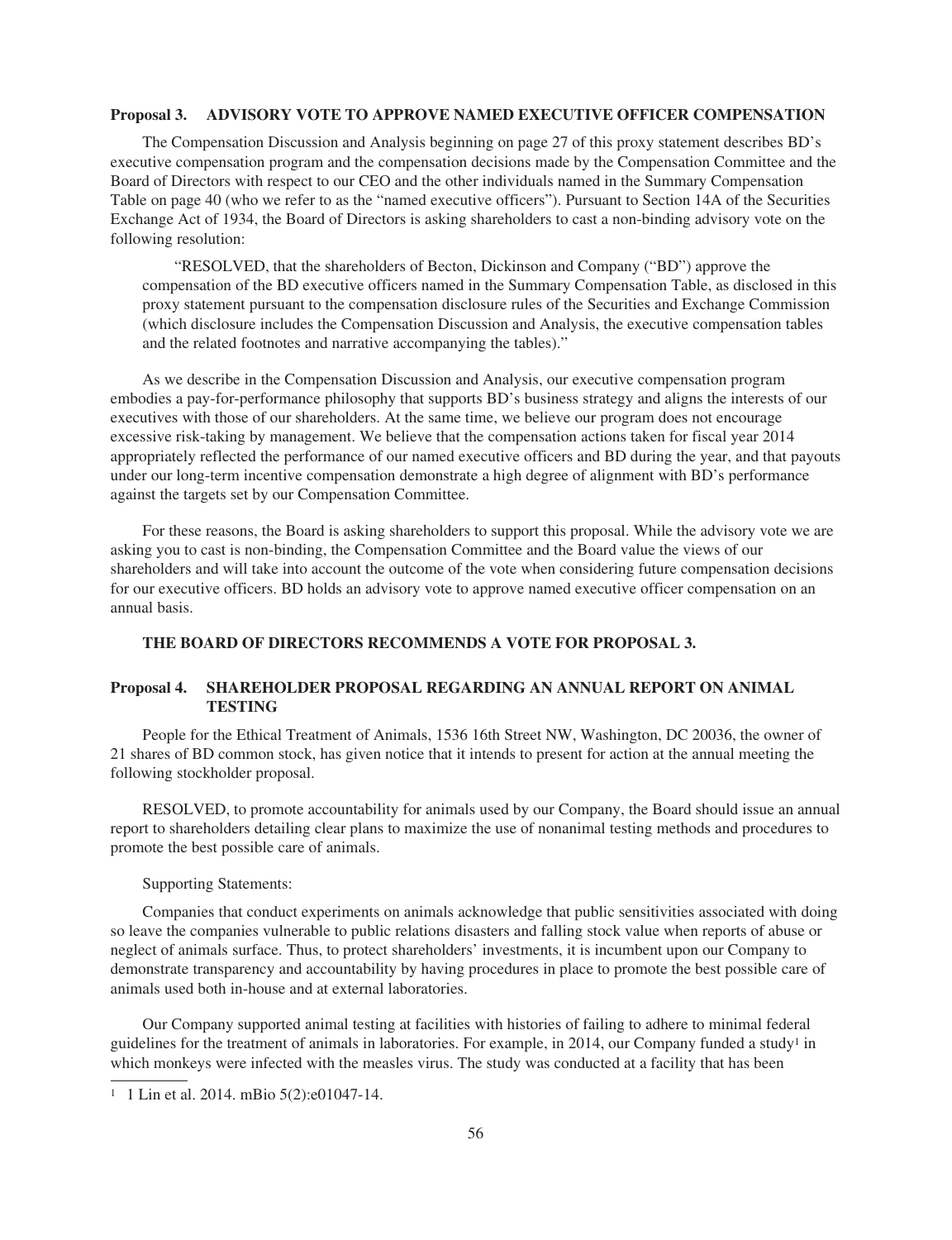repeatedly cited for violations such as housing social nonhuman primates in solitary confinement, deviating from approved study protocols, and performing multiple surgeries without justification or rationale.<sup>2</sup> In addition, monkeys and other animals have died at this facility from neglect and unsafe laboratory conditions.

In another study, led by a BD researcher, mice were subjected to retro-orbital bleeding, a blood collection technique in which a glass tube is used to pierce an area behind the eye to draw blood.<sup>3</sup> This method is banned in the UK because it is so cruel and can result in hemorrhage, ulceration, blindness, bone fracture, and other painful injuries to the eye. Yet our Company used this method despite the availability of more humane blood collection methods.

It is also imperative that our Company has a clear plan to maximize the use of nonanimal testing methods, otherwise it risks lagging behind in implementing innovative, scientifically superior, and more humane testing methods. For example, the Company sells antibodies derived from a painful method of production in animals called the "ascites" method even though effective and humane alternatives exist. Ascites antibody production involves causing irritation to an animal's stomach before injecting cells that spur the growth of a massive tumor. The animals experience pain and distress as their stomachs grossly distend and fill with antibody-containing fluid. A needle is inserted into the animals' stomachs to withdraw the fluid, and the animals are often forced to endure multiple rounds of this procedure before being killed.<sup>4</sup> This method is so painful that a number of countries have banned it, and the U.S. government recommends against its use.<sup>5,6</sup>

These examples highlight the need to for a strategy to maximize the use of nonanimal testing methods and improve the welfare of animals used in-house and in experiments financially supported by our Company.

We urge shareholders to vote FOR this proposal.

## **BOARD OF DIRECTORS' RESPONSE**

For the reasons discussed below, the Board of Directors believes that the preparation of an additional annual report to shareholders as requested by the proponent is unnecessary and would not serve the best interests of BD and its shareholders. Accordingly, the Board recommends a vote **AGAINST** the proposal.

As a medical technology company, BD bears a responsibility to assure the safety and efficacy of its products for their intended uses. At times, to ensure that we meet our obligations, animal testing is utilized and serves as an important component of our research and development efforts. In some cases, we are legally required by regulatory authorities to use animals in the development and testing of our products.

At the same time, BD is committed to the humane treatment of laboratory animals, the responsible use of animals in medical research and the use of alternatives to animal testing whenever possible. Consistent with this commitment, BD has is place a policy relating to the use, care and treatment of laboratory animals. The policy, among other things, requires BD associates and any outside investigators and animal suppliers engaged by BD to comply with the "3Rs'' of animal research—

- "Replace" the use of animals with other non-animal methods where feasible;
- "Reduce" by using the fewest number of animals possible while still maintaining statistical validity; and
- "Refine" by developing procedures that limit or reduce the potential for discomfort to animals.

<sup>2</sup> https://acissearch.aphis.usda.gov/LPASearch/faces/CustomerSearch.jspx.

<sup>3</sup> D'Souza et al. 2013. J Pharm Sci. 102(2): 454-61.

<sup>4</sup> http://www.nal.usda.gov/awic/newsletters/v8n3/8n3mcard.htm.

<sup>5</sup> https://www.medizin.uni-tuebingen.de/tierschutz/antibody.pdf.

<sup>6</sup> http://oacu.od.nih.gov/ARAC/documents /Ascites.pdf.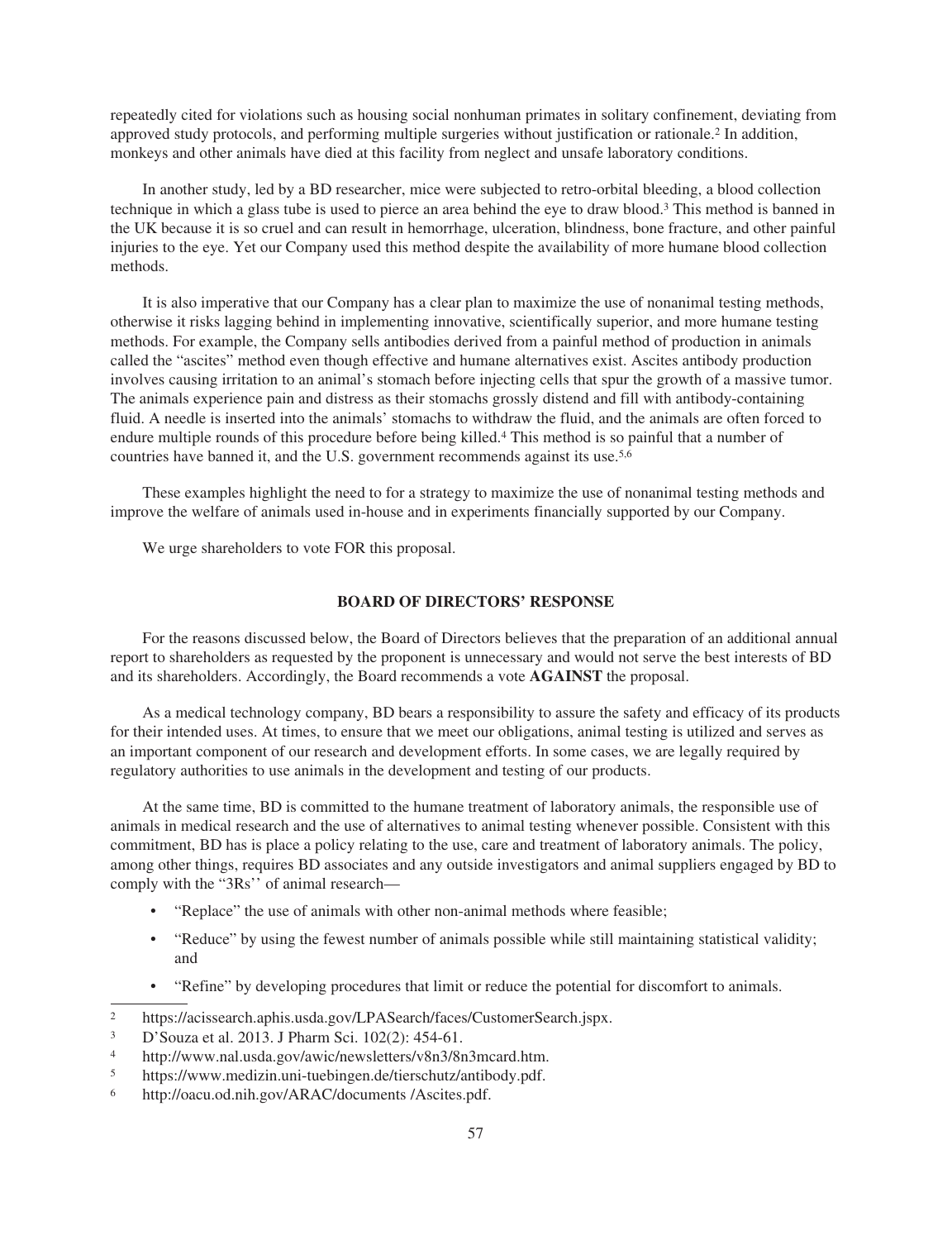In addition, under the policy, the use, care and treatment of laboratory animals by BD and the third parties we use for our animal testing must at all times meet or exceed applicable legal and regulatory requirements, guidelines and standards, including the Animal Welfare Act. We consistently evaluate the third parties we use for animal testing to assess compliance with our policy and legal and regulatory requirements. Allegations of mistreatment of animals by BD or third parties are taken very seriously and addressed promptly.

BD's commitment to the humane treatment of laboratory animals is borne out by the fact that the blood collection method cited by the proponent in its supporting statement has not been used by BD since 2010. Further, BD previously implemented a project to eliminate wherever possible the use of the ascites method for the production of antibodies, with the result that BD has virtually eliminated its use of this method for the production of these antibodies.

Our existing policies and practices reflect BD's deep commitment to the humane care and treatment of laboratory animals, the responsible use of animals in medical research and the use of alternatives to animal testing whenever such methods are feasible. The implementation of this proposal will not result in any meaningful enhancement of BD's current efforts in this area and would not be an effective use of BD's resources.

#### **ACCORDINGLY, THE BOARD OF DIRECTORS RECOMMENDS A VOTE AGAINST PROPOSAL 4.**

#### **SHAREHOLDER PROPOSALS OR DIRECTOR NOMINATIONS FOR 2016 ANNUAL MEETING**

Any proposal that a shareholder wishes to submit for inclusion in BD's proxy materials for the 2016 Annual Meeting of Shareholders (the "2016 Annual Meeting") pursuant to SEC Rule 14a-8 must be received by BD not later than August 21, 2015. Notice of any other proposal or director nomination that a shareholder wishes to submit for consideration at the 2016 Annual Meeting pursuant to BD's By-Laws must be delivered to BD not earlier than September 29, 2015 and not later than October 29, 2015. Such other proposal or director nomination also must satisfy the information and other requirements specified in BD's By-Laws, which are available on BD's website at *www.bd.com/investors/ corporate\_governance/.* Any shareholder proposal or director nomination submitted to BD in connection with the 2016 Annual Meeting should be addressed to: Corporate Secretary, Becton, Dickinson and Company, 1 Becton Drive, Franklin Lakes, New Jersey 07417-1880.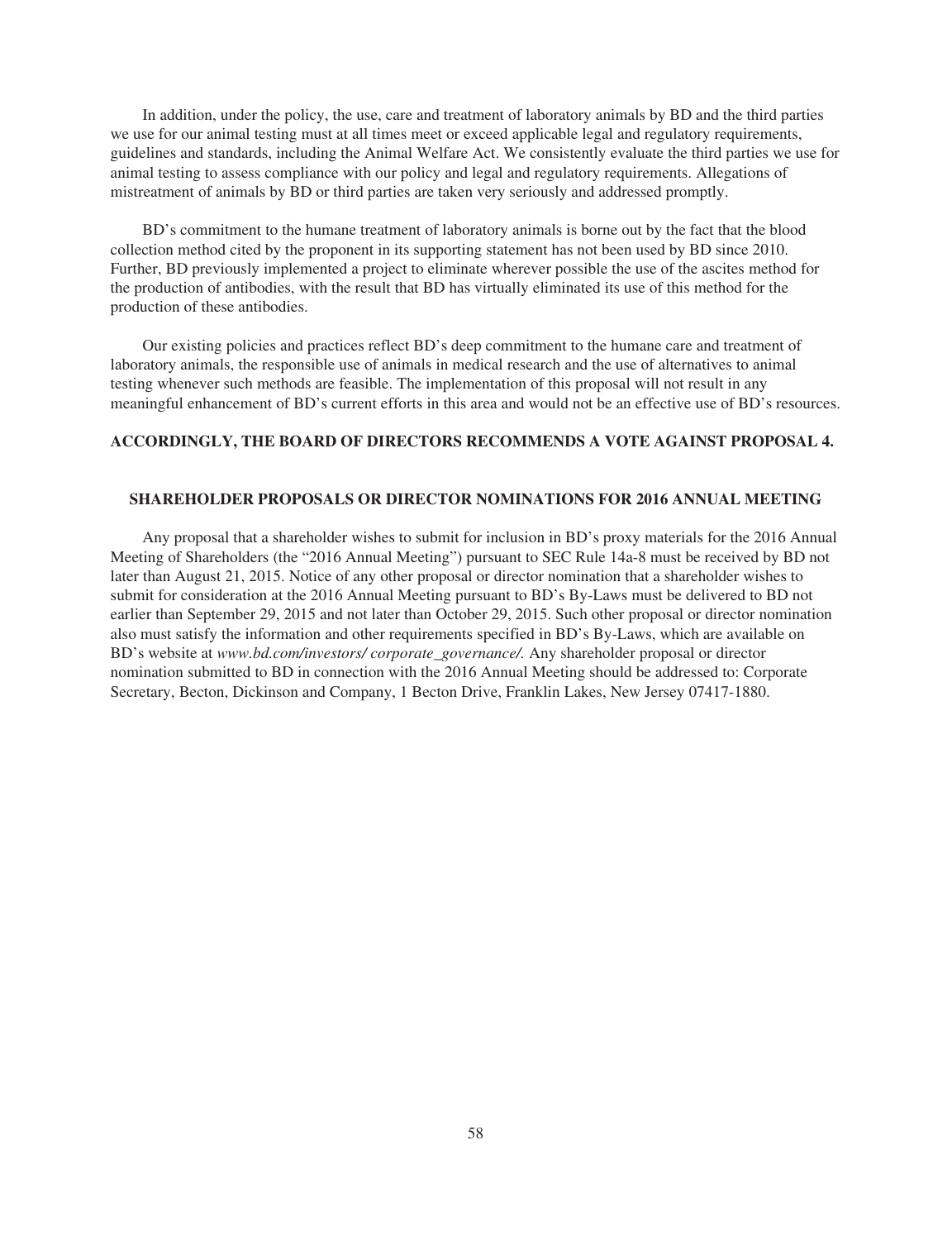## **RECONCILIATION OF NON-GAAP FINANCIAL MEASURES**

Presented below are certain financial measures that are non-GAAP measures, within the meaning of the rules of the SEC. These non-GAAP measures are intended to provide investors with additional information to analyze BD's performance for the 2014 fiscal year and assess our incentive compensation plans. Non-GAAP measures should not be considered in isolation and are not in accordance with, or a substitute for, GAAP measures. Our non-GAAP measures may differ from similar measures used by other companies, even if similar terms are used to identify such measures.

## **Adjustments to fiscal year 2014 and fiscal year 2013 performance**

|                                                                                                                                                                                                                                                                                                                                                                                                                    | <b>Twelve Months Ended</b><br>September 30, |         |                           |                                  |                                                  |                      |                                             |                  |
|--------------------------------------------------------------------------------------------------------------------------------------------------------------------------------------------------------------------------------------------------------------------------------------------------------------------------------------------------------------------------------------------------------------------|---------------------------------------------|---------|---------------------------|----------------------------------|--------------------------------------------------|----------------------|---------------------------------------------|------------------|
|                                                                                                                                                                                                                                                                                                                                                                                                                    | 2014                                        | 2013    | <b>Reported</b><br>Growth | <b>Reported</b><br><b>Change</b> | Foreign<br><b>Currency</b><br><b>Translation</b> | <b>FXN</b><br>Growth | <b>FXN</b><br>Growth                        | <b>FX</b> Impact |
| Total Revenues                                                                                                                                                                                                                                                                                                                                                                                                     | \$8,446                                     | \$7,708 | \$392                     | 4.9%                             | (29)                                             | \$421                | 5.2%                                        | $(0.3\%)$        |
|                                                                                                                                                                                                                                                                                                                                                                                                                    |                                             |         |                           |                                  |                                                  |                      | <b>Twelve Months Ended</b><br>September 30, | <b>Adjusted</b>  |
|                                                                                                                                                                                                                                                                                                                                                                                                                    |                                             |         |                           |                                  |                                                  | 2014                 | 2013                                        | Growth           |
| Reported Diluted Earnings per Share from Continuing Operations                                                                                                                                                                                                                                                                                                                                                     |                                             |         |                           |                                  |                                                  | \$5.99               | \$4.67                                      |                  |
| Write-off of capitalized product software and, to a lesser extent, fixed assets<br>primarily resulting from the discontinuance of an instrument product<br>development program in the Biosciences segment (\$20 million or \$12 million                                                                                                                                                                            |                                             |         |                           |                                  |                                                  |                      |                                             |                  |
| Cost associated with the decision to early terminate a European distributor                                                                                                                                                                                                                                                                                                                                        |                                             |         |                           |                                  |                                                  | 0.06                 |                                             |                  |
| arrangement in the Diagnostics segment (\$11 million or \$8 million after-tax)<br>Gain from a cash distribution received from the sale of company, in which BD had                                                                                                                                                                                                                                                 |                                             |         |                           |                                  |                                                  | 0.04                 |                                             |                  |
| a small equity ownership (\$8 million or \$5 million after-tax)                                                                                                                                                                                                                                                                                                                                                    |                                             |         |                           |                                  |                                                  | (0.03)               |                                             |                  |
| Charge associated with the decision to terminate a research and development<br>program in the Medical segment. The charge relates to program asset write-offs                                                                                                                                                                                                                                                      |                                             |         |                           |                                  |                                                  |                      |                                             |                  |
| and obligations (\$6 million or \$4 million after-tax)                                                                                                                                                                                                                                                                                                                                                             |                                             |         |                           |                                  |                                                  | 0.02                 |                                             |                  |
| Non-cash pension settlement charges associated with lump sum benefit payments<br>made primarily from the Company's U.S. supplemental pension plan, as such<br>payments exceeded the service and interest components of the plan's pension<br>cost in each year. The charges also included settlement losses associated with<br>certain foreign pension plans (\$3 million or \$2 million after-tax and \$6 million |                                             |         |                           |                                  |                                                  |                      |                                             |                  |
| Adjustment to the carrying amount of an asset that is being held for sale (\$5                                                                                                                                                                                                                                                                                                                                     |                                             |         |                           |                                  |                                                  | 0.01                 | 0.02                                        |                  |
|                                                                                                                                                                                                                                                                                                                                                                                                                    |                                             |         |                           |                                  |                                                  | 0.02                 |                                             |                  |
| Employee termination costs associated with a workforce reduction (\$36 million or<br>\$23 million after-tax) $\dots \dots \dots \dots \dots \dots \dots \dots \dots \dots \dots \dots \dots \dots \dots \dots \dots$<br>Acquisition-related transaction costs incurred in connection with the GenCell                                                                                                              |                                             |         |                           |                                  |                                                  | 0.12                 |                                             |                  |
| Biosystems and pending CareFusion acquisitions (\$6 million or \$4 million                                                                                                                                                                                                                                                                                                                                         |                                             |         |                           |                                  | .                                                | 0.02                 |                                             |                  |
| Charge associated with the litigation settlement related to indirect purchaser<br>antitrust class action cases (\$22 million or \$14 million after-tax)                                                                                                                                                                                                                                                            |                                             |         |                           |                                  |                                                  |                      | 0.06                                        |                  |
| Charge associated with the unfavorable verdict returned in the antitrust and false<br>advertising lawsuit filed against the Company by RTI (\$341 million or \$211                                                                                                                                                                                                                                                 |                                             |         |                           |                                  |                                                  |                      |                                             |                  |
|                                                                                                                                                                                                                                                                                                                                                                                                                    |                                             |         |                           |                                  |                                                  |                      | 1.06                                        |                  |
| Adjusted Diluted Earnings per Share from Continuing Operations                                                                                                                                                                                                                                                                                                                                                     |                                             |         |                           |                                  |                                                  | \$6.25<br>0.22       | \$5.81                                      | 7.6%             |
|                                                                                                                                                                                                                                                                                                                                                                                                                    |                                             |         |                           |                                  |                                                  | \$6.47               | \$5.81                                      | 11.4%            |